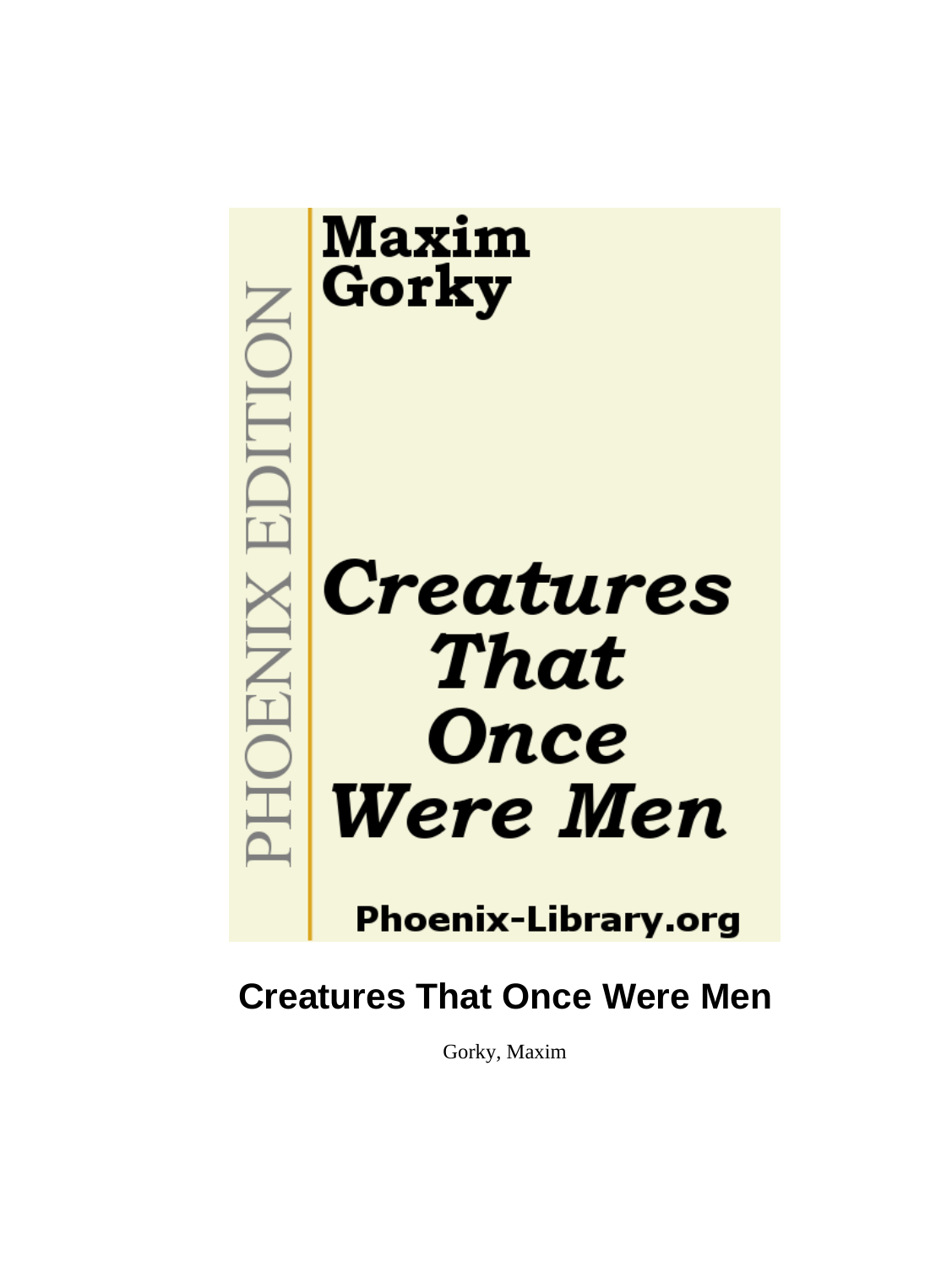### Creatures That Once Were Men

[Table Of Content](#page-66-0) [About Phoenix−Edition](#page-67-0) **[Copyright](#page-70-0)**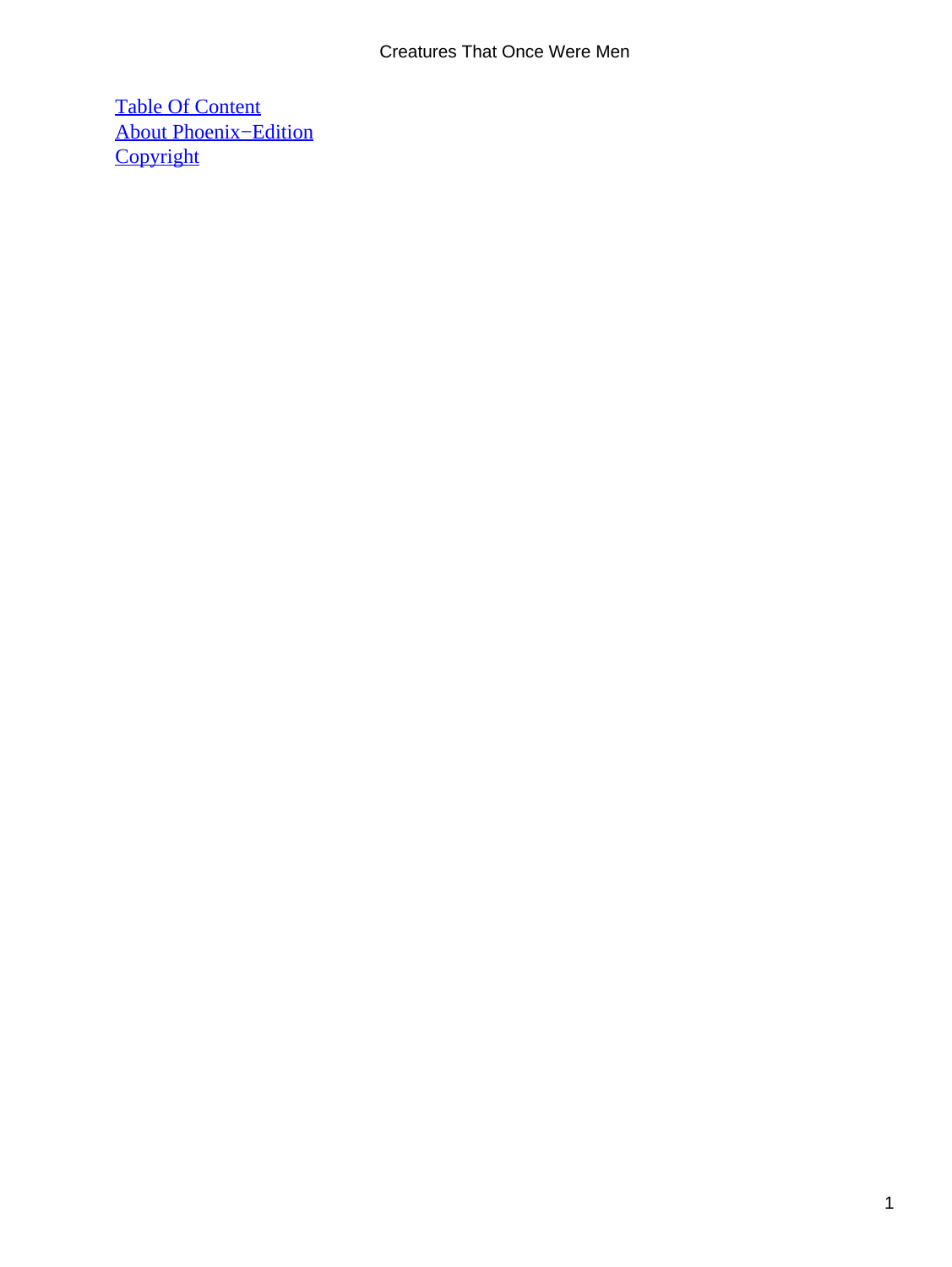# *C*REATURES **That once were men**

## By **Maxim gorky**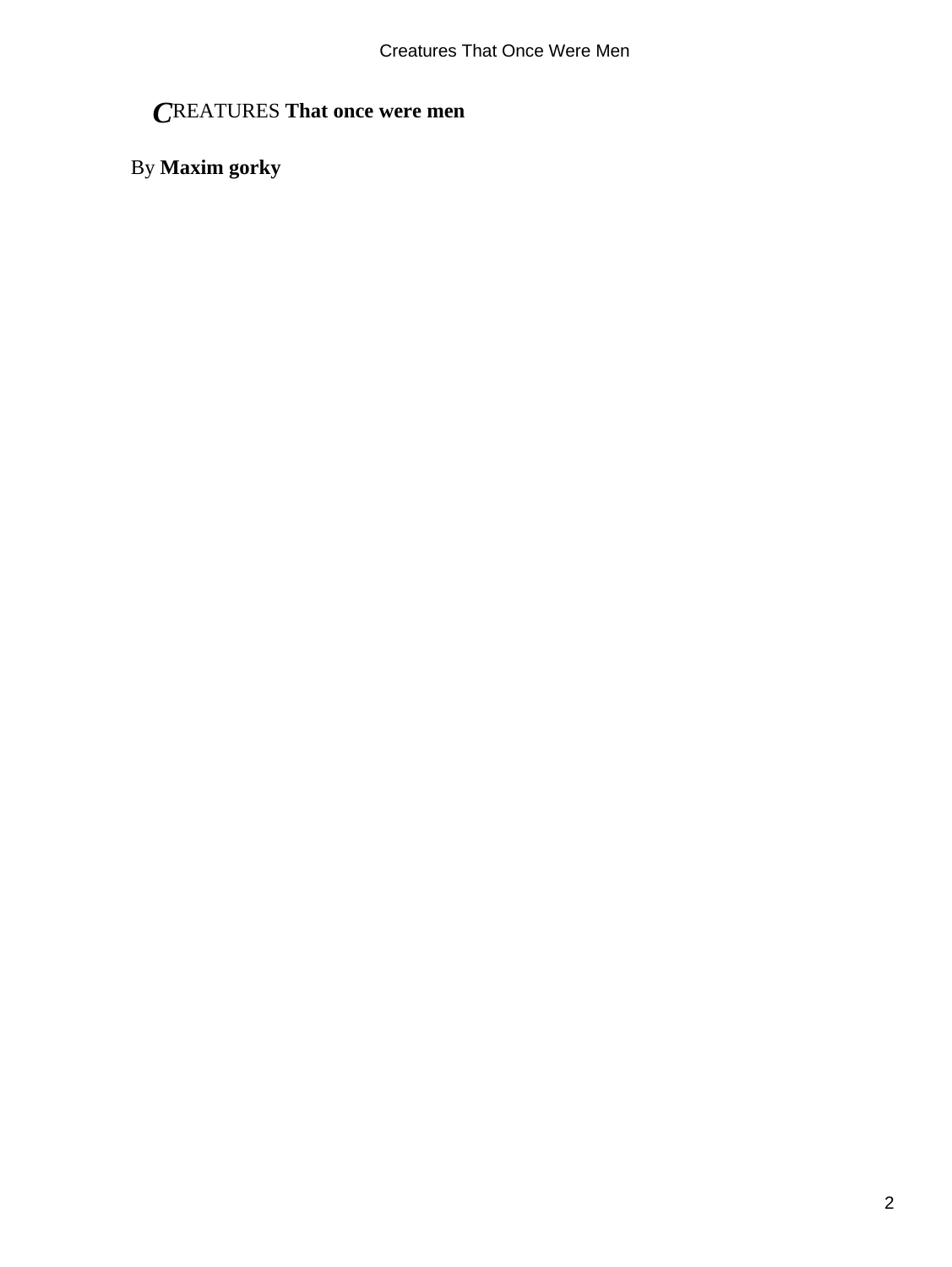### **[INTRODUCTION By G. K. CHESTERTON.](#page-66-0)**

<span id="page-3-0"></span>*I*t is certainly a curious fact that so many of the voices of what is called our modern religion have come from countries which are not only simple, but may even be called barbaric. A nation like Norway has a great realistic drama without having ever had either a great classical drama or a great romantic drama. A nation like Russia makes us feel its modern fiction when we have never felt its ancient fiction. It has produced its Gissing without producing its Scott. Everything that is most sad and scientific, everything that is most grim and analytical, everything that can truly be called most modern, everything that can without unreasonableness be called most morbid, comes from these fresh and untried and unexhausted nationalities. Out of these infant peoples come the oldest voices of the earth. This contradiction, like many other contradictions, is one which ought first of all to be registered as a mere fact; long before we attempt to explain why things contradict themselves, we ought, if we are honest men and good critics, to register the preliminary truth that things do contradict themselves. In this case, as I say, there are many possible and suggestive explanations. It may be, to take an example, that our modern Europe is so exhausted that even the vigorous expression of that exhaustion is difficult for every one except the most robust. It may be that all the nations are tired; and it may be that only the boldest and breeziest are not too tired to say that they are tired. It may be that a man like Ibsen in Norway or a man like Gorky in Russia are the only people left who have so much faith that they can really believe in scepticism. It may be that they are the only people left who have so much animal spirits that they can really feast high and drink deep at the ancient banquet of pessimism. This is one of the possible hypotheses or explanations in the matter: that all Europe feels these things and that they only have strength to believe them also. Many other explanations might, however, also be offered. It might be suggested that half−barbaric countries like Russia or Norway, which have always lain, to say the least of it, on the extreme edge of the circle of our European civilisation, have a certain primal melancholy which belongs to them through all the ages. It is highly probable that this sadness, which to us is modern, is to them eternal. It is highly probable that what we have solemnly and suddenly discovered in scientific text−books and philosophical magazines they absorbed and experienced thousands of years ago, when they offered human sacrifice in black and cruel forests and cried to their gods in the dark. Their agnosticism is perhaps merely paganism; their paganism, as in old times, is merely devilworship. Certainly, Schopenhauer could hardly have written his hideous essay on women except in a country which had once been full of slavery and the service of fiends. It may be that these moderns are tricking us altogether, and are hiding in their current scientific jargon things that they knew before science or civilisation were. They say that they are determinists; but the truth is, probably, that they are still worshipping the Norns. They say that they describe scenes which are sickening and dehumanising in the name of art or in the name of truth; but it may be that they do it in the name of some deity indescribable, whom they propitiated with blood and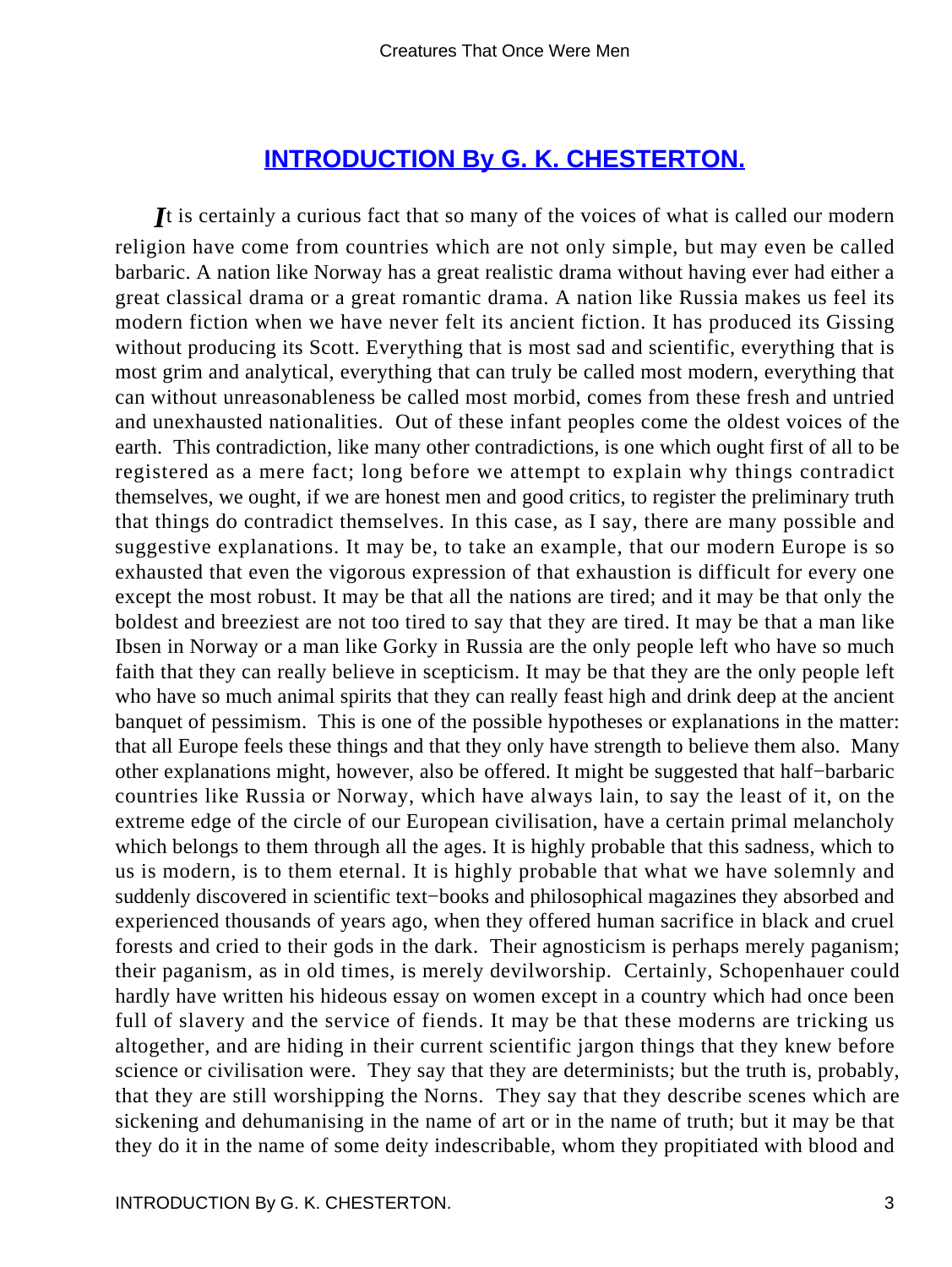terror before the beginning of history.

 This hypothesis, like the hypothesis mentioned before it, is highly disputable, and is at best a suggestion. But there is one broad truth in the matter which may in any case be considered as established. A country like Russia has far more inherent capacity for producing revolution in revolutionists than any country of the type of England or America. Communities highly civilised and largely urban tend to a thing which is now called evolution, the most cautious and the most conservative of all social influences. The loyal Russian obeys the Czar because he remembers the Czar and the Czar's importance. The disloyal Russian frets against the Czar because he also remembers the Czar, and makes a note of the necessity of knifing him. But the loyal Englishman obeys the upper classes because he has forgotten that they are there. Their operation has become to him like daylight, or gravitation, or any of the forces of nature. And there are no disloyal Englishmen; there are no English revolutionists, because the oligarchic management of England is so complete as to be invisible. The thing which can once get itself forgotten can make itself omnipotent.

 Gorky is pre−eminently Russian, in that he is a revolutionist; not because most Russians are revolutionists (for I imagine that they are not), but because most Russians – indeed, nearly all Russians – are in that attitude of mind which makes revolution possible and which makes religion possible, an attitude of primary and dogmatic assertion. To be a revolutionist it is first necessary to be a revelationist. It is necessary to believe in the sufficiency of some theory of the universe or the State. But in countries that have come under the influence of what is called the evolutionary idea, there has been no dramatic righting of wrongs, and (unless the evolutionary idea loses its hold) there never will be. These countries have no revolution, they have to put up with an inferior and largely fictitious thing which they call progress.

 The interest of the Gorky tale, like the interest of so many other Russian masterpieces, consists in this sharp contact between a simplicity, which we in the West feel to be very old, and a rebelliousness which we in the West feel to be very new. We cannot in our graduated and polite civilisation quite make head or tail of the Russian anarch; we can only feel in a vague way that his tale is the tale of the Missing Link, and that his head is the head of the superman. We hear his lonely cry of anger. But we cannot be quite certain whether his protest is the protest of the first anarchist against government, or whether it is the protest of the last savage against civilisation. The cruelty of ages and of political cynicism or necessity has done much to burden the race of which Gorky writes; but time has left them one thing which it has not left to the people in Poplar or West Ham. It has left them, apparently, the clear and childlike power of seeing the cruelty which encompasses them. Gorky is a tramp, a man of the people, and also a critic and a bitter one. In the West poor men, when they become articulate in literature, are always sentimentalists and nearly always optimists.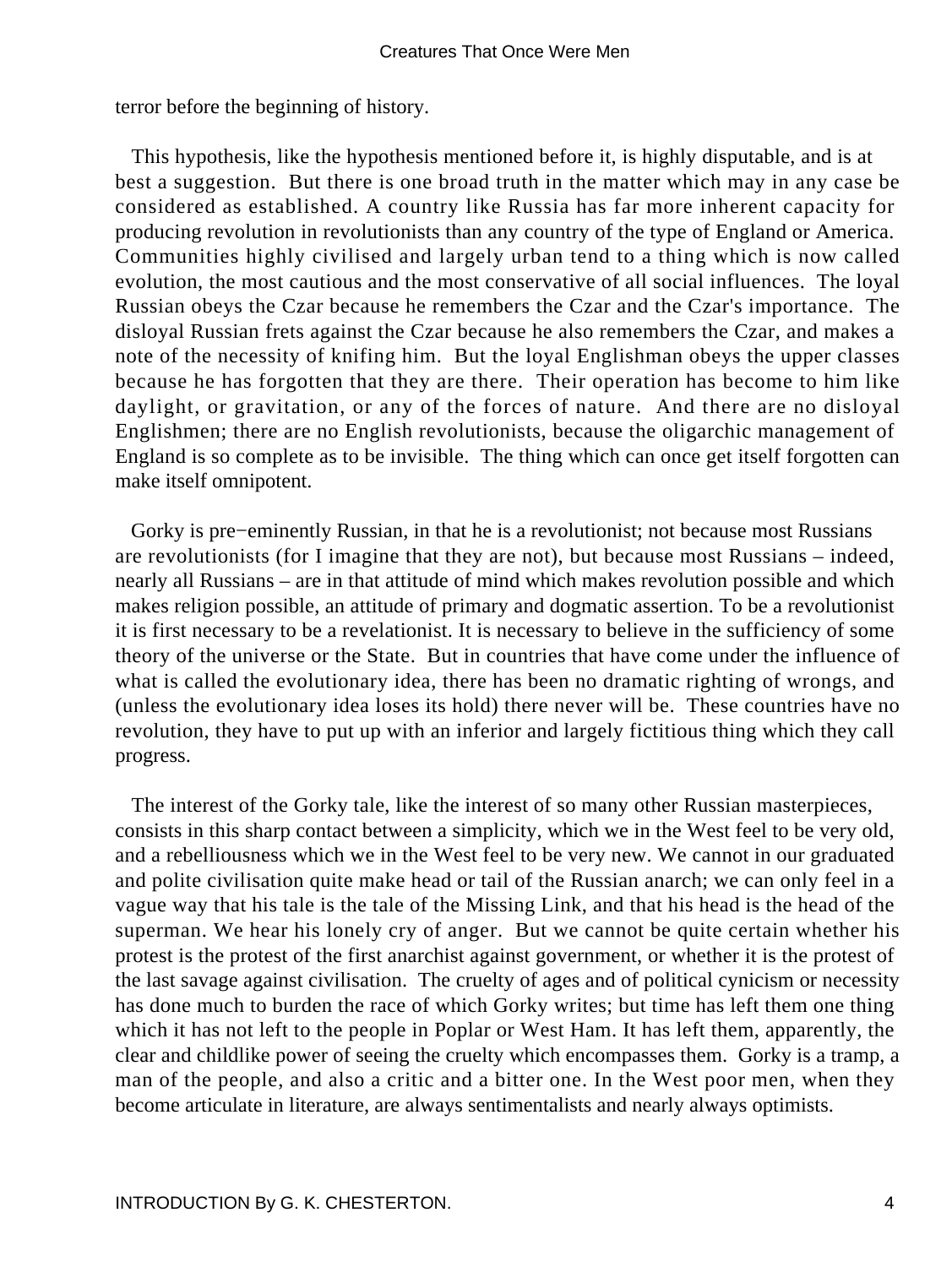It is no exaggeration to say that these people of whom Gorky writes in such a story as this of «Creatures that once were Men» are to the Western mind children. They have, indeed, been tortured and broken by experience and sin. But this has only sufficed to make them sad children or naughty children or bewildered children. They have absolutely no trace of that quality upon which secure government rests so largely in Western Europe, the quality of being soothed by long words as if by an incantation. They do not call hunger «economic pressure»; they call it hunger. They do not call rich men «examples of capitalistic concentration,» they call them rich men. And this note of plainness and of something nobly prosaic is as characteristic of Gorky, the most recent and in some ways the most modern and sophisticated of Russian authors, as it is of Tolstoy or any of the Tolstoyan type of mind. The very title of this story strikes the note of this sudden and simple vision. The philanthropist writing long letters to the Daily Telegraph says, of men living in a slum, that «their degeneration is of such a kind as almost to pass the limits of the semblance of humanity,» and we read the whole thing with a tepid assent as we should read phrases about the virtues of Queen Victoria or the dignity of the House of Commons. The Russian novelist, when he describes a dosshouse, says, «Creatures that once were Men.» And we are arrested, and regard the facts as a kind of terrible fairy tale. This story is a test case of the Russian manner, for it is in itself a study of decay, a study of failure, and a study of old age. And yet the author is forced to write even of staleness freshly; and though he is treating of the world as seen by eyes darkened or blood−shot with evil experience, his own eyes look out upon the scene with a clarity that is almost babyish. Through all runs that curious Russian sense that every man is only a man, which, if the Russians ever are a democracy, will make them the most democratic democracy that the world has ever seen. Take this passage, for instance, from the austere conclusion of «Creatures that once were Men.»

 Petunikoff smiled the smile of the conqueror and went back into the dosshouse, but suddenly he stopped and trembled. At the door facing him stood an old man with a stick in his hand and a large bag on his back, a horrible odd man in rags and tatters, which covered his bony figure. He bent under the weight of his burden, and lowered his head on his breast, as if he wished to attack the merchant.

«What are you? Who are you?» shouted Petunikoff.

 «A man . . .» he answered, in a hoarse voice. This hoarseness pleased and tranquillised Petunikoff, he even smiled.

 «A man! And are there really men like you?» Stepping aside he let the old man pass. He went, saying slowly:

 «Men are of various kinds . . . as God wills . . . There are worse than me . . . still worse .  $\therefore$  Yes  $\ldots$ »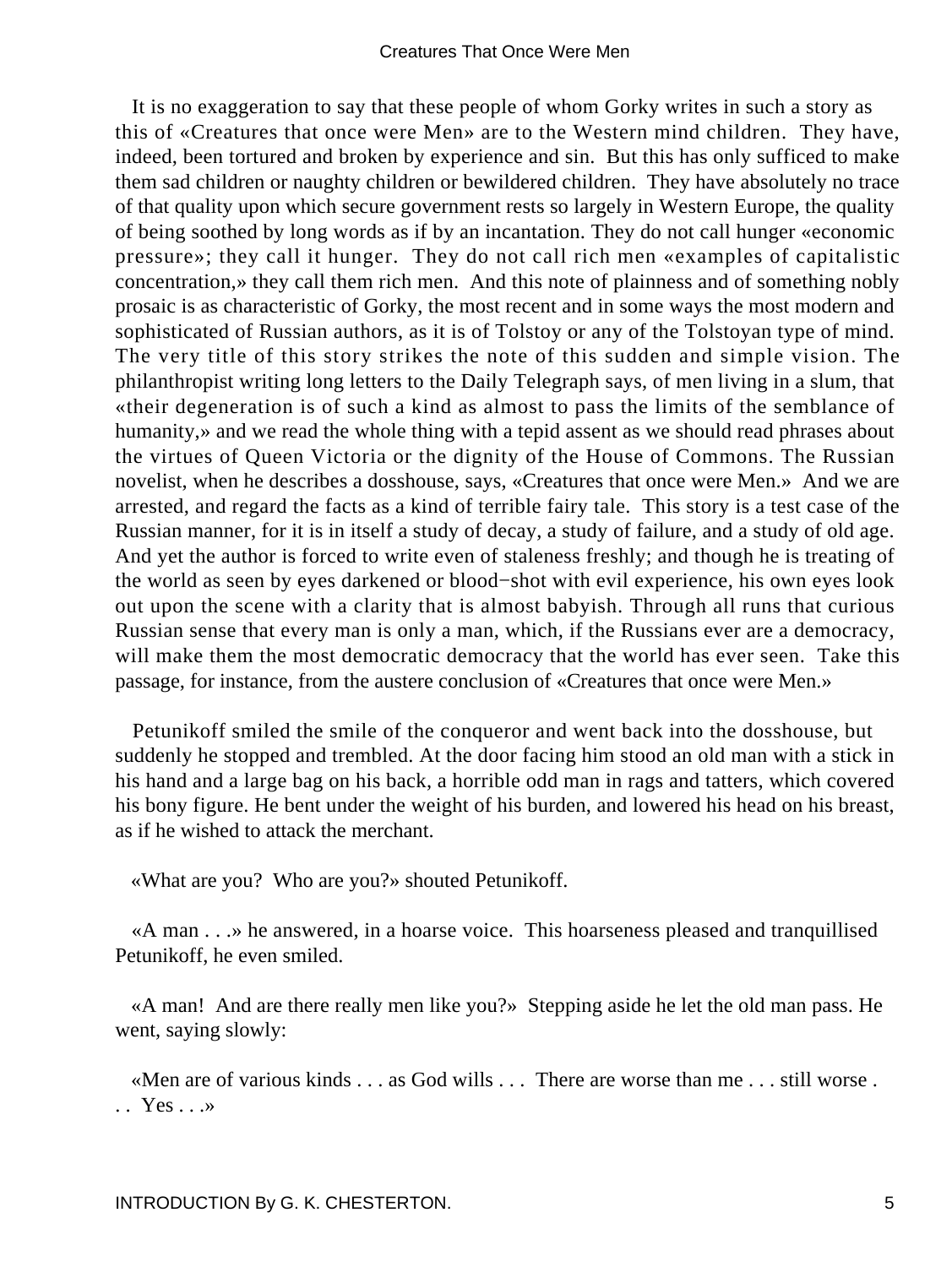Here, in the very act of describing a kind of a fall from humanity, Gorky expresses a sense of the strangeness and essential value of the human being which is far too commonly absent altogether from such complex civilisations as our own. To no Western, I am afraid, would it occur when asked what he was to say, «A man.» He would be a plasterer who had walked from Reading, or an iron−puddler who had been thrown out of work in Lancashire, or a University man who would be really most grateful for the loan of five shillings, or the son of a lieutenant−general living in Brighton, who would not have made such an application if he had not known that he was talking to another gentleman. With us it is not a question of men being of various kinds; with us the kinds are almost different animals. But in spite of all Gorky's superficial scepticism and brutality, it is to him the fall from humanity, or the apparent fall from humanity, which is not merely great and lamentable, but essential and even mystical. The line between man and the beasts is one of the transcendental essentials of every religion; and it is, like most of the transcendental things of religion, identical with the main sentiments of the man of common sense. We feel this gulf when theologies say that it cannot be crossed. But we feel it quite as much (and that with a primal shudder) when philosophers or fanciful writers suggest that it might be crossed. And if any man wishes to discover whether or no he has really learnt to regard the line between man and brute as merely relative and evolutionary, let him say again to himself those frightful words, «Creatures that once were Men.»

#### G. K. CHESTERTON.

Creatures that once were Men.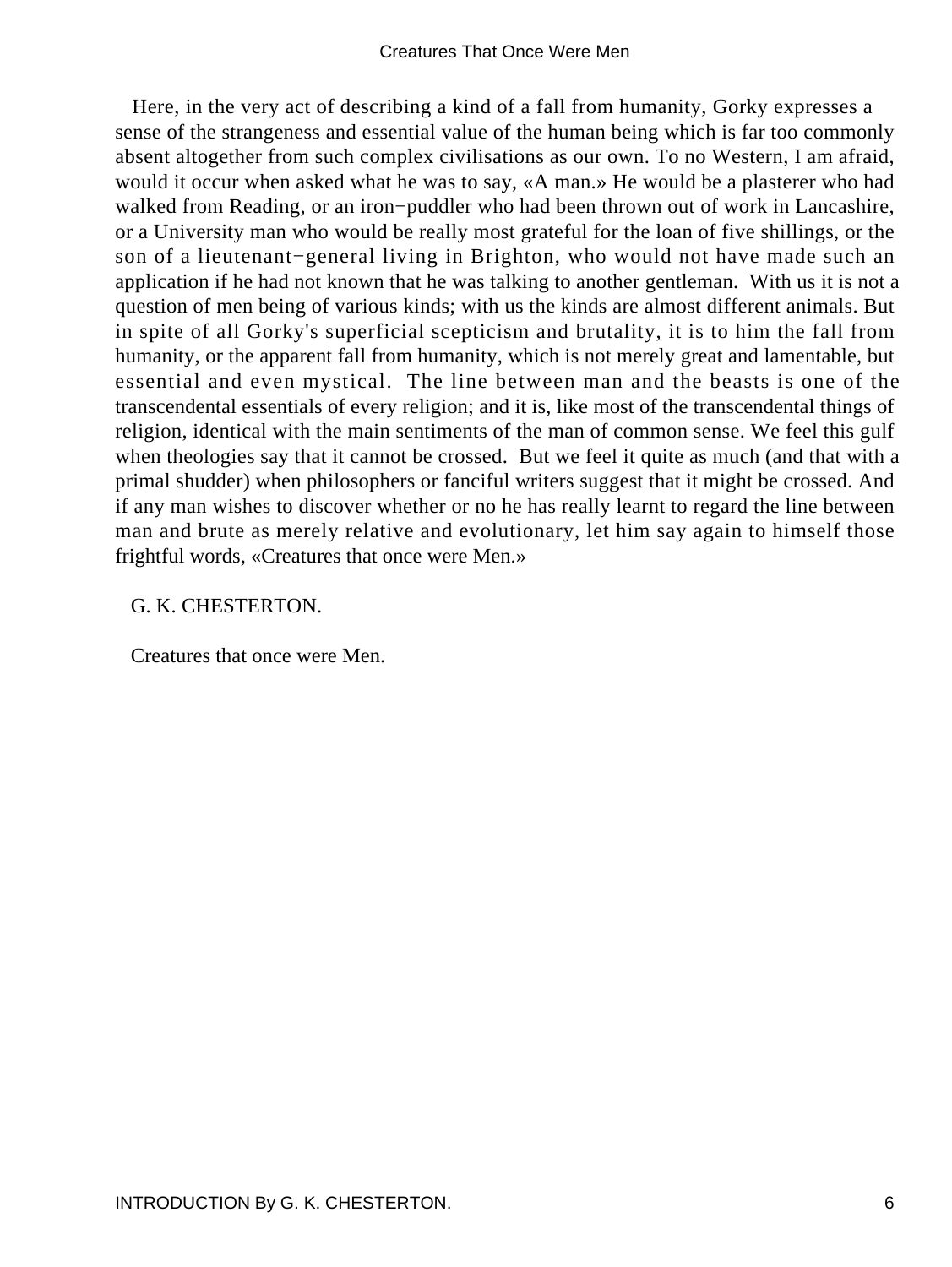### **[PART I.](#page-66-0)**

<span id="page-7-0"></span>*I*n front of you is the main street, with two rows of miserable looking huts with shuttered windows and old walls pressing on each other and leaning forward. The roofs of these time−worn habitations are full of holes, and have been patched here and there with laths; from underneath them project mildewed beams, which are shaded by the dusty−leaved elder−trees and crooked white willows – pitiable flora of those suburbs inhabited by the poor.

 The dull green time−stained panes of the windows look upon each other with the cowardly glances of cheats. Through the street and towards the adjacent mountain, runs the sinuous path, winding through the deep ditches filled with rain−water. Here and there are piled heaps of dust and other rubbish – either refuse or else put there purposely to keep the rain−water from flooding the houses. On the top of the mountain, among green gardens with dense foliage, beautiful stone houses lie hidden; the belfries of the churches rise proudly towards the sky, and their gilded crosses shine beneath the rays of the sun. During the rainy weather the neighbouring town pours its water into this main road, which, at other times, is full of its dust, and all these miserable houses seem, as it were, thrown by some powerful hand into that heap of dust, rubbish, and rain−water. They cling to the ground beneath the high mountain, exposed to the sun, surrounded by decaying refuse, and their sodden appearance impresses one with the same feeling as would the half−rotten trunk of an old tree.

 At the end of the main street, as if thrown out of the town, stood a two−storied house, which had been rented from Petunikoff, a merchant and resident of the town. It was in comparatively good order, being further from the mountain, while near it were the open fields, and about half−a−mile away the river ran its winding course.

 This large old house had the most dismal aspect amidst its surroundings. The walls bent outwards and there was hardly a pane of glass in any of the windows, except some of the fragments which looked like the water of the marshes – dull green. The spaces of wall between the windows were covered with spots, as if time were trying to write there in hieroglyphics the history of the old house, and the tottering roof added still more to its pitiable condition. It seemed as if the whole building bent towards the ground, to await the last stroke of that fate which should transform it into a chaos of rotting remains, and finally into dust.

 The gates were open, one half of them displaced and lying on the ground at the entrance, while between its bars had grown the grass, which also covered the large and empty court−yard. In the depths of this yard stood a low, iron−roofed, smoke−begrimed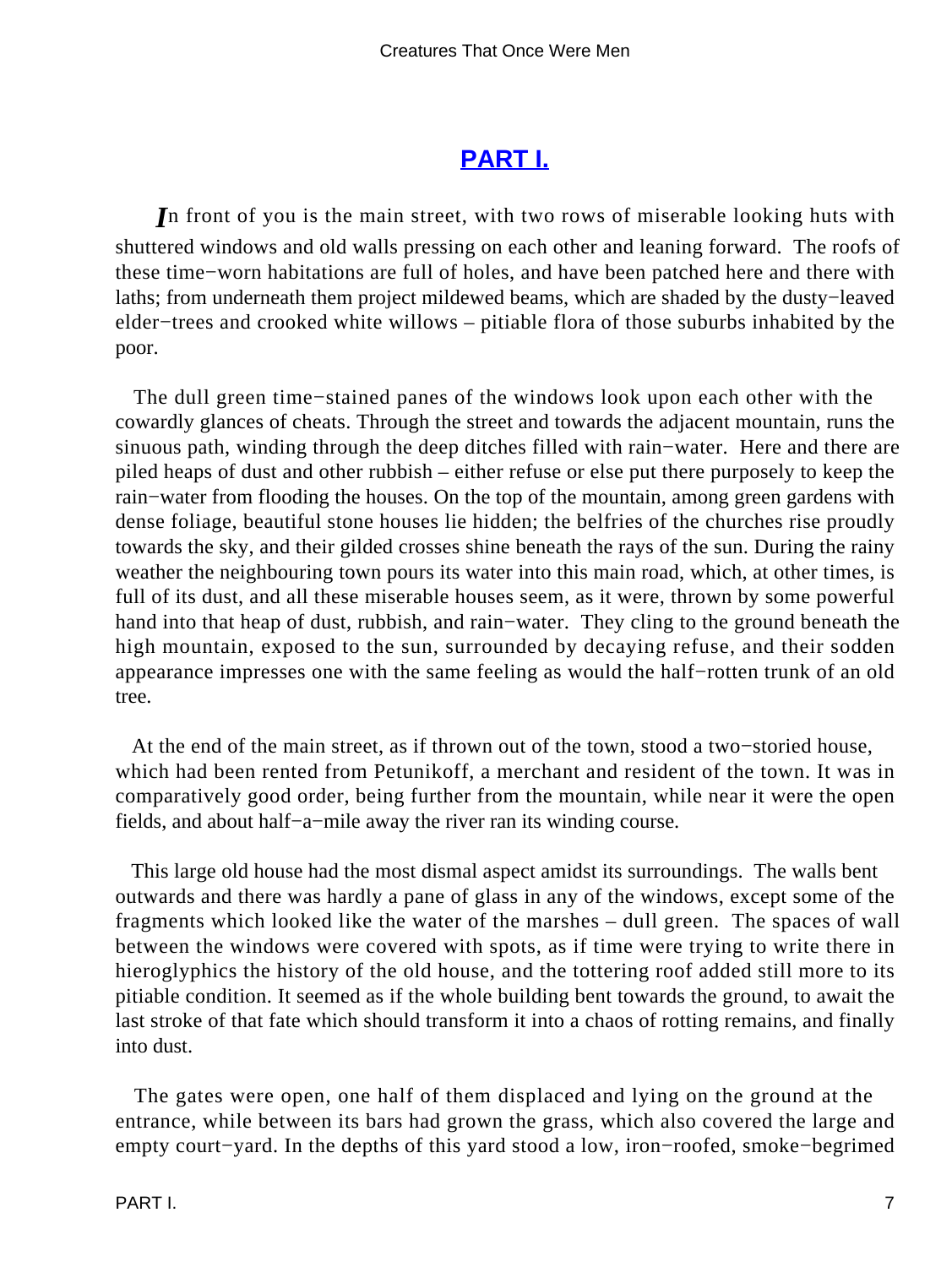building. The house itself was of course unoccupied, but this shed, formerly a blacksmith's forge, was now turned into a «dosshouse,» kept by a retired Captain named Aristid Fomich Kuvalda.

 In the interior of the dosshouse was a long, wide and grimy board, measuring some 28 by 70 feet. The room was lighted on one side by four small square windows, and on the other by a wide door. The unpainted brick walls were black with smoke, and the ceiling, which was built of timber, was almost black. In the middle stood a large stove, the furnace of which served as its foundation, and around this stove and along the walls were also long, wide boards, which served as beds for the lodgers. The walls smelt of smoke, the earthen floor of dampness, and the long wide board of rotting rags.

 The place of the proprietor was on the top of the stove, while the boards surrounding it were intended for those who were on good terms with the owner and who were honoured by his friendship. During the day the captain passed most of his time sitting on a kind of bench, made by himself by placing bricks against the wall of the courtyard, or else in the eating house of Egor Vavilovitch, which was opposite the house, where he took all his meals and where he also drank vodki.

 Before renting this house, Aristid Kuvalda had kept a registry office for servants in the town. If we look further back into his former life, we shall find that he once owned printing works, and previous to this, in his own words, he «just lived! And lived well too, Devil take it, and like one who knew how!»

 He was a tall, broad−shouldered man of fifty, with a rawlooking face, swollen with drunkenness, and with a dirty yellowish beard. His eyes were large and grey, with an insolent expression of happiness. He spoke in a bass voice and with a sort of grumbling sound in his throat, and he almost always held between his teeth a German china pipe with a long bowl. When he was angry the nostrils of his big crooked red nose swelled, and his lips trembled, exposing to view two rows of large and wolf−like yellow teeth. He had long arms, was lame, and always dressed in an old officer's uniform, with a dirty, greasy cap with a red band, a hat without a brim, and ragged felt boots which reached almost to his knees. In the morning, as a rule, he had a heavy drunken headache, and in the evening he caroused. However much he drank, he was never drunk, and so was always merry.

 In the evenings he received lodgers, sitting on his brickmade bench with his pipe in his mouth.

 «Whom have we here?» he would ask the ragged and tattered object approaching him, who had probably been chucked out of the town for drunkenness, or perhaps for some other reason not quite so simple. And after the man had answered him, he would say, «Let me see legal papers in confirmation of your lies.» And if there were such papers they were shown. The Captain would then put them in his bosom, seldom taking any interest in them, and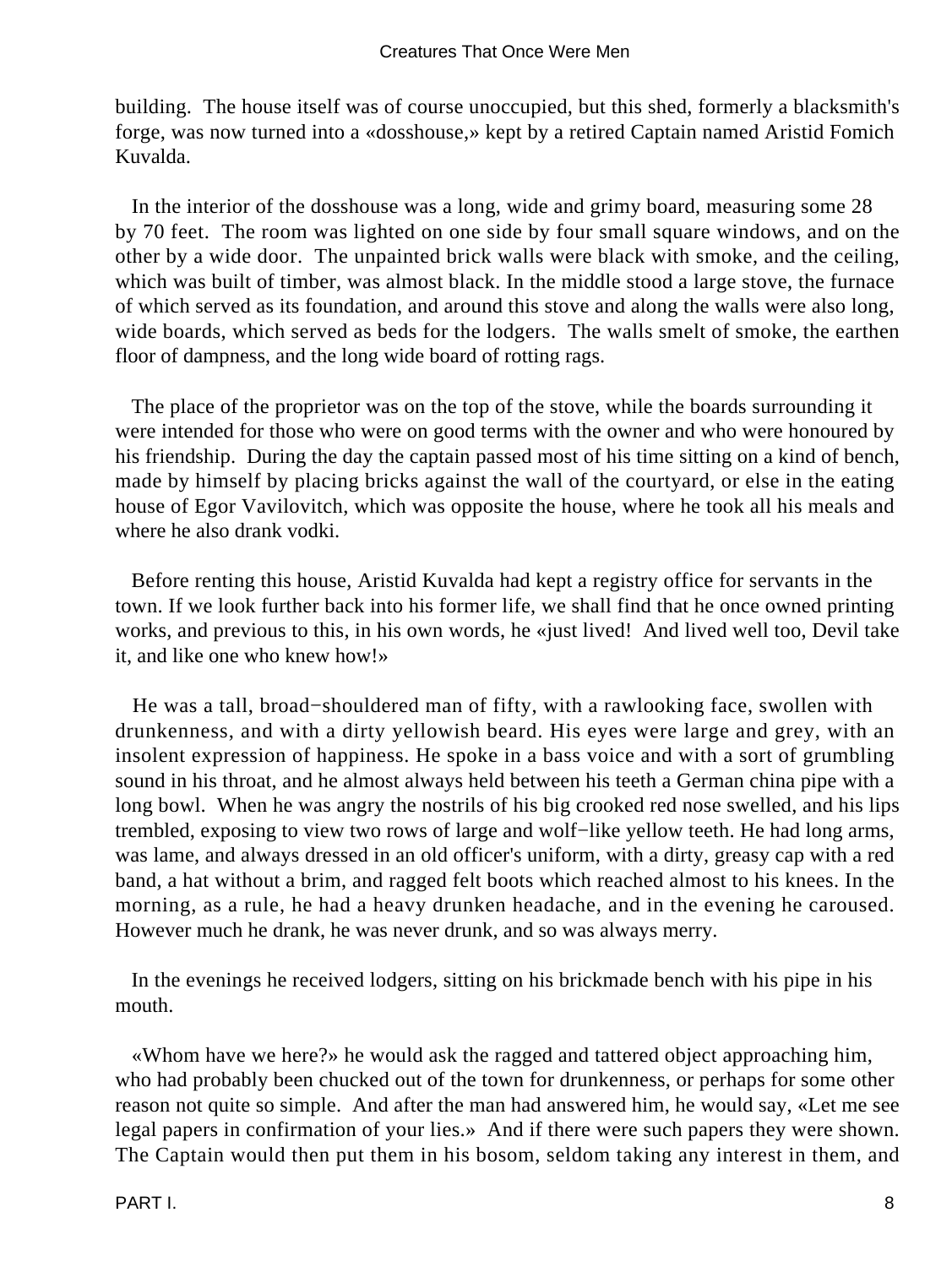would say:

 «Everything is in order. Two kopecks for the night, ten kopecks for the week, and thirty kopecks for the month. Go and get a place for yourself, and see that it is not other people's, or else they will blow you up. The people that live here are particular.»

«Don't you sell tea, bread, or anything to eat?»

 «I trade only in walls and roofs, for which I pay to the swindling proprietor of this hole – Judas Petunikoff, merchant of the second guild – five roubles a month,» explained Kuvalda in a business−like tone. «Only those come to me who are not accustomed to comfort and luxuries . . . . but if you are accustomed to eat every day, then there is the eating−house opposite. But it would be better for you if you left off that habit. You see you are not a gentleman. What do you eat? You eat yourself!»

 For such speeches, delivered in a strictly business−like manner, and always with smiling eyes, and also for the attention he paid to his lodgers the Captain was very popular among the poor of the town. It very often happened that a former client of his would appear, not in rags, but in something more respectable and with a slightly happier face.

«Good−day, your honour, and how do you do?»

«Alive, in good health! Go on.»

«Don't you know me?»

«I did not know you.»

 «Do you remember that I lived with you last winter for nearly a month . . . . when the fight with the police took place, and three were taken away?»

«My brother, that is so. The police do come even under my hospitable roof!»

«My God! You gave a piece of your mind to the police inspector of this district!»

 «Wouldn't you accept some small hospitality from me? When I lived with you, you were . . .»

 «Gratitude must be encouraged because it is seldom met with. You seem to be a good man, and, though I don't remember you, still I will go with you into the public−house and drink to your success and future prospects with the greatest pleasure.»

«You seem always the same . . . Are you always joking?»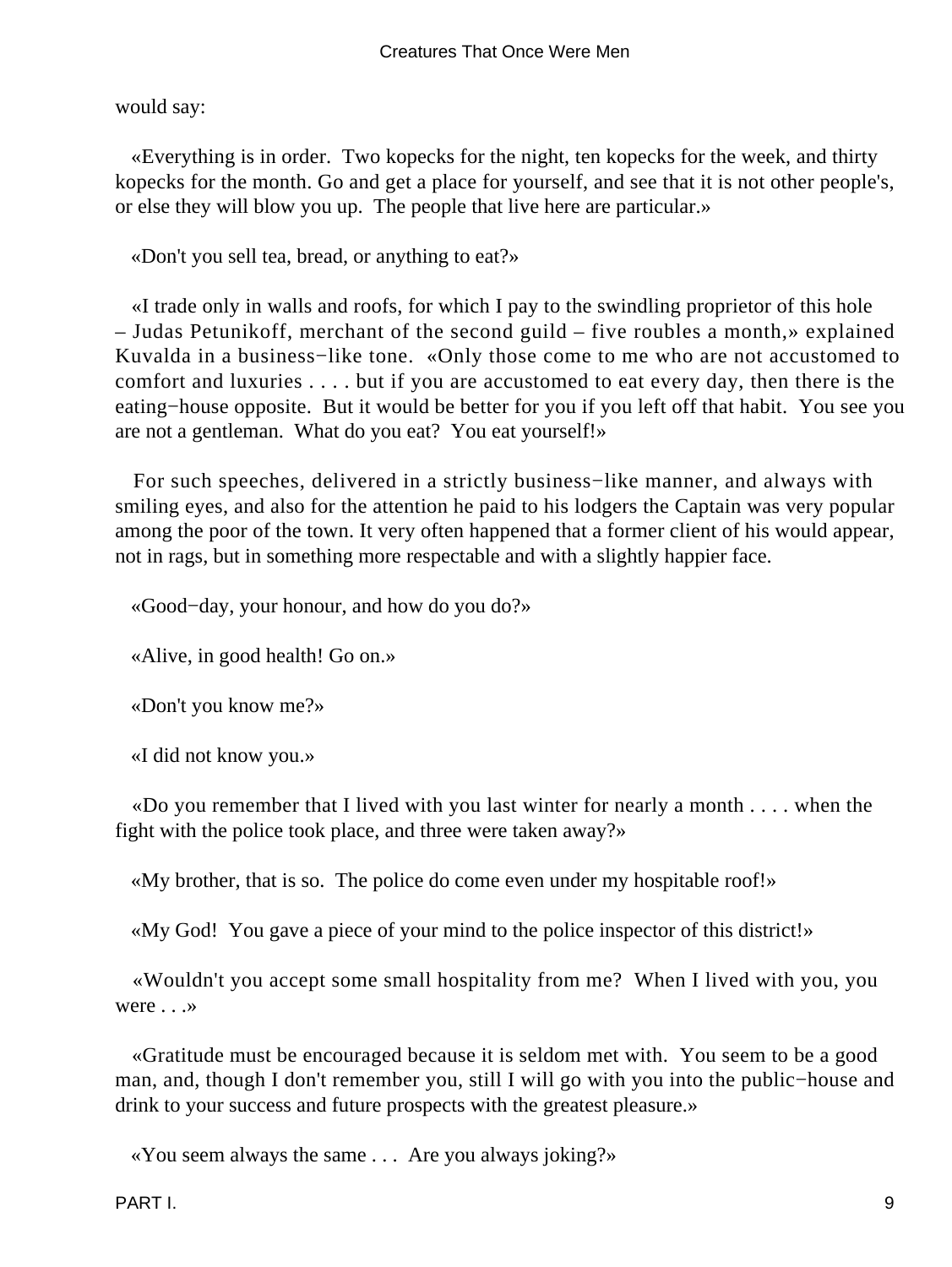«What else can one do, living among you unfortunate men?»

 They went. Sometimes the Captain's former customer, uplifted and unsettled by the entertainment, returned to the dosshouse, and on the following morning they would again begin treating each other till the Captain's companion would wake up to realise that he had spent all his money in drink.

 «Your honour, do you see that I have again fallen into your hands? What shall we do now?»

 «The position, no doubt, is not a very good one, but still you need not trouble about it,» reasoned the Captain. «You must, my friend, treat everything indifferently, without spoiling yourself by philosophy, and without asking yourself any question. To philosophise is always foolish; to philosophise with a drunken headache, ineffably so. Drunken headaches require vodki and not the remorse of conscience or gnashing of teeth . . . save your teeth, or else you will not be able to protect yourself. Here are twenty kopecks. Go and buy a bottle of vodki for five kopecks, hot tripe or lungs, one pound of bread and two cucumbers. When we have lived off our drunken headache we will think of the condition of affairs . . .»

 As a rule the consideration of the «condition of affairs» lasted some two or three days, and only when the Captain had not a farthing left of the three roubles or five roubles given him by his grateful customer did he say:

 «You came! Do you see? Now that we have drunk everything with you, you fool, try again to regain the path of virtue and soberness. It has been truly said that if you do not sin, you will not repent, and, if you do not repent, you shall not be saved. We have done the first, and to repent is useless. Let us make direct for salvation. Go to the river and work, and if you think you cannot control yourself, tell the contractor, your employer, to keep your money, or else give it to me. When you get sufficient capital, I will get you a pair of trousers and other things necessary to make you seem a respectable and hard−working man, persecuted by fate. With decent−looking trousers you can go far. Now then, be off!»

 Then the client would go to the river to work as a porter, smiling the while over the Captain's long and wise speeches. He did not distinctly understand them, but only saw in front of him two merry eyes, felt their encouraging influence, and knew that in the loquacious Captain he had an arm that would assist him in time of need.

 And really it happened very often that, for a month or so, some ticket−of−leave client, under the strict surveillance of the Captain, had the opportunity of raising himself to a condition better than that to which, thanks to the Captain's co−operation, he had fallen.

 «Now, then, my friend!» said the Captain, glancing critically at the restored client, «we have a coat and jacket. When I had respectable trousers I lived in town like a respectable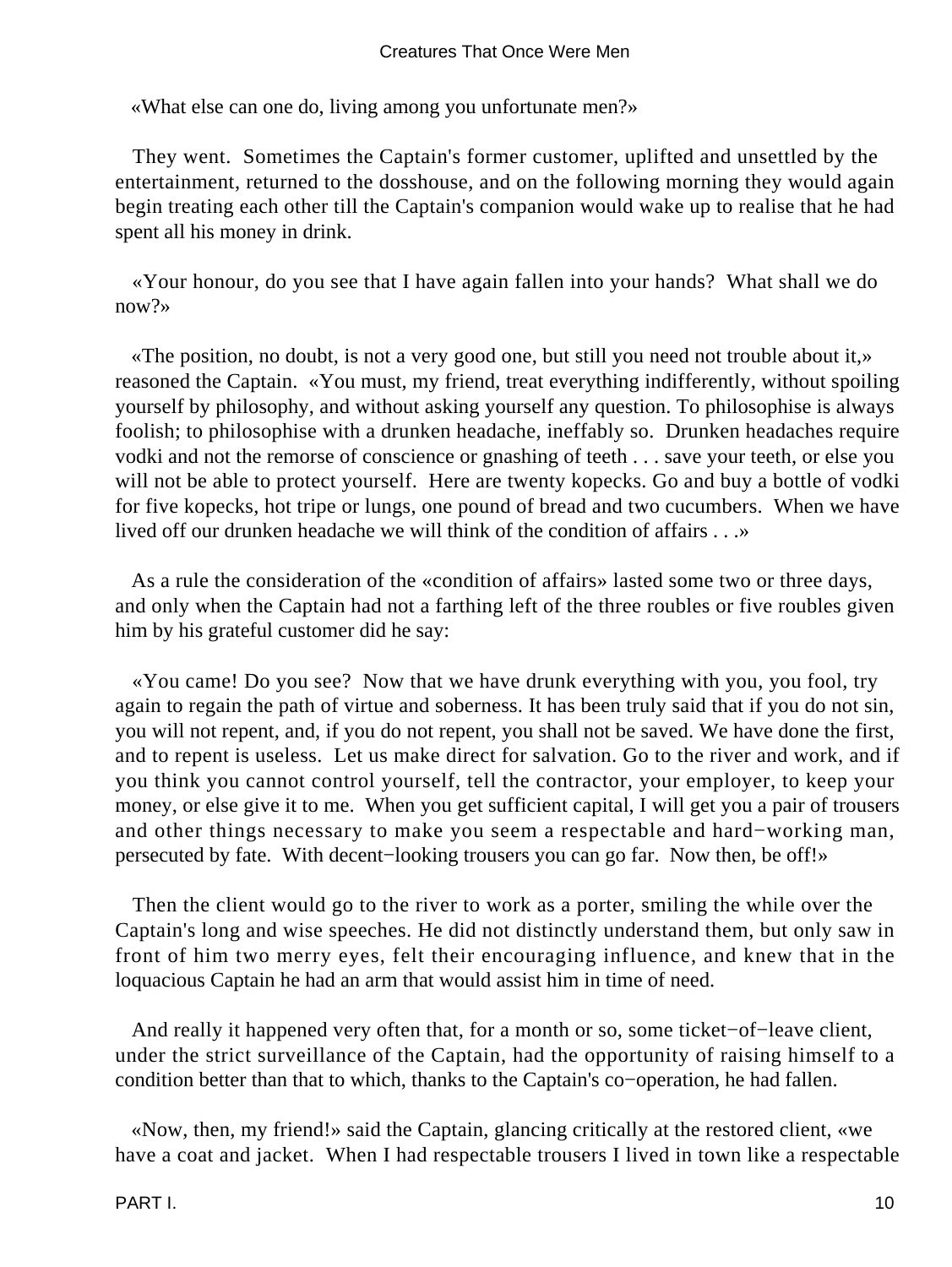man. But when the trousers wore out, I too fell off in the opinion of my fellow−men and had to come down here from the town. Men, my fine mannikin, judge everything by the outward appearance, while, owing to their foolishness, the actual reality of things is incomprehensible to them. Make a note of this on your nose, and pay me at least half your debt. Go in peace; seek, and you may find.»

«How much do I owe you, Aristid Fomich?» asks the client, in confusion.

 «One rouble and 70 kopecks. . . . Now, give me only one rouble, or, if you like, 70 kopecks, and as for the rest, I shall wait until you have earned more than you have now by stealing or by hard work, it does not matter to me.»

 «I thank you humbly for your kindness!» says the client, touched to the heart. «Truly you are a kind man. . . . ; Life has persecuted you in vain. . . . What an eagle you would have been in your own place!»

The Captain could not live without eloquent speeches.

 «What does 'in my own place' mean? No one really knows his own place in life, and every one of us crawls into his harness. The place of the merchant Judas Petunikoff ought to be in penal servitude, but he still walks through the streets in daylight, and even intends to build a factory. The place of our teacher ought to be beside a wife and half−a−dozen children, but he is loitering in the public−house of Vaviloff. And then, there is yourself. You are going to seek a situation as a hall porter or waiter, but I can see that you ought to be a soldier in the army, because you are no fool, are patient and understand discipline. Life shuffles us like cards, you see, and it is only accidentally, and only for a time, that we fall into our own places!»

 Such farewell speeches often served as a preface to the continuation of their acquaintance, which again began with drinking and went so far that the client would spend his last farthing. Then the Captain would stand him treat, and they would drink all they had.

A repetition of similar doings did not affect in the least the good relations of the parties.

 The teacher mentioned by the Captain was another of those customers who were thus reformed only in order that they should sin again. Thanks to his intellect, he was the nearest in rank to the Captain, and this was probably the cause of his falling so low as dosshouse life, and of his inability to rise again. It was only with him that Aristid Kuvalda could philosophise with the certainty of being understood. He valued this, and when the reformed teacher prepared to leave the dosshouse in order to get a corner in town for himself, then Aristid Kuvalda accompanied him so sorrowfully and sadly that it ended, as a rule, in their both getting drunk and spending all their money. Probably Kuvalda arranged the matter intentionally so that the teacher could not leave the dosshouse, though he desired to do so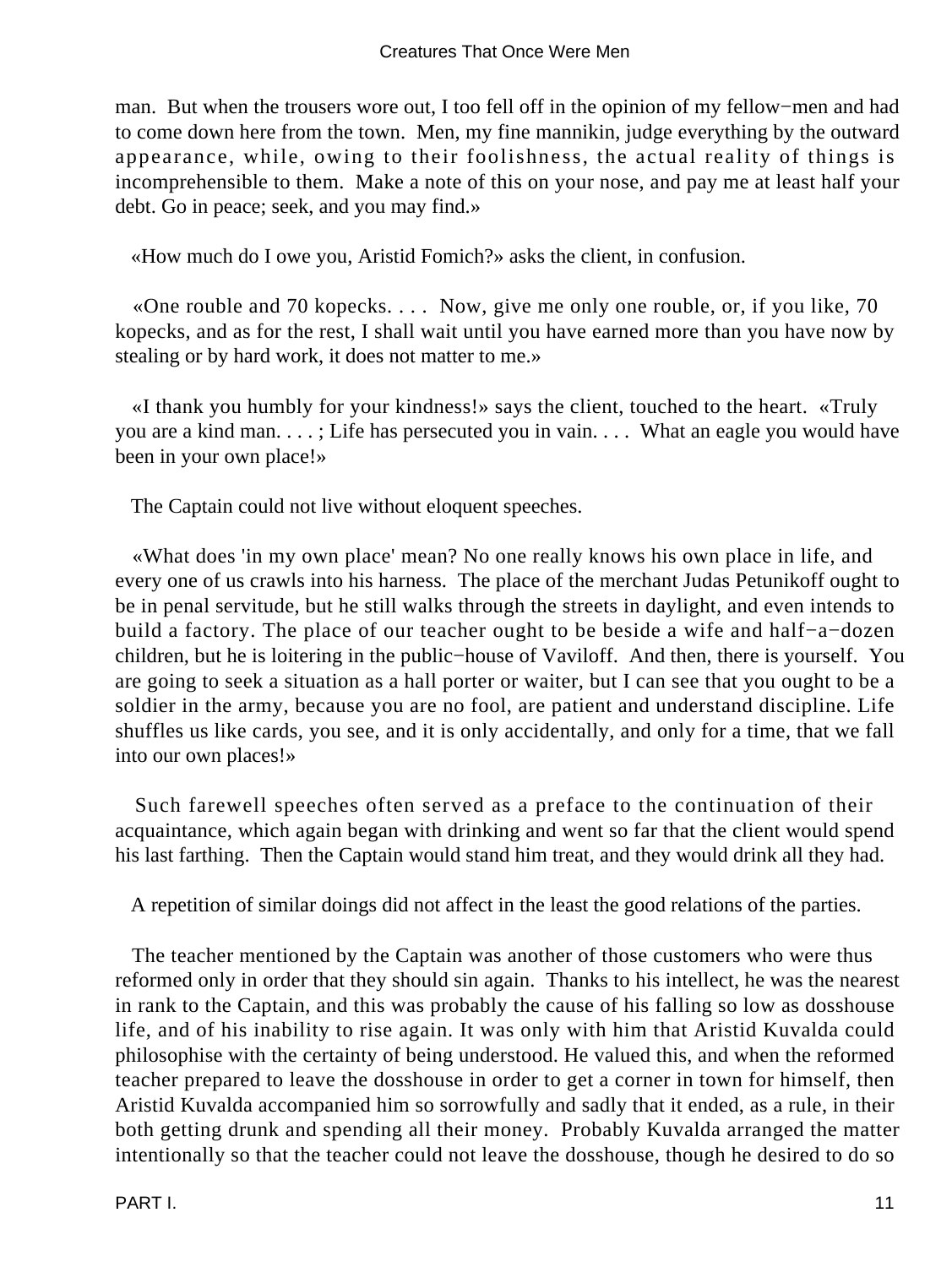with all his heart. Was it possible for Aristid Kuvalda, a nobleman (as was evident from his speeches), one who was accustomed to think, though the turn of fate may have changed his position, was it possible for him not to desire to have close to him a man like himself? We can pity our own faults in others.

 This teacher had once taught at an institution in one of the towns on the Volga, but in consequence of some story was dismissed. After this he was a clerk in a tannery, but again had to leave. Then he became a librarian in some private library, subsequently following other professions. Finally, after passing examinations in law he became a lawyer, but drink reduced him to the Captain's dosshouse. He was tall, round−shouldered, with a long sharp nose and bald head. In his bony and yellow face, on which grew a wedge−shaped beard, shone large, restless eyes, deeply sunk in their sockets, and the corners of his mouth drooped sadly down. He earned his bread, or rather his drink, by reporting for the local papers. He sometimes earned as much as fifteen roubles. These he gave to the Captain and said:

 «It is enough. I am going back into the bosom of culture. Another week's hard work and I shall dress respectably, and then Addio, mio caro!»

 «Very exemplary! As I heartily sympathise with your decision, Philip, I shall not give you another glass all this week,» the Captain warned him sternly.

«I shall be thankful! . . . . You will not give me one drop?»

The Captain heard in his voice a beseeching note to which he turned a deaf ear.

«Even though you roar, I shall not give it you!»

 «As you like, then,» sighed the teacher, and went away to continue his reporting. But after a day or two he would return tired and thirsty, and would look at the Captain with a beseeching glance out of the corners of his eyes, hoping that his friend's heart would soften.

 The Captain in such cases put on a serious face and began speaking with killing irony on the theme of weakness of character, of the animal delight of intoxication, and on such subjects as suited the occasion. One must do him justice: he was captivated by his role of mentor and moralist, but the lodgers dogged him, and, listening sceptically to his exhortations to repentance, would whisper aside to each other:

 «Cunning, skilful, shifty rogue! I told you so, but you would not listen. It's your own fault!»

«His honour is really a good soldier. He goes first and examines the road behind him!»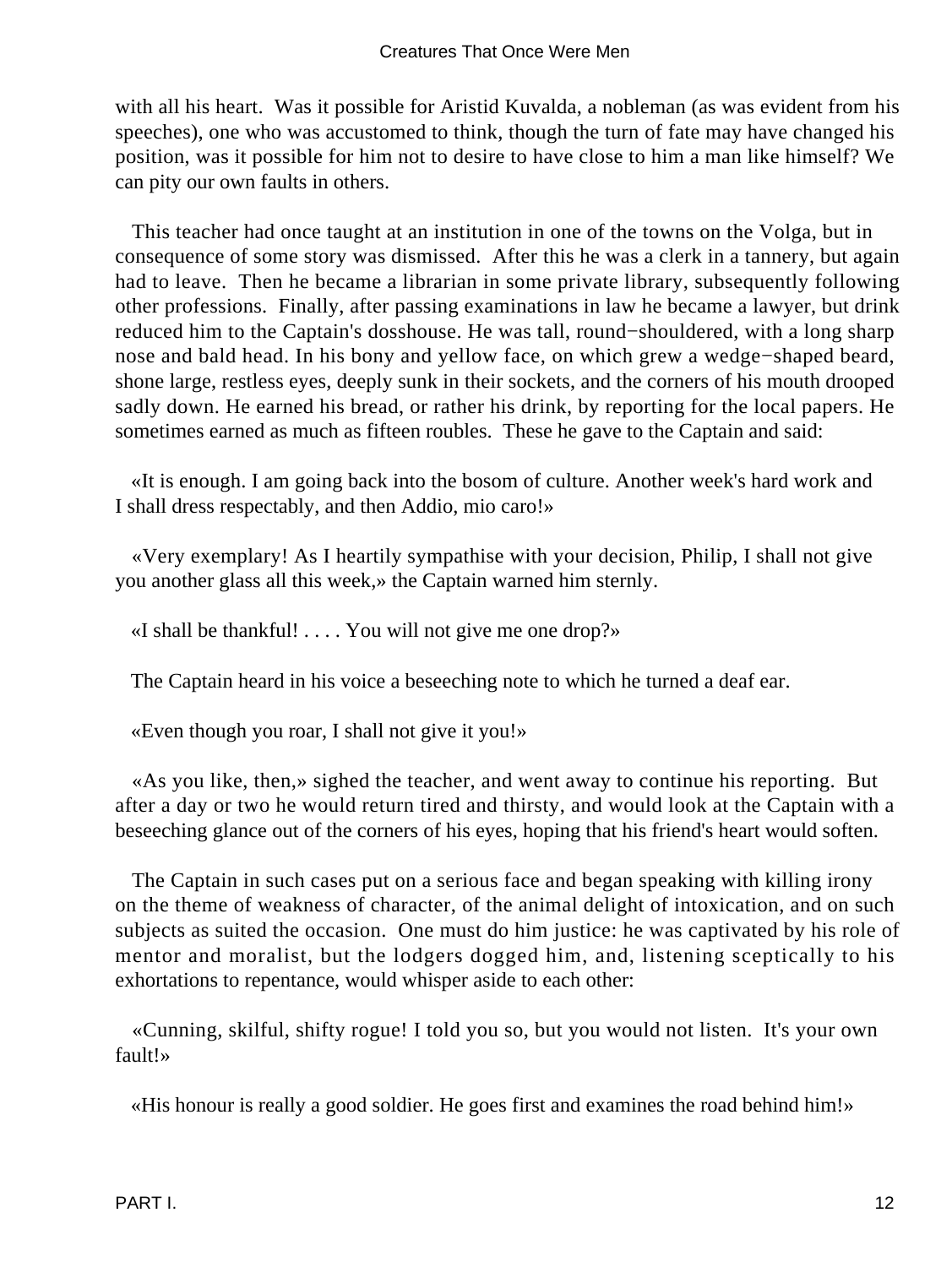The teacher then hunted here and there till he found his friend again in some corner, and grasping his dirty coat, trembling and licking his dry lips, looked into his face with a deep, tragic glance, without articulate words.

«Can't you?» asked the Captain sullenly.

 The teacher answered by bowing his head and letting it fall on his breast, his tall, thin body trembling the while.

 «Wait another day . . . perhaps you will be all right then,» proposed Kuvalda. The teacher sighed, and shook his head hopelessly.

 The Captain saw that his friend's thin body trembled with the thirst for the poison, and took some money from his pocket.

 «In the majority of cases it is impossible to fight against fate,» said he, as if trying to justify himself before someone. But if the teacher controlled himself for a whole week then there was a touching farewell scene between the two friends, which ended as a rule in the eating−house of Vaviloff. The teacher did not spend all his money, but spent at least half on the children of the main street. The poor are always rich in children, and in the dirt and ditches of this street there were groups of them from morning to night, hungry, naked and dirty. Children are the living flowers of the earth, but these had the appearance of flowers that have faded prematurely, because they grew in ground where there was no healthy nourishment. Often the teacher would gather them round him, would buy them bread, eggs, apples and nuts, and take them into the fields by the river side. There they would sit and greedily eat everything he offered them, after which they would begin to play, filling the fields for a mile around with careless noise and laughter. The tall, thin figure of the drunkard towered above these small people, who treated him familiarly, as if he were one of their own age. They called him «Philip,» and did not trouble to prefix «Uncle» to his name. Playing around him, like little wild animals, they pushed him, jumped upon his back, beat him upon his bald head, and caught hold of his nose. All this must have pleased him, as he did not protest against such liberties. He spoke very little to them, and when he did so he did it cautiously as if afraid that his words would hurt or contaminate them. He passed many hours thus as their companion and plaything, watching their lively faces with his gloomy eyes. Then he would thoughtfully and slowly direct his steps to the eatinghouse of Vaviloff, where he would drink silently and quickly till all his senses left him.

*\* \* \* \* \**

 Almost every day after his reporting he would bring a newspaper, and then gather round him all these creatures that once were men.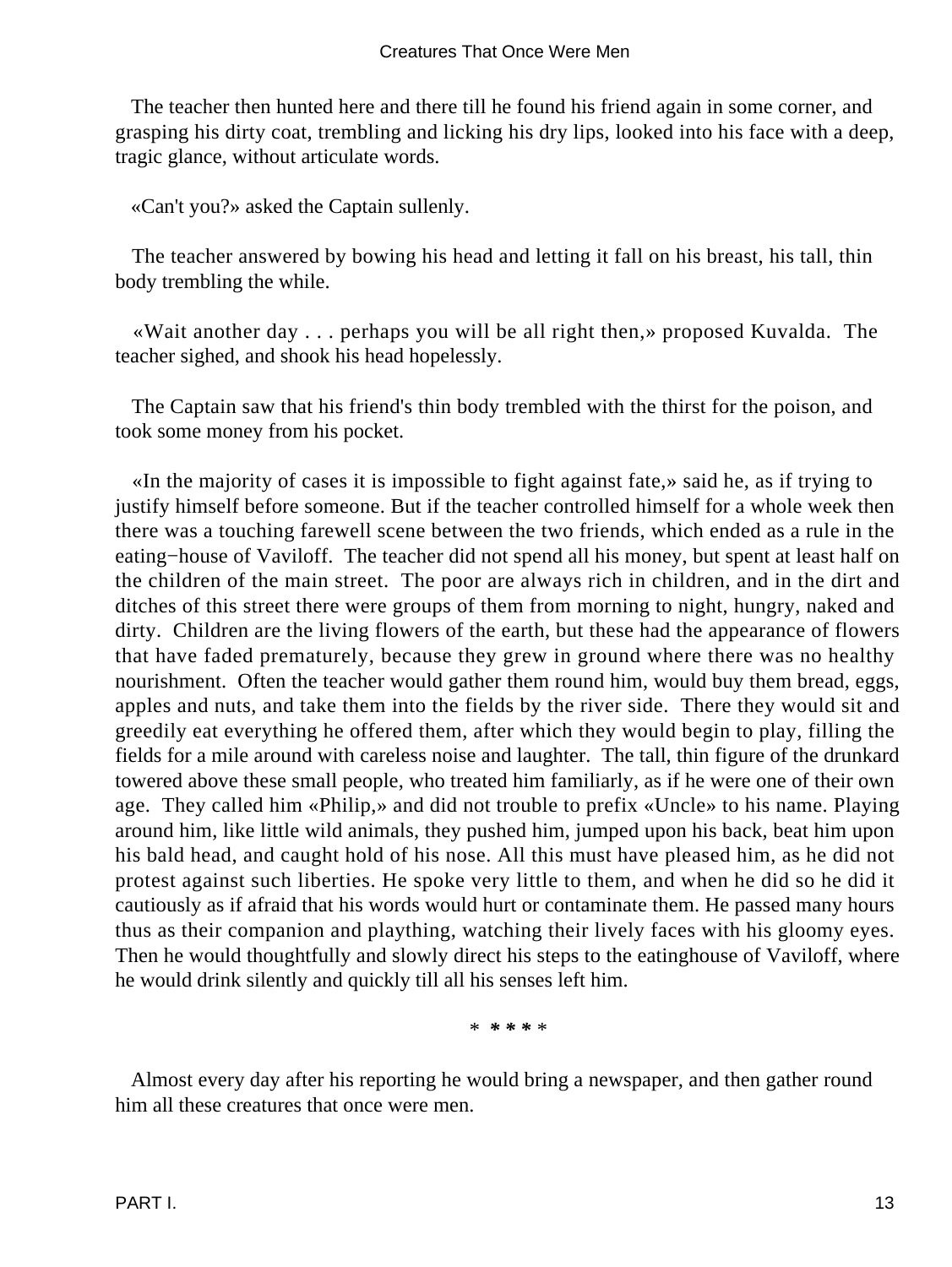On seeing him, they would come forward from all corners of the court−yard, drunk, or suffering from drunken headache, dishevelled, tattered, miserable, and pitiable. Then would come the barrel−like, stout Aleksei Maksimovitch Simtsoff, formerly Inspector of Woods and Forests, under the Department of Appendages, but now trading in matches, ink, blacking, and lemons. He was an old man of sixty, in a canvas overcoat and a wide−brimmed hat, the greasy borders of which hid his stout fat red face. He had a thick white beard, out of which a small red nose turned gaily heavenwards. He had thick, crimson lips and watery, cynical eyes. They called him «Kubar,» a name which well described his round figure and buzzing speech. After him, Kanets appeared from some corner – a dark, sad−looking, silent drunkard: then the former governor of the prison, Luka Antonovitch Martyanoff, a man who existed on «remeshok,» «trilistika,» and «bankovka,»\* and many such cunning games, not much appreciated by the police. He would throw his hard and oft−scourged body on the grass beside the teacher, and, turning his eyes round and scratching his head, would ask in a hoarse, bass voice, «May I?»

 Note by translator. – Well−known games of chance, played by the lower classes. The police specially endeavour to stop them, but unsuccessfully.

 Then appeared Pavel Solntseff, a man of thirty years of age, suffering from consumption. The ribs of his left side had been broken in a quarrel, and the sharp, yellow face, like that of a fox, always wore a malicious smile. The thin lips, when opened, exposed two rows of decayed black teeth, and the rags on his shoulders swayed backwards and forwards as if they were hung on a clothes pole. They called him «Abyedok.» He hawked brushes and bath brooms of his own manufacture, good strong brushes made from a peculiar kind of grass.

 Then followed a lean and bony man of whom no one knew anything, with a frightened expression in his eyes, the left one of which had a squint. He was silent and timid, and had been imprisoned three times for theft by the High Court of Justice and the Magisterial Courts. His family name was Kiselnikoff, but they called him Paltara Taras, because he was a head and shoulders taller than his friend, Deacon Taras, who had been degraded from his office for drunkenness and immorality. The Deacon was a short, thick−set person, with the chest of an athlete and a round, strong head. He danced skilfully, and was still more skilful at swearing. He and Paltara Taras worked in the wood on the banks of the river, and in free hours he told his friend or any one who would listen, «Tales of my own composition,» as he used to say. On hearing these stories, the heroes of which always seemed to be saints, kings, priests, or generals, even the inmates of the dosshouse spat and rubbed their eyes in astonishment at the imagination of the Deacon, who told them shameless tales of lewd, fantastic adventures, with blinking eyes and a passionless expression of countenance. The imagination of this man was powerful and inexhaustible; he could go on relating and composing all day, from morning to night, without once repeating what he had said before. In his expression you sometimes saw the poet gone astray, sometimes the romancer, and he always succeeded in making his tales realistic by the effective and powerful words in which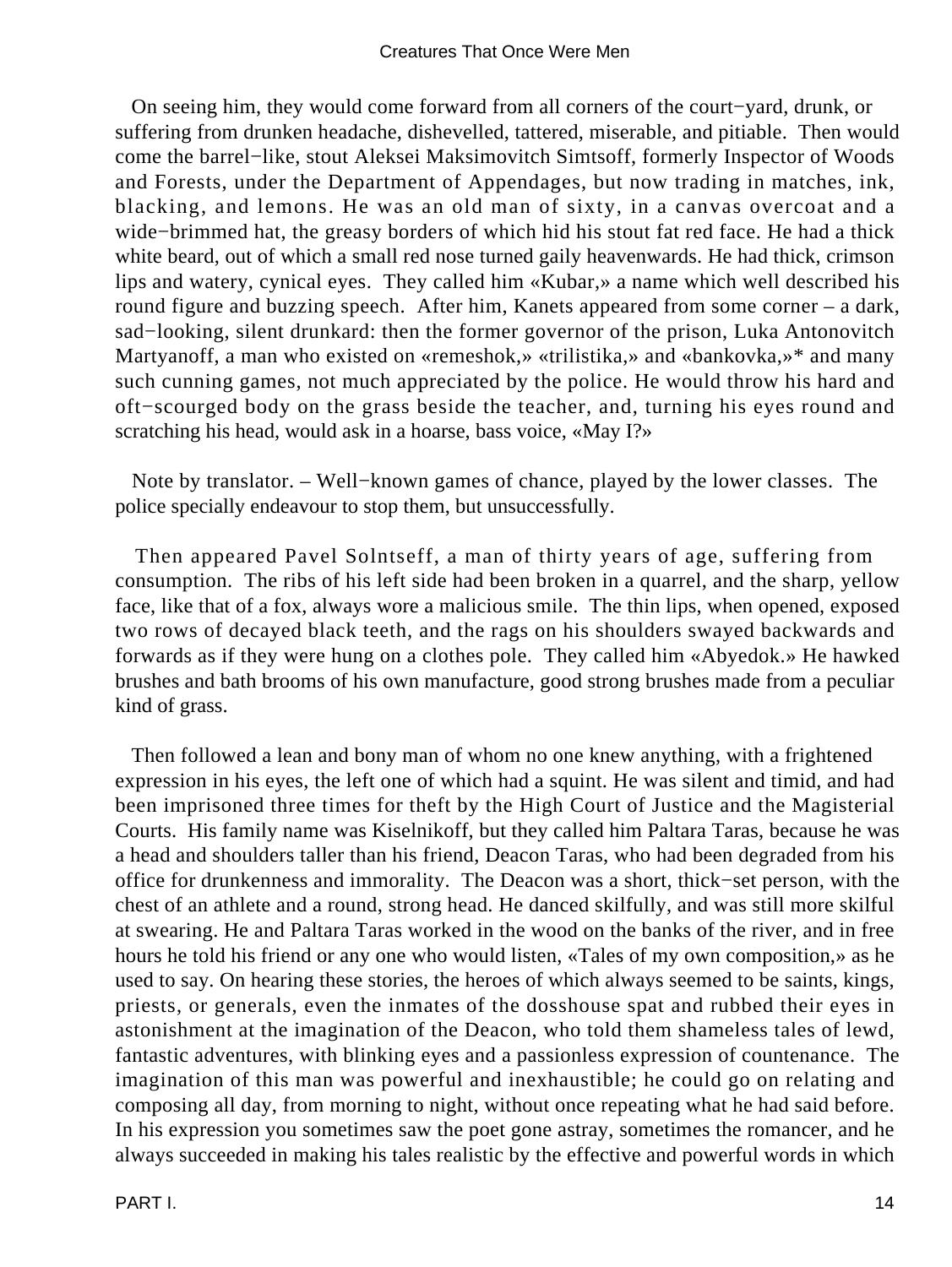he told them.

 There was also a foolish young man called Kuvalda Meteor. One night he came to sleep in the dosshouse and had remained ever since among these men, much to their astonishment. At first they did not take much notice of him. In the daytime, like all the others, he went away to find something to eat, but at nights he always loitered around this friendly company till at last the Captain took notice of him.

«Boy! What business have you here on this earth?»

The boy answered boldly and stoutly:

«I am a barefooted tramp . . . .»

 The Captain looked critically at him. This youngster had long hair and a weak face, with prominent cheek−bones and a turned−up nose. He was dressed in a blue blouse without a waistband, and on his head he wore the remains of a straw hat, while his feet were bare.

 «You are a fool!» decided Aristid Kuvalda. «What are you knocking about here for? You are of absolutely no use to us . . . Do you drink vodki? . . . No? . . . Well, then, can you steal?» Again, «No.» «Go away, learn, and come back again when you know something, and are a man . . .»

The youngster smiled.

«No. I shall live with you.»

«Why?»

«Just because . . .»

«Oh you . . . Meteor!» said the Captain.

«I will break his teeth for him,» said Martyanoff.

«And why?» asked the youngster.

«Just because. . . .»

«And I will take a stone and hit you on the head,» the young man answered respectfully.

Martyanoff would have broken his bones, had not Kuvalda interrupted with: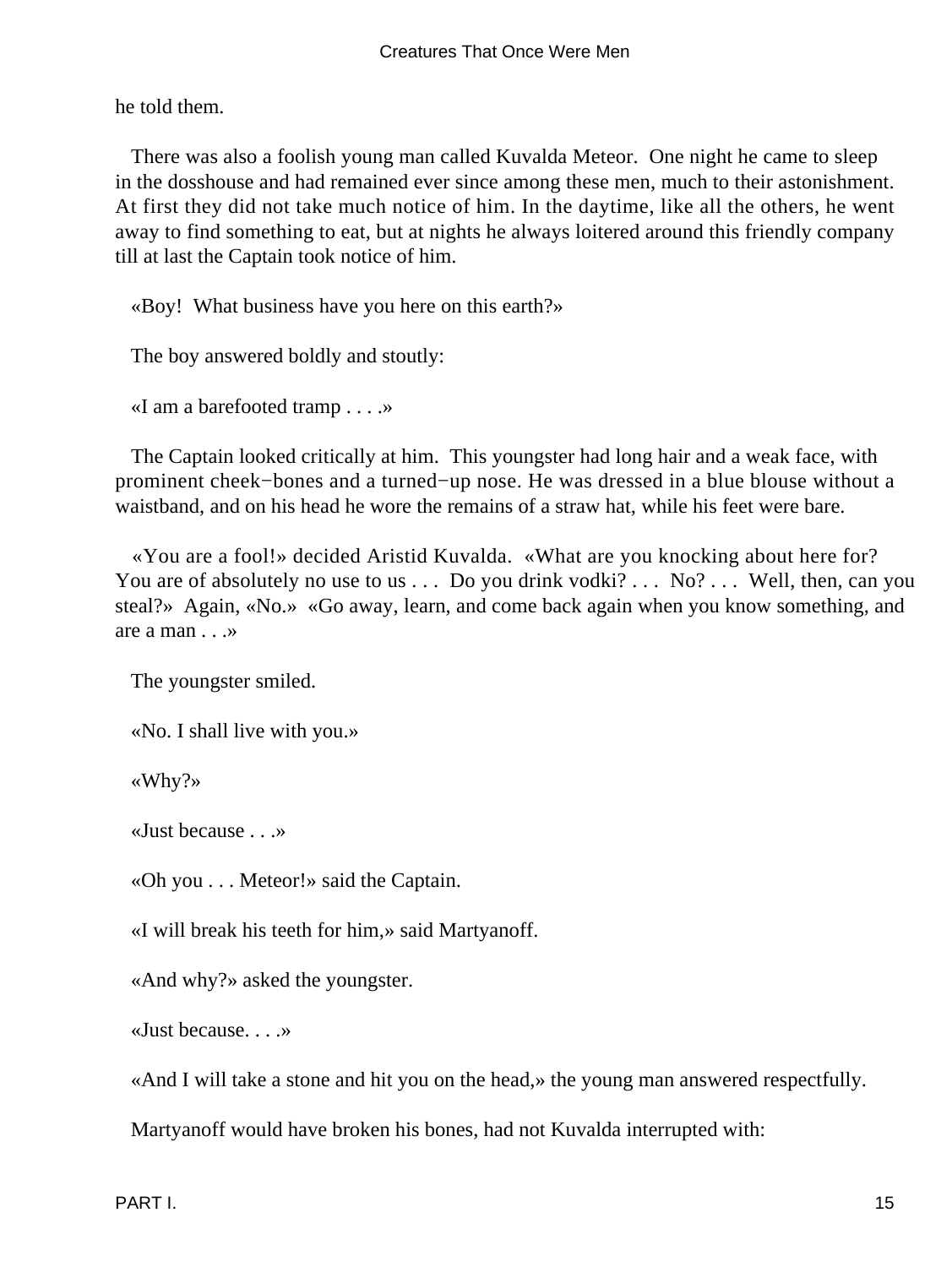«Leave him alone. . . . Is this a home to you or even to us? You have no sufficient reason to break his teeth for him. You have no better reason than he for living with us.»

 «Well, then, Devil take him! . . . We all live in the world without sufficient reason. . . . We live, and why? Because! He also because . . . let him alone. . . . »

 «But it is better for you, young man, to go away from us,» the teacher advised him, looking him up and down with his sad eyes. He made no answer, but remained. And they soon became accustomed to his presence, and ceased to take any notice of him. But he lived among them, and observed everything.

 The above were the chief members of the Captain's company, and he called them with kind−hearted sarcasm «Creatures that once were men.» For though there were men who had experienced as much of the bitter irony of fate as these men, yet they were not fallen so low. Not infrequently, respectable men belonging to the cultured classes are inferior to those belonging to the peasantry, and it is always a fact that the depraved man from the city is immeasurably worse than the depraved man from the village. This fact was strikingly illustrated by the contrast between the formerly well−educated men and the mujiks who were living in Kuvalda's shelter.

 The representative of the latter class was an old mujik called Tyapa. Tall and angular, he kept his head in such a position that his chin touched his breast. He was the Captain's first lodger, and it was said of him that he had a great deal of money hidden somewhere, and for its sake had nearly had his throat cut some two years ago: ever since then he carried his head thus. Over his eyes hung greyish eyebrows, and, looked at in profile, only his crooked nose was to be seen. His shadow reminded one of a poker. He denied that he had money, and said that they «only tried to cut his throat out of malice,» and from that day he took to collecting rags, and that is why his head was always bent as if incessantly looking on the ground. When he went about shaking his head, and minus a walking−stick in his hand, and a bag on his back – the signs of his profession – he seemed to be thinking almost to madness, and, at such times, Kuvalda spoke thus, pointing to him with his finger:

 «Look, there is the conscience of Merchant Judas Petunikoff. See how disorderly, dirty, and low is the escaped conscience.»

 Tyapa, as a rule, spoke in a hoarse and hardly audible voice, and that is why he spoke very little, and loved to be alone. But whenever a stranger, compelled to leave the village, appeared in the dosshouse, Tyapa seemed sadder and angrier, and followed the unfortunate about with biting jeers and a wicked chuckling in his throat. He either put some beggar against him, or himself threatened to rob and beat him, till the frightened mujik would disappear from the dosshouse and never more be seen. Then Tyapa was quiet again, and would sit in some corner mending his rags, or else reading his Bible, which was as dirty, worn, and old as himself. Only when the teacher brought a newspaper and began reading did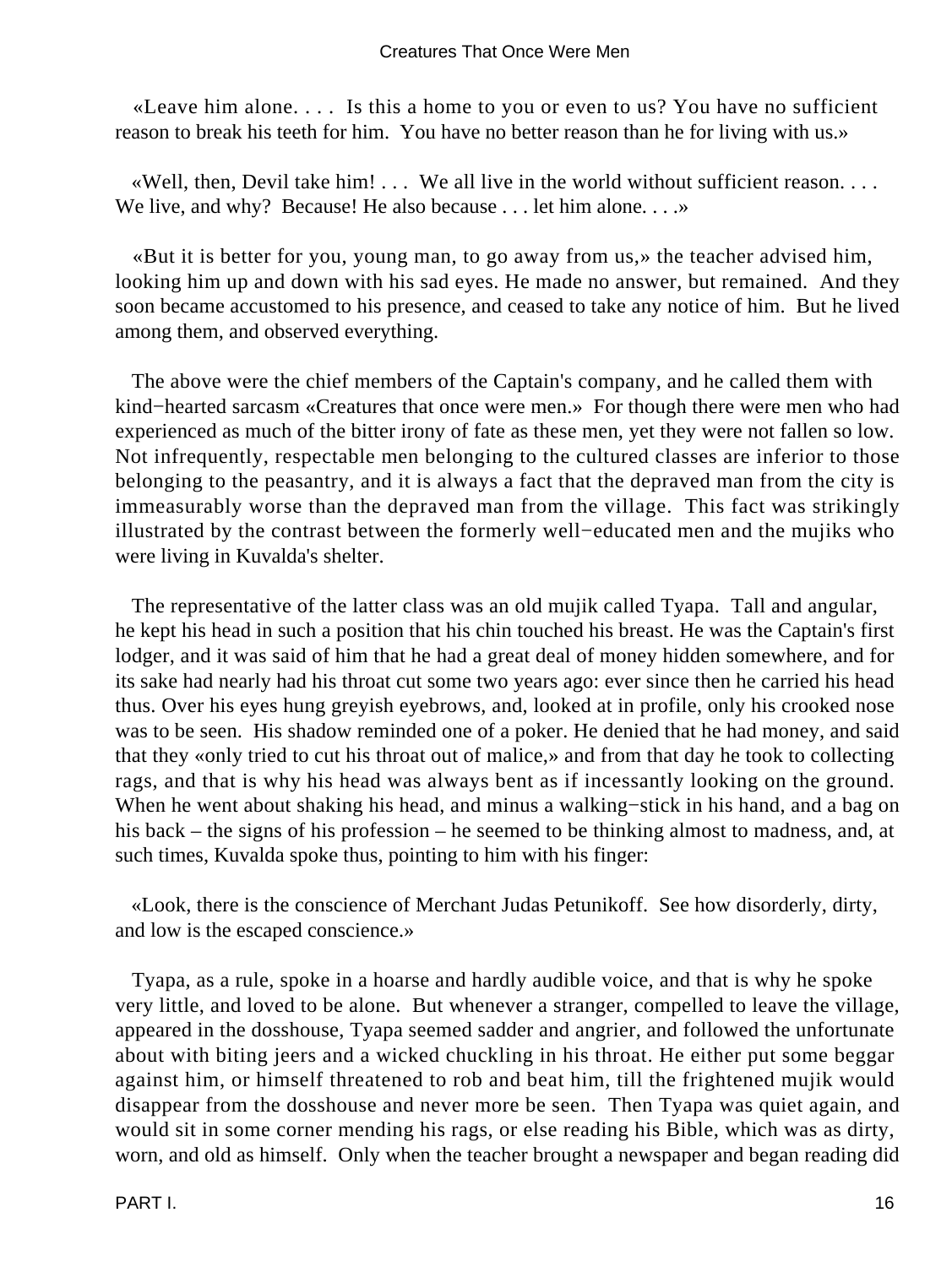he come from his corner once more. As a rule, Tyapa listened to what was read silently and sighed often, without asking anything of anyone. But once when the teacher, having read the paper, wanted to put it away, Tyapa stretched out his bony hand, and said, «Give it to me . . .»

«What do you want it for?»

«Give it to me . . . Perhaps there is something in it about us . . .»

«About whom?»

«About the village.»

 They laughed at him, and threw him the paper. He took it, and read in it how in the village the hail had destroyed the cornfields, how in another village fire destroyed thirty houses, and that in a third a woman had poisoned her family, – in fact, everything that it is customary to write of, – everything, that is to say, which is bad, and which depicts only the worst side of the unfortunate village. Tyapa read all this silently and roared, perhaps from sympathy, perhaps from delight at the sad news.

 He passed the whole Sunday in reading his Bible, and never went out collecting rags on that day. While reading, he groaned and sighed continually. He kept the book close to his breast, and was angry with any one who interrupted him or who touched his Bible.

«Oh, you drunken blackguard,» said Kuvalda to him, «what do you understand of it?»

 «Nothing, wizard! I don't understand anything, and I do not read any books . . . But I read . . .»

 «Therefore you are a fool . . .» said the Captain, decidedly. «When there are insects in your head, you know it is uncomfortable, but if some thoughts enter there too, how will you live then, you old toad?»

«I have not long to live,» said Tyapa, quietly.

Once the teacher asked how he had learned to read.

«In prison,» answered Tyapa, shortly.

«Have you been there?»

«I was there.  $\ldots$ »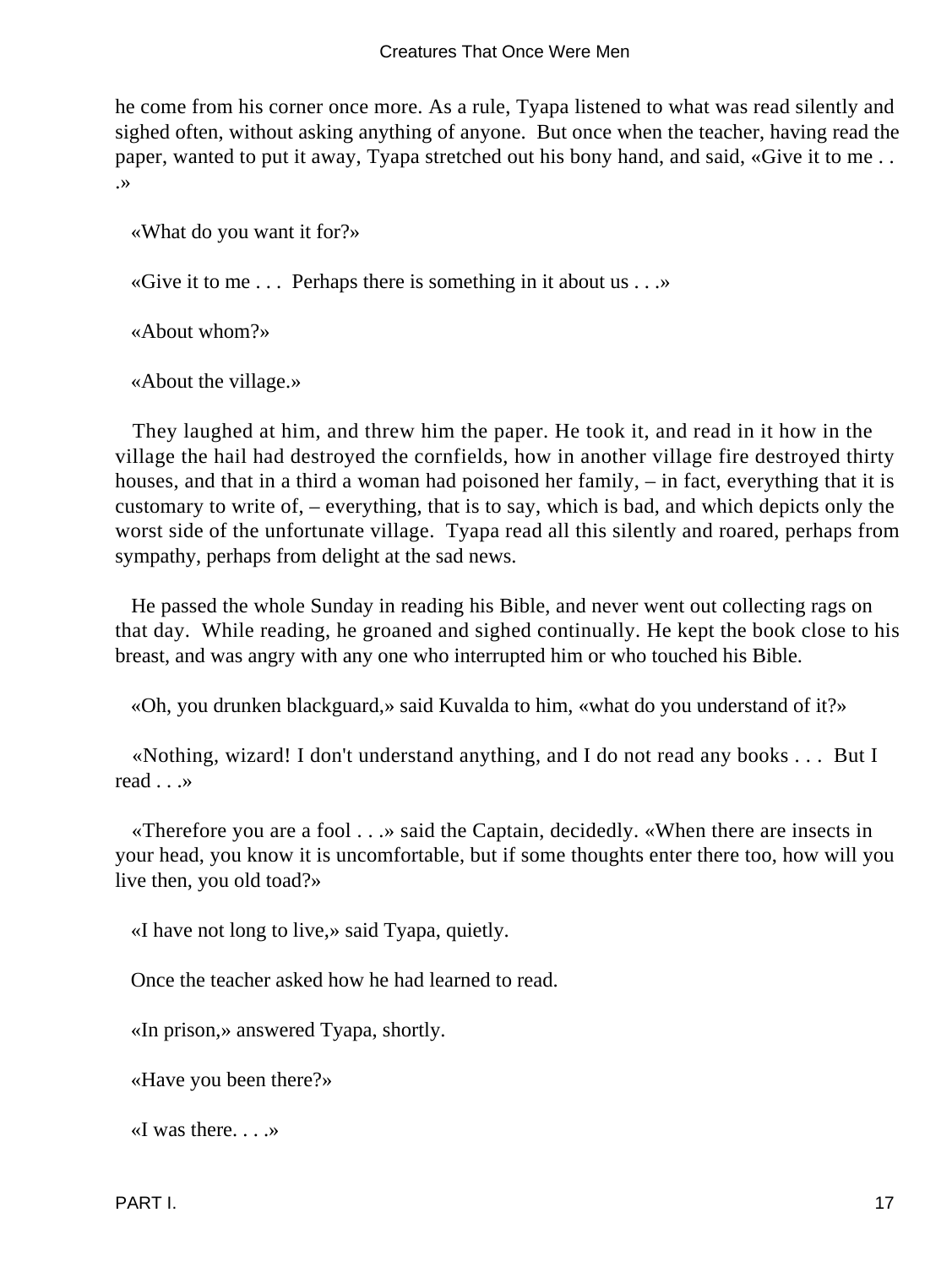«For what?»

 «Just so. . . . It was a mistake. . . . But I brought the Bible out with me from there. A lady gave it to me. . . . It is good in prison, brother.»

«Is that so? And why?»

«It teaches one.... I learned to read there.... I also got this book.... And all these you see, free. . . .»

 When the teacher appeared in the dosshouse, Tyapa had already lived there for some time. He looked long into the teacher's face, as if to discover what kind of a man he was. Tyapa often listened to his conversation, and once, sitting down beside him, said:

«I see you are very learned. . . . Have you read the Bible?»

«I have read it. . . .»

«I see; I see. . . . Can you remember it?»

«Yes. . . . I remember it. . . .»

 Then the old man leaned to one side and gazed at the other with a serious, suspicious glance.

«There were the Amalekites, do you remember?»

«Well?»

«Where are they now?»

«Disappeared . . . Tyapa . . . died out . . .»

The old man was silent, then asked again: «And where are the Philistines?»

«These also . . .»

«Have all these died out?»

« $Yes \dots all \dots$ »

«And so . . . we also will die out?»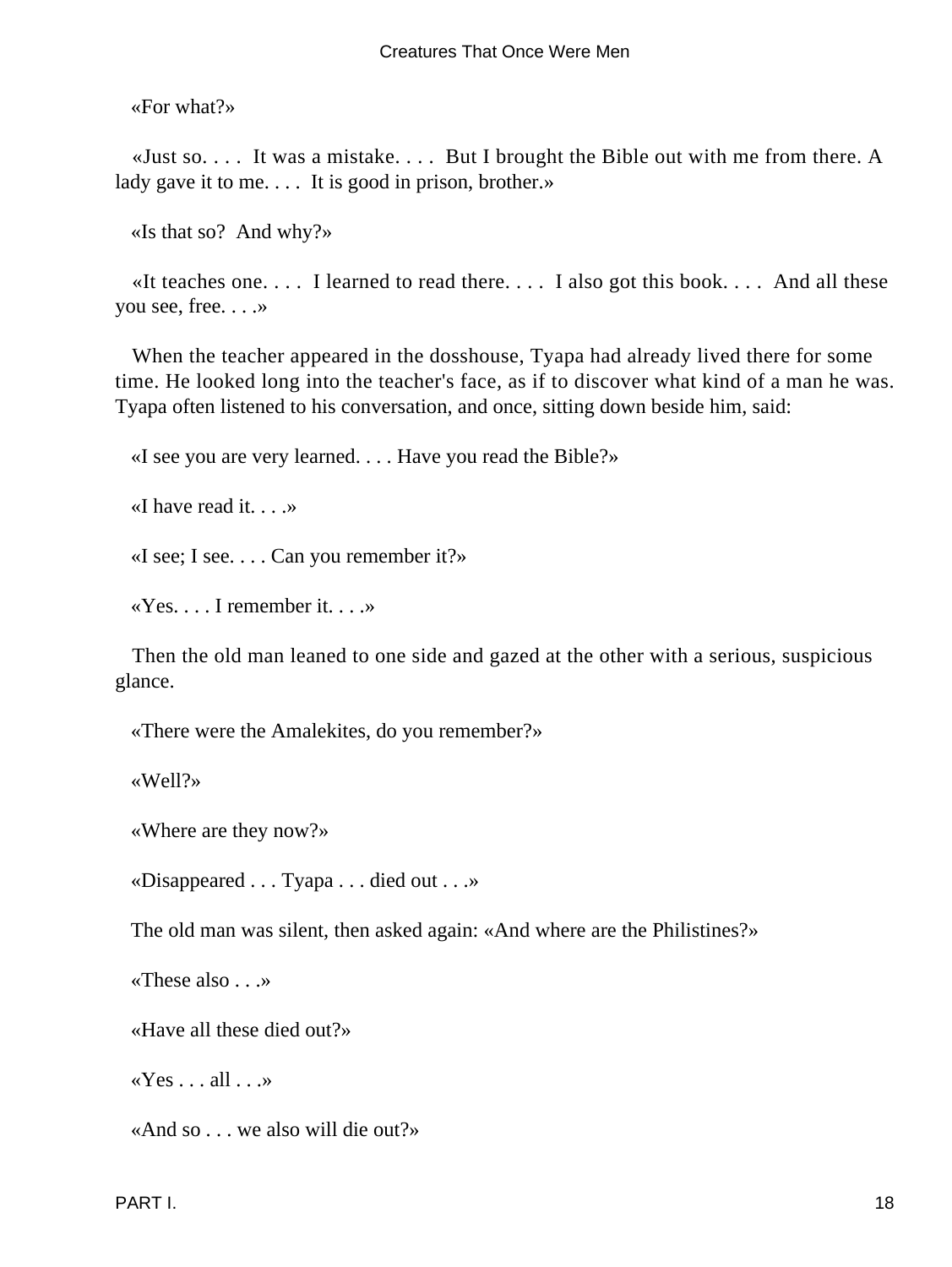«There will come a time when we also will die,» said the teacher indifferently.

«And to what tribe of Israel do we belong?»

The teacher looked at him, and began telling him about Scythians and Slavs. . . .

The old man became all the more frightened, and glanced at his face.

«You are lying!» he said scornfully, when the teacher had finished.

«What lie have I told?» asked the teacher.

«You mentioned tribes that are not mentioned in the Bible.»

He got up and walked away, angry and deeply insulted.

«You will go mad, Tyapa,» called the teacher after him with conviction.

 Then the old man came back again, and stretching out his hand, threatened him with his crooked and dirty finger.

 «God made Adam – from Adam were descended the Jews, that means that all people are descended from Jews . . . and we also . . .»

«Well?»

«Tartars are descended from Ishmael, but he also came of the Jews . . .»

«What do you want to tell me all this for?»

 «Nothing! Only why do you tell lies?» Then he walked away, leaving his companion in perplexity. But after two days he came again and sat by him.

 «You are learned . . . Tell me, then, whose descendants are we? Are we Babylonians, or who are we?»

 «We are Slavs, Tyapa,» said the teacher, and attentively awaited his answer, wishing to understand him.

«Speak to me from the Bible. There are no such men there.»

 Then the teacher began criticising the Bible. The old man listened, and interrupted him after a long while.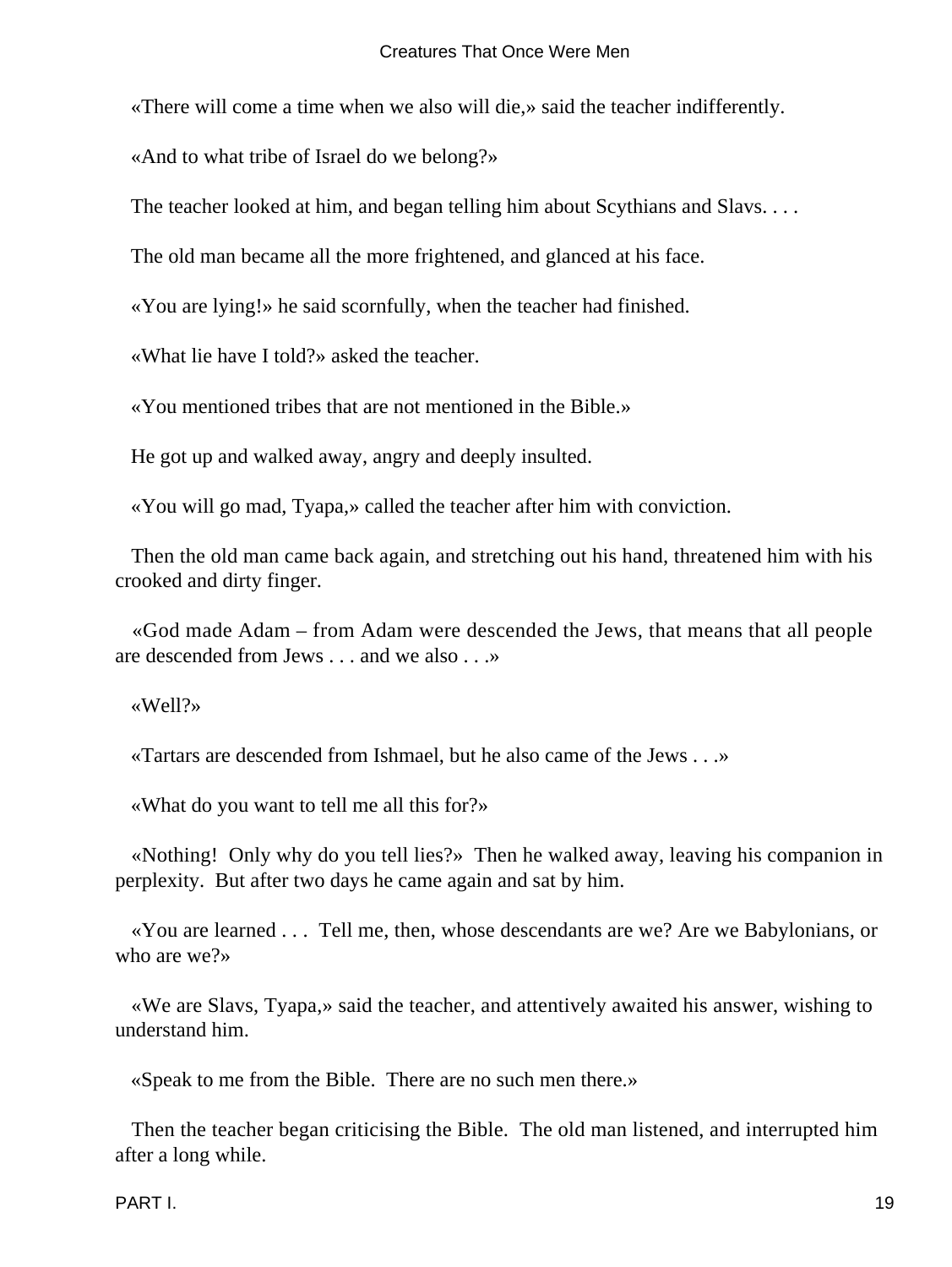«Stop . . . Wait! That means that among people known to God there are no Russians? We are not known to God? Is it so? God knew all those who are mentioned in the Bible . . . He destroyed them by sword and fire, He destroyed their cities; but He also sent prophets to teach them. That means that He also pitied them. He scattered the Jews and the Tartars . . . But what about us? Why have we prophets no longer?»

 «Well, I don't know!» replied the teacher, trying to understand the old man. But the latter put his hand on the teacher's shoulder, and slowly pushed him backwards and forwards, and his throat made a noise as if he were swallowing something. . . .

 «Tell me! You speak so much . . . as if you knew everything. It makes me sick to listen to you . . . you darken my soul. . . . I should be better pleased if you were silent. Who are we, eh? Why have we no prophets? Ha, ha! . . . Where were we when Christ walked on this earth? Do you see? And you too, you are lying. . . . Do you think that all die out? The Russian people will never disappear. . . . You are lying. . . . It has been written in the Bible, only it is not known what name the Russians are given. Do you see what kind of people they are? They are numberless. . . . How many villages are there on the earth? Think of all the people who live on it, so strong, so numerous! And you say that they will die out; men shall die, but God wants the people, God the Creator of the earth! The Amalekites did not die out. They are either German or French.... But you, eh, you! Now then, tell me why we are abandoned by God? Have we no punishments nor prophets from the Lord? Who then will teach us?» Tyapa spoke strongly and plainly, and there was faith in his words. He had been speaking a long time, and the teacher, who was generally drunk and in a speechless condition, could not stand it any longer. He looked at the dry, wrinkled old man, felt the great force of these words, and suddenly began to pity himself. He wished to say something so strong and convincing to the old man that Tyapa would be disposed in his favour; he did not wish to speak in such a serious, earnest way, but in a soft and fatherly tone. And the teacher felt as if something were rising from his breast into his throat . . . But he could not find any powerful words.

 «What kind of a man are you? . . . Your soul seems to be torn away – and you still continue speaking . . . as if you knew something . . . It would be better if you were silent.»

 «Ah, Tyapa, what you say is true,» replied the teacher, sadly. «The people . . . you are right . . . they are numberless . . . but I am a stranger to them . . . and they are strangers to me ... Do you see where the tragedy of my life is hidden? ... But let me alone! I shall suffer ... . and there are no prophets also . . . No. You are right, I speak a great deal . . . But it is no good to anyone. I shall be always silent . . . Only don't speak with me like this . . . Ah, old man, you do not know . . . You do not know . . . And you cannot understand.»

 And in the end the teacher cried. He cried so easily and so freely, with such torrents of flowing tears, that he soon found relief.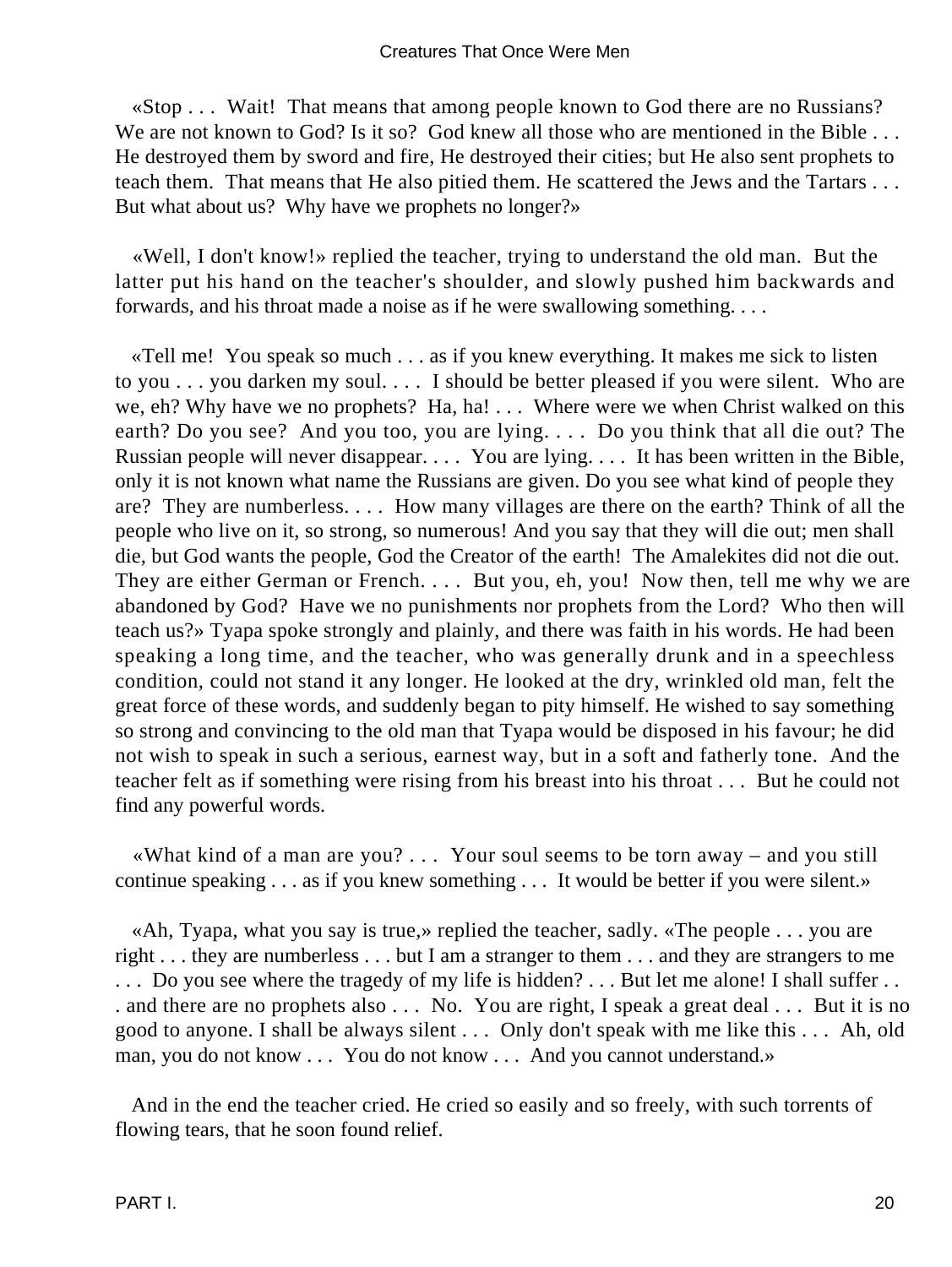«You ought to go into a village . . . become a clerk or a teacher . . . You would be well fed there. What are you crying for?» asked Tyapa, sadly.

But the teacher was crying as if the tears quieted and comforted him.

 From this day they became friends, and the «creatures that once were men,» seeing them together, said: «The teacher is friendly with Tyapa . . . He wishes his money. Kuvalda must have put this into his head . . . To look about to see where the old man's fortune is . . .»

 Probably they did not believe what they said. There was one strange thing about these men, namely, that they painted themselves to others worse than they actually were. A man who has good in him does not mind sometimes showing his worse nature.

\* **\* \* \* \***

 When all these people were gathered round the teacher, then the reading of the newspaper would begin.

«Well, what does the newspaper discuss to−day? Is there any feuilleton?»

«No,» the teacher informs him.

«Your publisher seems greedy . . . but is there any leader?»

«There is one to−day. . . . It appears to be by Gulyaeff.»

«Aha! Come, out with it. He writes cleverly, the rascal.»

 «'The taxation of immovable property,»' reads the teacher, «'was introduced some fifteen years ago, and up to the present it has served as the basis for collecting these taxes in aid of the city revenue . . .'»

 «That is simple,» comments Captain Kuvalda. «It continues to serve. That is ridiculous. To the merchant who is moving about in the city, it is profitable that it should continue to serve. Therefore it does continue.»

«The article, in fact, is written on the subject,» says the teacher.

«Is it? That is strange, it is more a subject for a feuilleton. . .»

«Such a subject must be treated with plenty of pepper . . . .»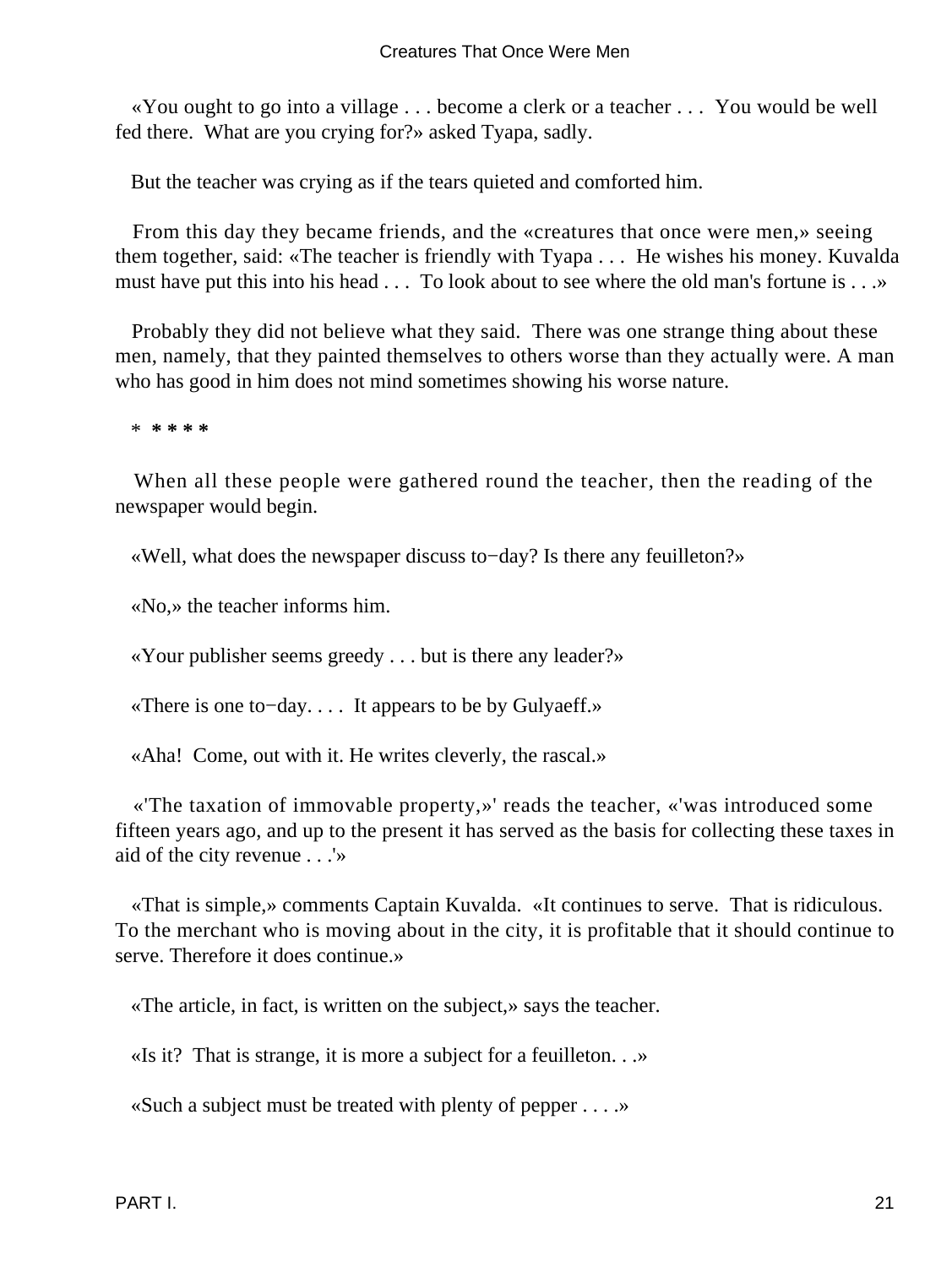Then a short discussion begins. The people listen attentively, as only one bottle of vodki has been drunk.

 After the leader, they read the local events, then the court proceedings, and, if in the police court it reports that the defendant or plaintiff is a merchant, then Aristid Kuvalda sincerely rejoices. If someone has robbed the merchant, «That is good,» says he. «Only it is a pity they robbed him of so little.» If his horses have broken down, «It is sad that he is still alive.» If the merchant has lost his suit in court, «It is a pity that the costs were not double the amount.»

«That would have been illegal,» remarks the teacher

 «Illegal! But is the merchant himself legal?» inquires Kuvalda, bitterly. "What is the merchant? Let us investigate this rough and uncouth phenomenon. First of all, every merchant is a mujik.

 He comes from a village, and in course of time becomes a merchant. In order to be a merchant, one must have money. Where can the mujik get the money from? It is well known that he does not get it by honest hard work, and that means that the mujik, somehow or other, has been swindling. That is to say, a merchant is simply a dishonest mujik."

 «Splendid!» cry the people, approving the orator's deduction, and Tyapa bellows all the time, scratching his breast. He always bellows like this as he drinks his first glass of vodki, when he has a drunken headache. The Captain beams with joy. They next read the correspondence. This is, for the Captain, «an abundance of drinks,» as he himself calls it. He always notices how the merchants make this life abominable, and how cleverly they spoil everything. His speeches thunder at and annihilate merchants. His audience listens to him with the greatest pleasure, because he swears atrociously. «If I wrote for the papers,» he shouts, «I would show up the merchant in his true colours . . . I would show that he is a beast, playing for a time the role of a man. I understand him! He is a rough boor, does not know the meaning of the words 'good taste,' has no notion of patriotism, and his knowledge is not worth five kopecks.»

 Abyedok, knowing the Captain's weak point, and fond of making other people angry, cunningly adds:

 «Yes, since the nobility began to make acquaintance with hunger, men have disappeared from the world . . .»

 «You are right, you son of a spider and a toad. Yes, from the time that the noblemen fell, there have been no men. There are only merchants, and I hate them.»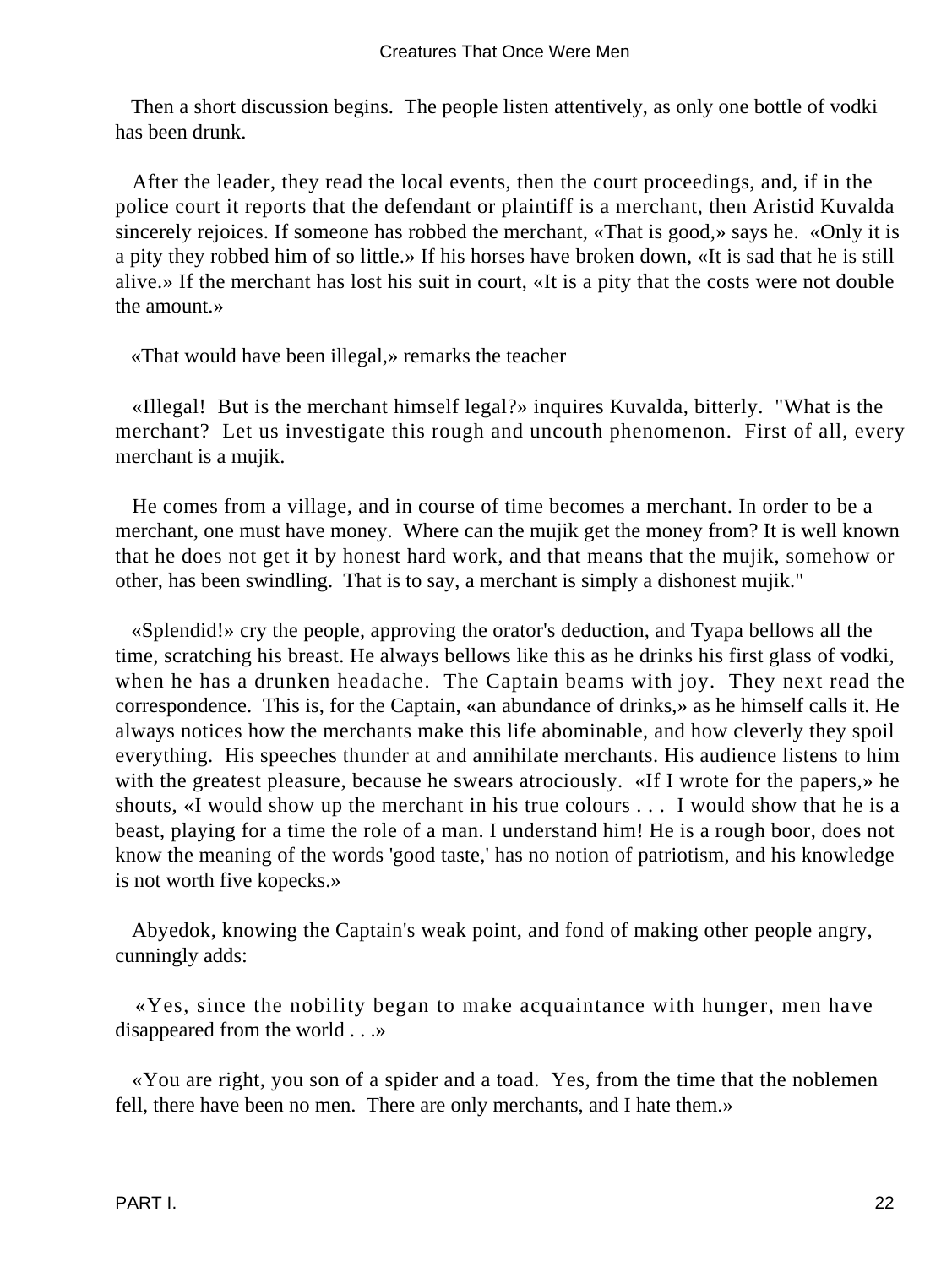«That is easy to understand, brother, because you, too, have been brought down by them . . .»

 «I? I was ruined by love of life . . . Fool that I was, I loved life, but the merchant spoils it, and I cannot bear it, simply for this reason, and not because I am a nobleman. But if you want to know the truth, I was once a man, though I was not noble. I care now for nothing and nobody . . . and all my life has been tame – a sweetheart who has jilted me – therefore I despise life, and am indifferent to it.»

«You lie!» says Abyedok.

«I lie?» roars Aristid Kuvalda, almost crimson with anger.

«Why shout?» comes in the cold sad voice of Martyanoff.

«Why judge others? Merchants, noblemen . . . what have we to do with them?»

«Seeing that we are » . . . puts in Deacon Taras.

«Be quiet, Abyedok,» says the teacher, goodnaturedly.

 «Why do you provoke him?» He does not love either discussion or noise, and when they quarrel all around him his lips form into a sickly grimace, and he endeavours quietly and reasonably to reconcile each with the other, and if he does not succeed in this he leaves the company. Knowing this, the Captain, if he is not very drunk, controls himself, not wishing to lose, in the person of the teacher, one of the best of his listeners.

 «I repeat,» he continues, in a quieter tone, «that I see life in the hands of enemies, not only enemies of the noble but of everything good, avaricious and incapable of adorning existence in any way.»

 «But all the same,» says the teacher, «merchants, so to speak, created Genoa, Venice, Holland – and all these were merchants, merchants from England, India, the Stroyanoff merchants . . .»

 «I do not speak of these men, I am thinking of Judas Petunikoff, who is one of them. . . .»

«And you say you have nothing to do with them?» asks the teacher, quietly.

 «But do you think that I do not live? Aha! I do live, but I suppose I ought not to be angry at the fact that life is desecrated and robbed of all freedom by these men.»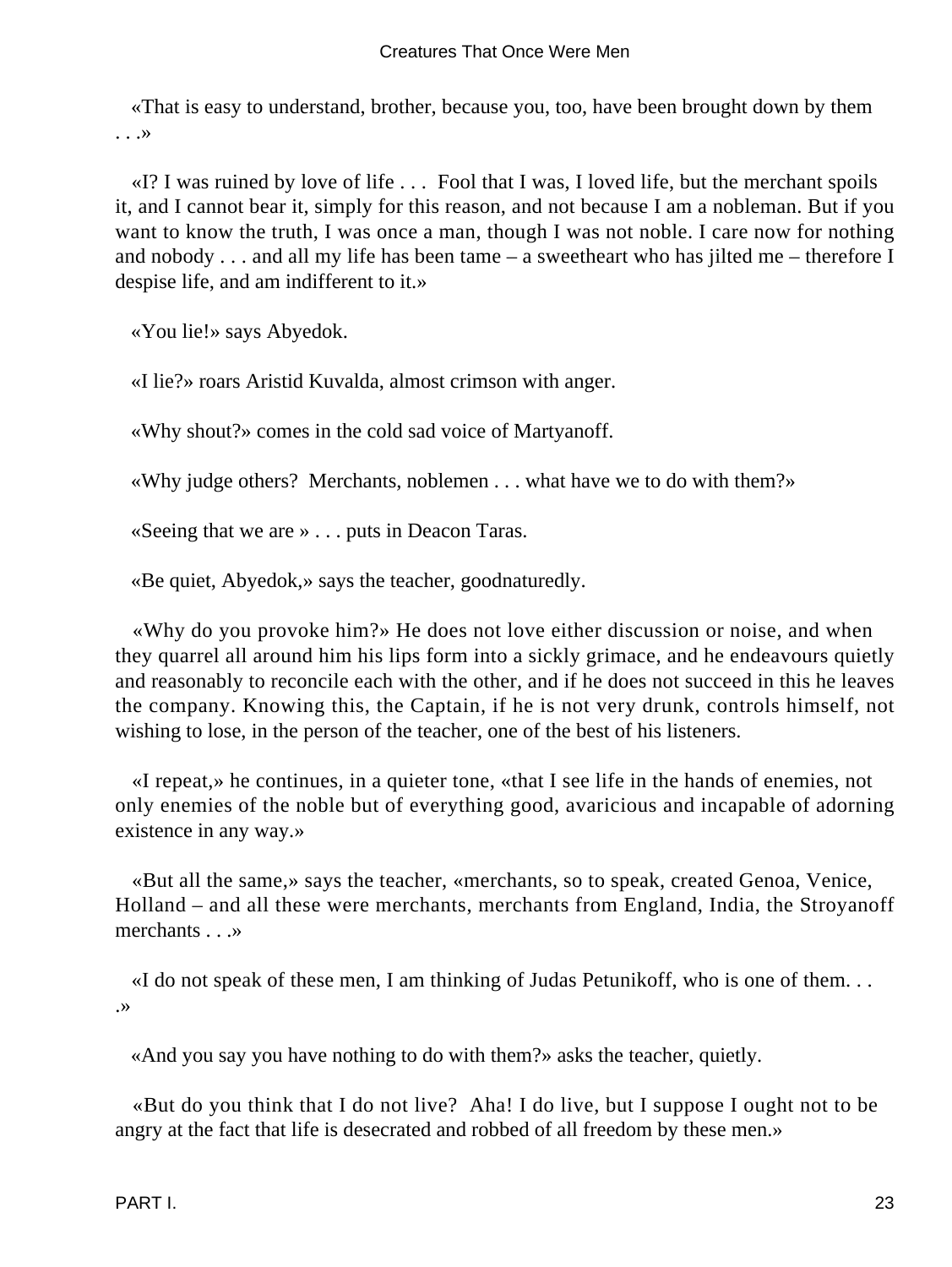«And they dare to laugh at the kindly anger of the Captain, a man living in retirement?» says Abyedok, teasingly.

 «Very well! I agree with you that I am foolish. Being a creature who was once a man, I ought to blot out from my heart all those feelings that once were mine. You may be right, but then how could I or any of you defend ourselves if we did away with all these feelings?»

«Now then, you are talking sense,» says the teacher, encouragingly.

 «We want other feelings and other views on life. . . . We want something new . . . because we ourselves are a novelty in this life. . . .»

«Doubtless this is most important for us,» remarks the teacher.

 «Why?» asks Kanets. «Is it not all the same whatever we say or think? We have not got long to live . . . I am forty, you are fifty . . . there is no one among us younger than thirty, and even at twenty one cannot live such a life long.»

«And what kind of novelty are we?» asked Abyedok, mockingly.

«Since nakedness has always existed . . .»

«Yes, and it created Rome,» said the teacher.

 «Yes, of course,» says the Captain, beaming with joy. «Romulus and Remus, eh? We also shall create when our time comes . . .»

 «Violation of public peace,» interrupts Abyedok. He laughs in a self−satisfied way. His laughter is impudent and insolent, and is echoed by Simtsoff, the Deacon and Paltara Taras. The naive eyes of young Meteor light up, and his cheeks flush crimson.

Kanets speaks, and it seems as if he were hammering their heads.

«All these are foolish illusions . . . fiddle−sticks!»

 It was strange to see them reasoning in this manner, these outcasts from life, tattered, drunken with vodki and wickedness, filthy and forlorn. Such conversations rejoiced the Captain's heart. They gave him an opportunity of speaking more, and therefore he thought himself better than the rest. However low he may fall, a man can never deny himself the delight of feeling cleverer, more powerful, or even better fed than his companions. Aristid Kuvalda abused this pleasure, and never could have enough of it, much to the disgust of Abyedok, Kubar, and others of these creatures that once were men, who were less interested in such things.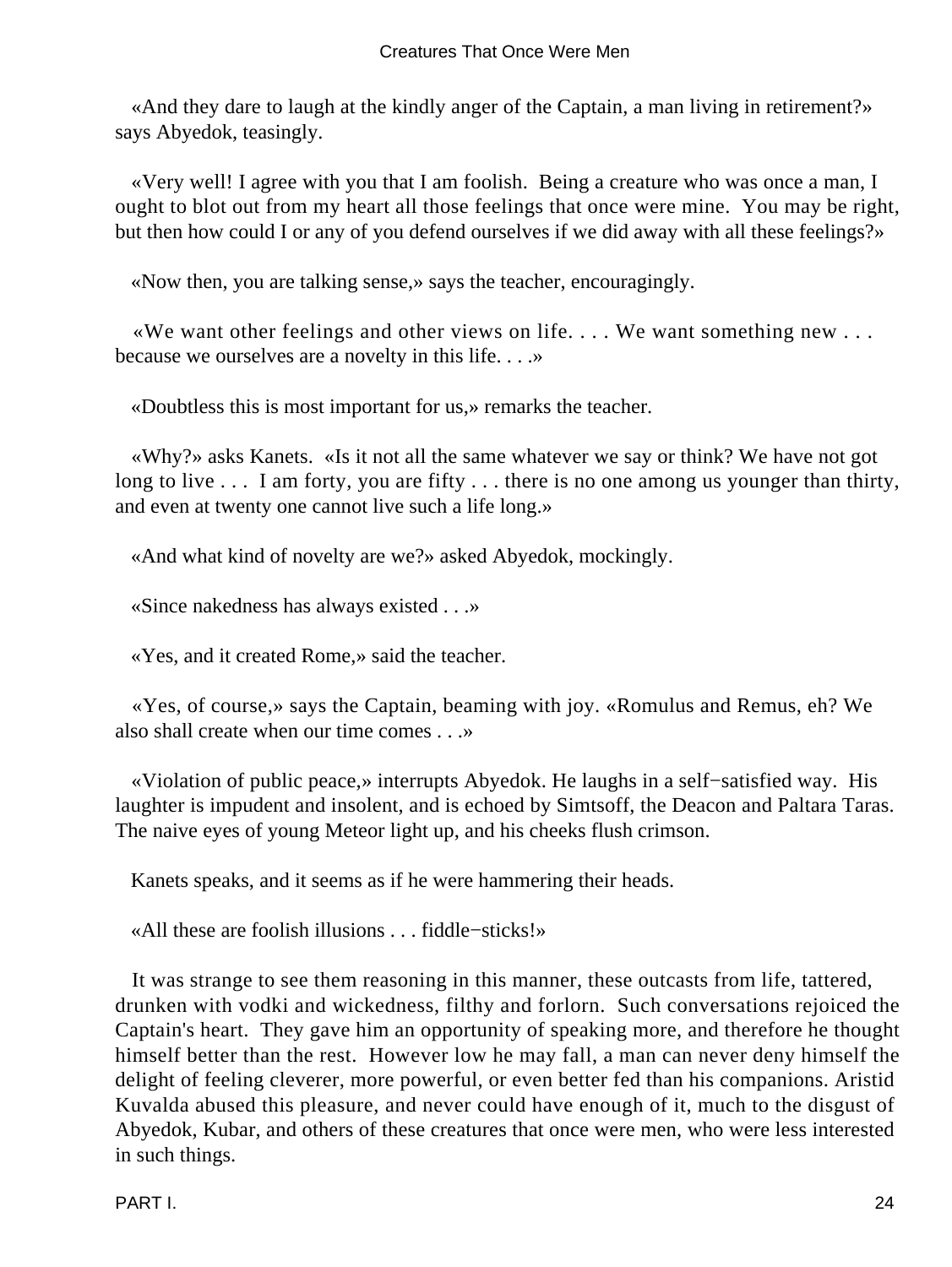Politics, however, were more to the popular taste. The discussions as to the necessity of taking India or of subduing England were lengthy and protracted. Nor did they speak with less enthusiasm of the radical measure of clearing Jews off the face of the earth. On this subject Abyedok was always the first to propose dreadful plans to effect the desired end, but the Captain, always first in every other argument, did not join in this one. They also spoke much and impudently about women, but the teacher always defended them, and sometimes was very angry when they went so far as to pass the limits of decency. They all, as a rule, gave in to him, because they did not look upon him as a common person, and also because they wished to borrow from him on Saturdays the money which he had earned during the week. He had many privileges. They never beat him, for instance, on these occasions when the conversation ended in a free fight. He had the right to bring women into the dosshouse; a privilege accorded to no one else, as the Captain had previously warned them.

 «No bringing of women to my house,» he had said. «Women, merchants and philosophers, these are the three causes of my ruin. I will horsewhip anyone bringing in women. I will horsewhip the woman also. . . . And as to the philosopher I'll knock his head off for him.» And notwithstanding his age he could have knocked anyone's head off, for he possessed wonderful strength. Besides that, whenever he fought or quarrelled, he was assisted by Martyanoff, who was accustomed during a general fight to stand silently and sadly back to back with Kuvalda, when he became an all−destroying and impregnable engine of war. Once when Simtsoff was drunk, he rushed at the teacher for no reason whatever, and getting hold of his head tore out a bunch of hair. Kuvalda, with one stroke of his fist in the other's chest sent him spinning, and he fell to the ground. He was unconscious for almost half−an−hour, and when he came to himself, Kuvalda compelled him to eat the hair he had torn from the teacher's head. He ate it, preferring this to being beaten to death.

 Besides reading newspapers, fighting and indulging in general conversation, they amused themselves by playing cards. They played without Martyanoff because he could not play honestly. After cheating several times, he openly confessed:

«I cannot play without cheating . . . it is a habit of mine.»

 «Habits do get the better of you,» assented Deacon Taras. «I always used to beat my wife every Sunday after Mass, and when she died I cannot describe how extremely dull I felt every Sunday. I lived through one Sunday – it was dreadful, the second I still controlled myself, the third Sunday I struck my Asok. . . . She was angry and threatened to summon me. Just imagine if she had done so! On the fourth Sunday, I beat her just as if she were my own wife! After that I gave her ten roubles, and beat her according to my own rules till I married again!» . . .

«You are lying, Deacon! How could you marry a second time?» interrupted Abyedok.

«Ay, just so. . . She looked after my house. . . .»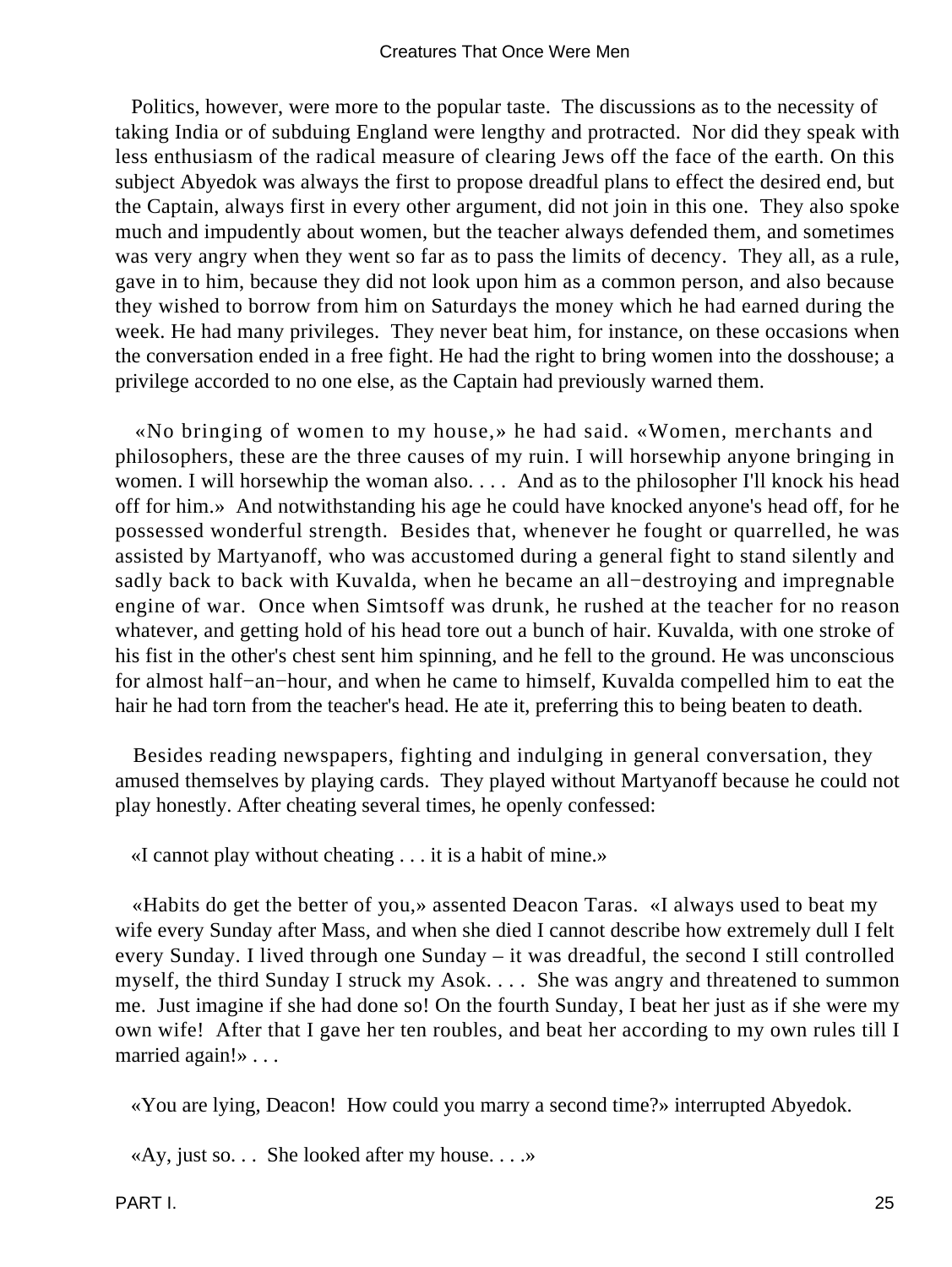«Did you have any children?» asked the teacher.

«Five of them.... One was drowned ... the oldest  $\dots$  he was an amusing boy! Two died of diphtheria . . . One of the daughters married a student and went with him to Siberia. The other went to the University of St. Petersburg and died there . . . of consumption they say. Ye – es, there were five of them. . . . Ecclesiastics are prolific, you know.» He began explaining why this was so, and they laughed till they nearly burst at his tales. When the laughter stopped, Aleksei Maksimovitch Simtsoff remembered that he too had once had a daughter.

 «Her name was Lidka . . . she was very stout . . .» More than this he did not seem to remember, for he looked at them all, was silent and smiled . . . in a guilty way. Those men spoke very little to each other about their past, and they recalled it very seldom and then only its general outlines. When they did mention it, it was in a cynical tone. Probably, this was just as well, since, in many people, remembrance of the past kills all present energy and deadens all hope for the future.

\* **\* \* \* \***

 On rainy, cold, or dull days in the late autumn, these «creatures that once were men» gathered in the eatinghouse of Vaviloff. They were well known there, where some feared them as thieves and rogues, and some looked upon them contemptuously as hard drinkers, although they respected them, thinking that they were clever.

 The eating−house of Vaviloff was the club of the main street, and the «creatures that once were men» were its most intellectual members. On Saturday evenings or Sunday mornings, when the eating−house was packed, the «creatures that once were men» were only too welcome guests. They brought with them, besides the forgotten and poverty−stricken inhabitants of the street, their own spirit, in which there was something that brightened the lives of men exhausted and worn out in the struggle for existence, as great drunkards as the inhabitants of Kuvalda's shelter, and, like them, outcasts from the town. Their ability to speak on all subjects, their freedom of opinion, skill in repartee, courage in the presence of those of whom the whole street was in terror, together with their daring demeanour, could not but be pleasing to their companions. Then, too, they were well versed in law, and could advise, write petitions, and help to swindle without incurring the risk of punishment. For all this they were paid with vodki and flattering admiration of their talents.

 The inhabitants of the street were divided into two parties according to their sympathies. One was in favour of Kuvalda, who was thought «a good soldier, clever, and courageous,» the other was convinced of the fact that the teacher was «superior» to Kuvalda. The latter's admirers were those who were known to be drunkards, thieves, and murderers, for whom the road from beggary to prison was inevitable. But those who respected the teacher were men who still had expectations, still hoped for better things, who were eternally occupied with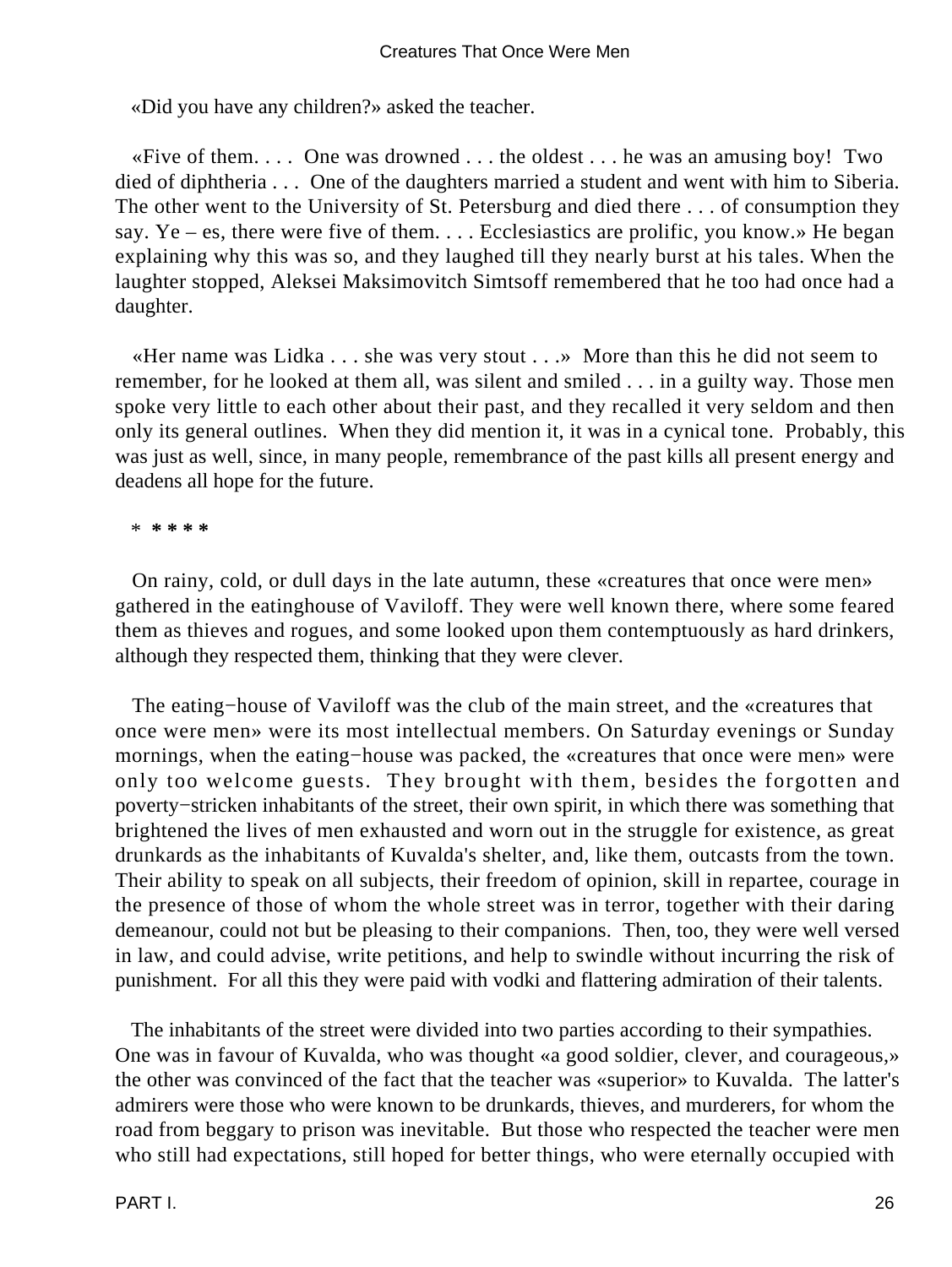nothing, and who were nearly always hungry.

 The nature of the teacher's and Kuvalda's relations towards the street may be gathered from the following:

 Once in the eating−house they were discussing the resolution passed by the Corporation regarding the main street, viz., that the inhabitants were to fill up the pits and ditches in the street, and that neither manure nor the dead bodies of domestic animals should be used for the purpose, but only broken tiles, etc., from the ruins of other houses.

 «Where am I going to get these same broken tiles and bricks? I could not get sufficient bricks together to build a hen−house,» plaintively said Mokei Anisimoff, a man who hawked kalaches (a sort of white bread) which were baked by his wife.

 «Where can you get broken bricks and lime rubbish? Take bags with you, and go and remove them from the Corporation buildings. They are so old that they are of no use to anyone, and you will thus be doing two good deeds; firstly, by repairing the main street; and secondly, by adorning the city with a new Corporation building.»

 «If you want horses get them from the Lord Mayor, and take his three daughters, who seem quite fit for harness. Then destroy the house of Judas Petunikoff and pave the street with its timbers. By the way, Mokei, I know out of what your wife baked to−day's kalaches; out of the frames of the third window and the two steps from the roof of Judas' house.»

 When those present had laughed and joked sufficiently over the Captain's proposal, the sober market gardener, Pavlyugus asked:

«But seriously, what are we to do, your honour? . . . Eh? What do you think?»

«I? I shall neither move hand nor foot. If they wish to clean the street let them do it.»

«Some of the houses are almost coming down. . . .»

 «Let them fall; don't interfere; and when they fall ask help from the city. If they don't give it you, then bring a suit in court against them! Where does the water come from? From the city! Therefore let the city be responsible for the destruction of the houses.»

«They will say it is rain−water.»

 «Does it destroy the houses in the city? Eh? They take taxes from you but they do not permit you to speak! They destroy your property and at the same time compel you to repair it!» And half the radicals in the street, convinced by the words of Kuvalda, decided to wait till the rain−water came down in huge streams and swept away their houses. The others,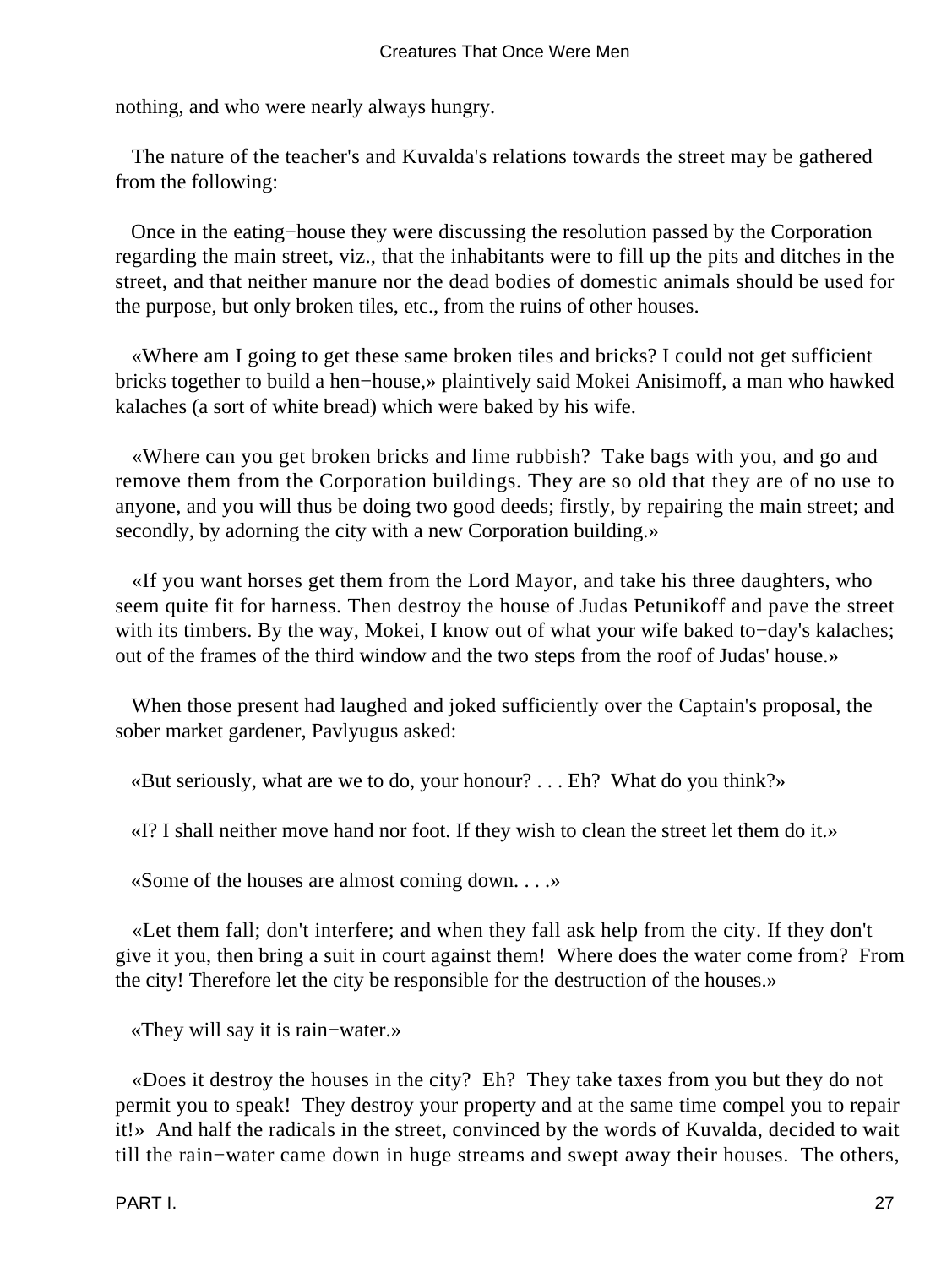more sensible, found in the teacher a man who composed for them an excellent and convincing report for the Corporation. In this report the refusal of the street's inhabitants to comply with the resolution of the Corporation was so well explained that the Corporation actually entertained it. It was decided that the rubbish left after some repairs had been done to the barracks should be used for mending and filling up the ditches in their street, and for the transport of this five horses were given by the fire brigade. Still more, they even saw the necessity of laying a drain−pipe through the street. This and many other things vastly increased the popularity of the teacher. He wrote petitions for them and published various remarks in the newspapers. For instance, on one occasion Vaviloff's customers noticed that the herrings and other provisions of the eating−house were not what they should be, and after a day or two they saw Vaviloff standing at the bar with the newspaper in his hand making a public apology.

 «It is true, I must acknowledge, that I bought old and not very good herrings, and the cabbage . . . also . . . was old. It is only too well known that anyone can put many a five−kopeck piece in his pocket in this way. And what is the result? It has not been a success; I was greedy, I own, but the cleverer man has exposed me, so we are quits . . . »

 This confession made a very good impression on the people, and it also gave Vaviloff the opportunity of still feeding them with herrings and cabbages which were not good, though they failed to notice it, so much were they impressed.

 This incident was very significant, because it increased not only the teacher's popularity, but also the effect of press opinion.

 It often happened, too, that the teacher read lectures on practical morality in the eating−house.

 «I saw you,» he said to the painter Yashka Tyarin, «I saw you, Yakov, beating your wife . . .»

 Yashka was «touched with paint» after two glasses of vodki, and was in a slightly uplifted condition.

The people looked at him, expecting him to make a row, and all were silent.

«Did you see me? And how did it please you?» asks Yashka.

The people control their laughter.

 «No; it did not please me,» replies the teacher. His tone is so serious that the people are silent.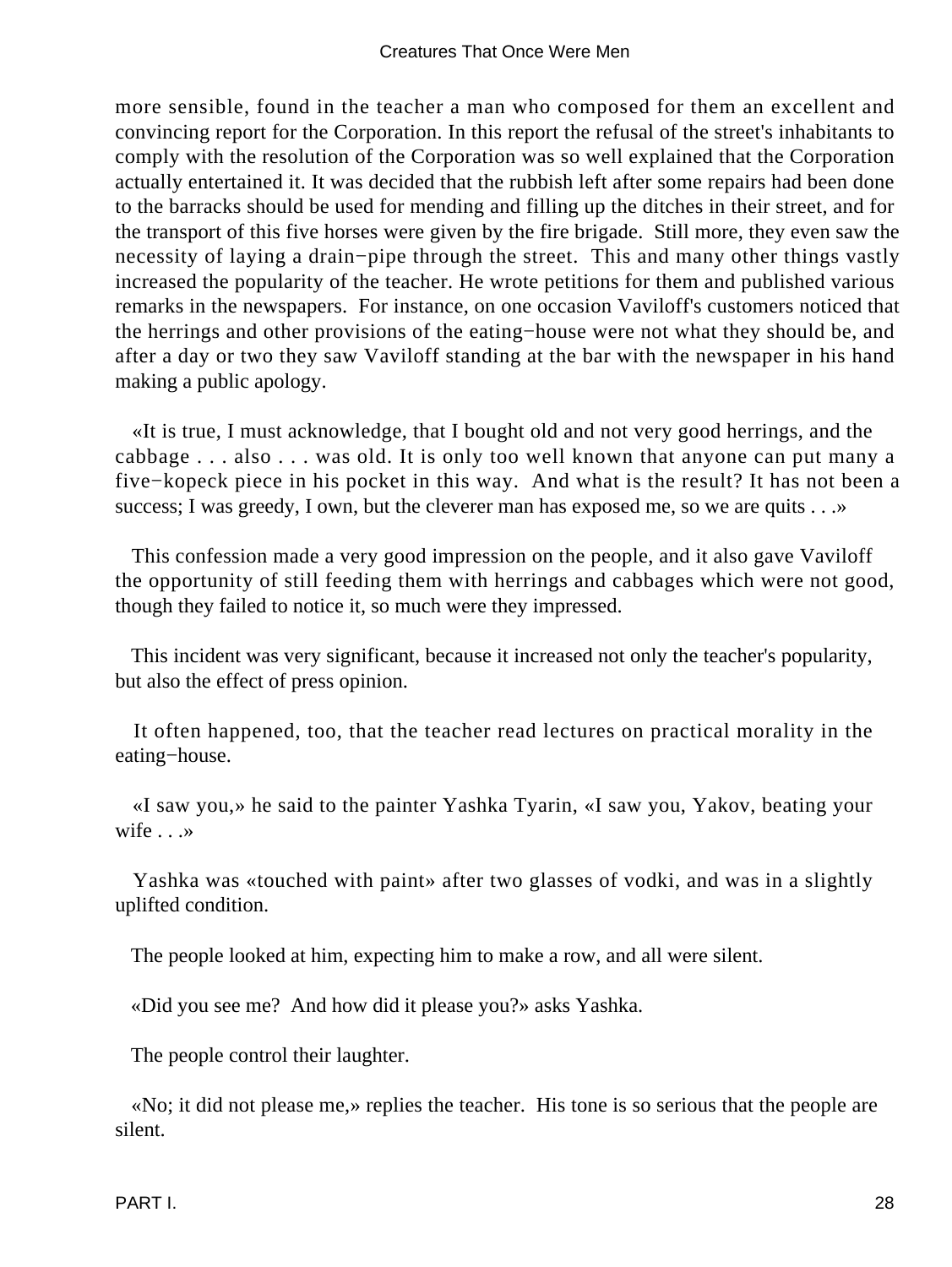«You see I was just trying it,» said Yashka, with bravado, fearing that the teacher would rebuke him. «The wife is satisfied. . . . She has not got up yet to−day. . . .»

 The teacher, who was drawing absently with his fingers on the table, said, «Do you see, Yakov, why this did not please me? . . . Let us go into the matter thoroughly, and understand what you are really doing, and what the result may be. Your wife is pregnant. You struck her last night on her sides and breast. That means that you beat not only her but the child too. You may have killed him, and your wife might have died or else have become seriously ill. To have the trouble of looking after a sick woman is not pleasant. It is wearing, and would cost you dear, because illness requires medicine, and medicine money. If you have not killed the child, you may have crippled him, and he will be born deformed, lop−sided, or hunch−backed. That means that he will not be able to work, and it is only too important to you that he should be a good workman. Even if he be born ill, it will be bad enough, because he will keep his mother from work, and will require medicine. Do you see what you are doing to yourself? Men who live by hard work must be strong and healthy, and they should have strong and healthy children. . . . Do I speak truly?»

«Yes,» assented the listeners.

 «But all this will never happen,» says Yashka, becoming rather frightened at the prospect held out to him by the teacher. «She is healthy, and I cannot have reached the child . . . She is a devil – a hag!» he shouts angrily. «I would . . . She will eat me away as rust eats iron.»

 «I understand, Yakov, that you cannot help beating your wife,» the teacher's sad and thoughtful voice again breaks in. «You have many reasons for doing so . . . It is your wife's character that causes you to beat her so incautiously . . . But your own dark and sad life . . .»

 «You are right!» shouts Yakov. «We live in darkness, like the chimney−sweep when he is in the chimney!»

 «You are angry with your life, but your wife is patient; the closest relation to you – your wife, and you make her suffer for this, simply because you are stronger than she. She is always with you, and cannot get away. Don't you see how absurd you are?»

«That is so. . . . Devil take it! But what shall I do? Am I not a man?»

 «Just so! You are a man. . . . I only wish to tell you that if you cannot help beating her, then beat her carefully and always remember that you may injure her health or that of the child. It is not good to beat pregnant women . . . on their belly or on their sides and chests. . .

. Beat her, say, on the neck . . . or else take a rope and beat her on some soft place . . .»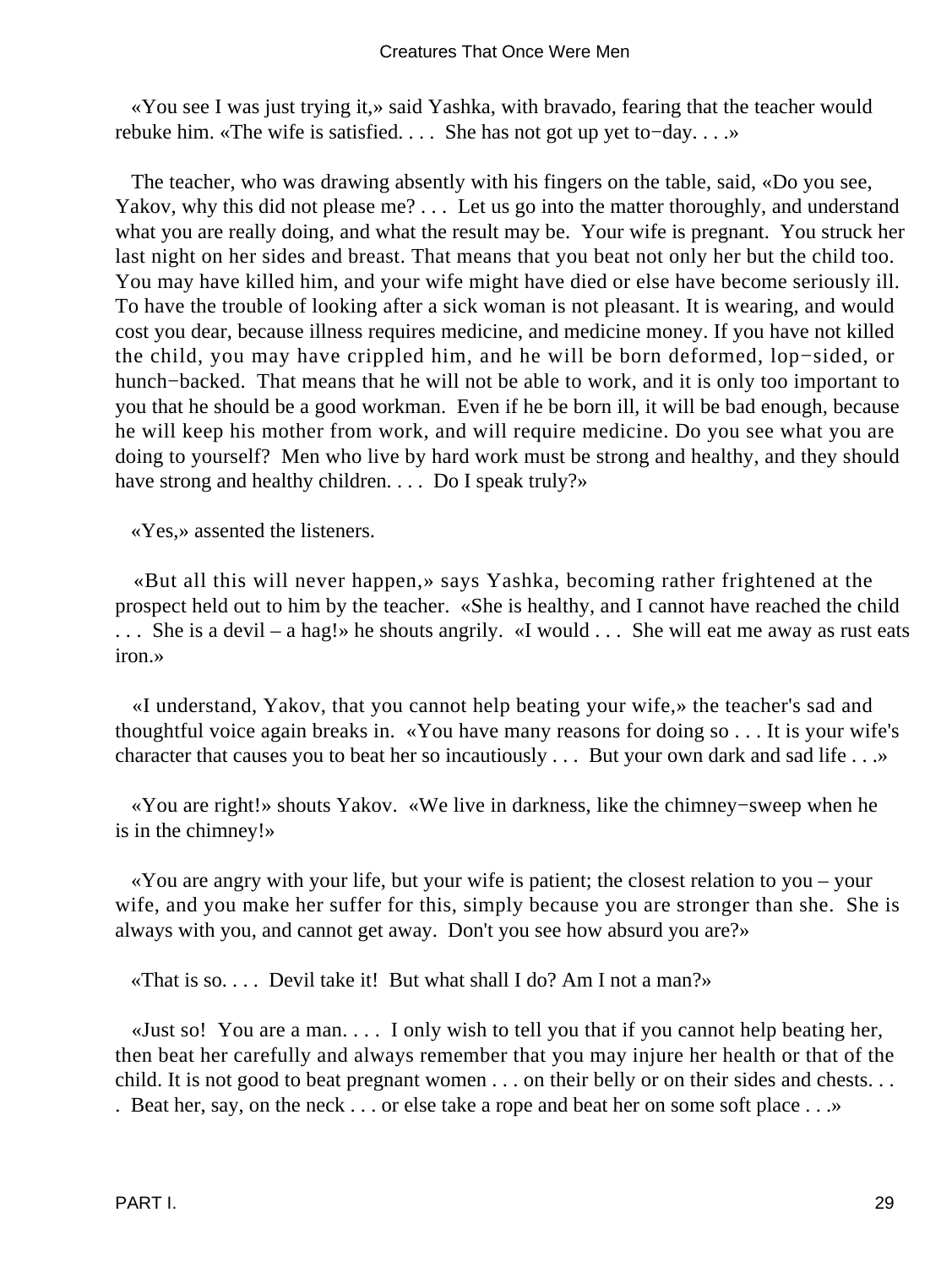The orator finished his speech and looked upon his hearers with his dark, pathetic eyes, seeming to apologise to them for some unknown crime.

 The public understands it. They understand the morale of the creature who was once a man, the morale of the public−house and much misfortune.

«Well, brother Yashka, did you understand? See how true it is!»

 Yakov understood that to beat her incautiously might be injurious to his wife. He is silent, replying to his companions' jokes with confused smiles.

 «Then again, what is a wife?» philosophises the baker, Mokei Anisimoff. «A wife . . . is a friend . . . if we look at the matter in that way. She is like a chain, chained to you for life . . . and you are both just like galley slaves. And if you try to get away from her, you cannot, you feel the chain . . .»

«Wait,» says Yakovleff; «but you beat your wife too.»

 «Did I say that I did not? I beat her. . . There is nothing else handy. . . Do you expect me to beat the wall with my fist when my patience is exhausted?»

«I feel just like that too. . .» says Yakov.

«How hard and difficult our life is, my brothers! There is no real rest for us anywhere!»

 «And even you beat your wife by mistake,» some one remarks humorously. And thus they speak till far on in the night or till they have quarrelled, the usual result of drink or of passions engendered by such discussions.

 The rain beats on the windows, and outside the cold wind is blowing. The eating−house is close with tobacco smoke, but it is warm, while the street is cold and wet. Now and then, the wind beats threateningly on the windows of the eating−house, as if bidding these men to come out and be scattered like dust over the face of the earth. Sometimes a stifled and hopeless groan is heard in its howling which again is drowned by cold, cruel laughter. This music fills one with dark, sad thoughts of the approaching winter, with its accursed short, sunless days and long nights, of the necessity of possessing warm garments and plenty to eat. It is hard to sleep through the long winter nights on an empty stomach. Winter is approaching. Yes, it is approaching. . . How to live?

 These gloomy forebodings created a strong thirst among the inhabitants of the main street, and the sighs of the «creatures that once were men» increased with the wrinkles on their brows, their voices became thick and their behaviour to each other more blunt. And brutal crimes were committed among them, and the roughness of these poor unfortunate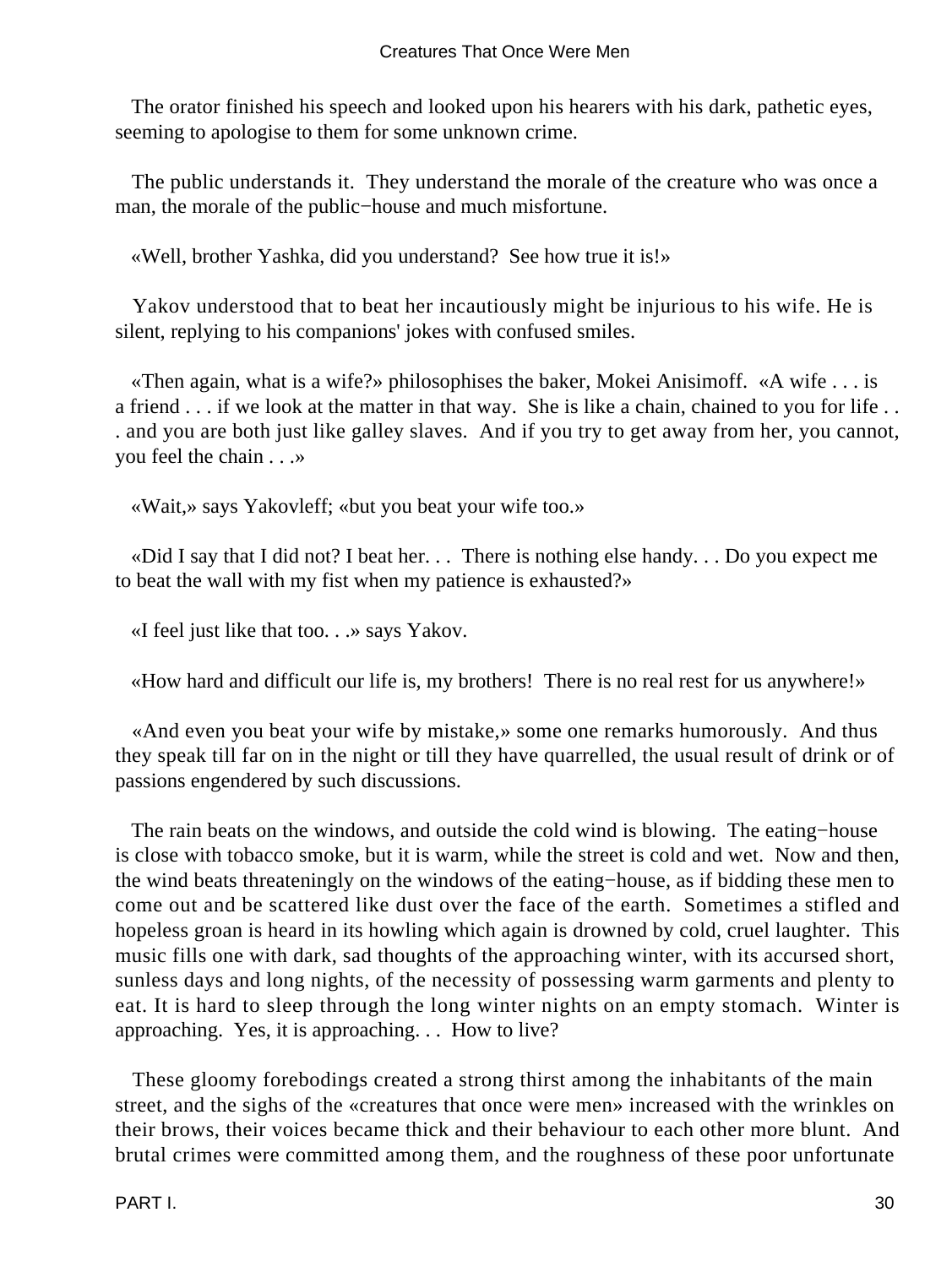outcasts was apt to increase at the approach of that inexorable enemy, who transformed all their lives into one cruel farce. But this enemy could not be captured because it was invisible.

 Then they began beating each other brutally, and drank till they had drunk everything which they could pawn to the indulgent Vaviloff. And thus they passed the autumn days in open wickedness, in suffering which was eating their hearts out, unable to rise out of this vicious life and in dread of the still crueller days of winter.

Kuvalda in such cases came to their assistance with his philosophy.

 «Don't lose your temper, brothers, everything has an end, this is the chief characteristic of life. The winter will pass, summer will follow . . . a glorious time, when the very sparrows are filled with rejoicing.» But his speeches did not have any effect – a mouthful of even the freshest and purest water will not satisfy a hungry man.

 Deacon Taras also tried to amuse the people by singing his songs and relating his tales. He was more successful, and sometimes his endeavours ended in a wild and glorious orgy at the eating−house. They sang, laughed and danced, and for hours behaved like madmen. After this they again fell into a despairing mood, sitting at the tables of the eating−house, in the black smoke of the lamp and the tobacco; sad and tattered, speaking lazily to each other, listening to the wild howling of the wind, and thinking how they could get enough vodki to deaden their senses.

And their hand was against every man, and every man's hand against them.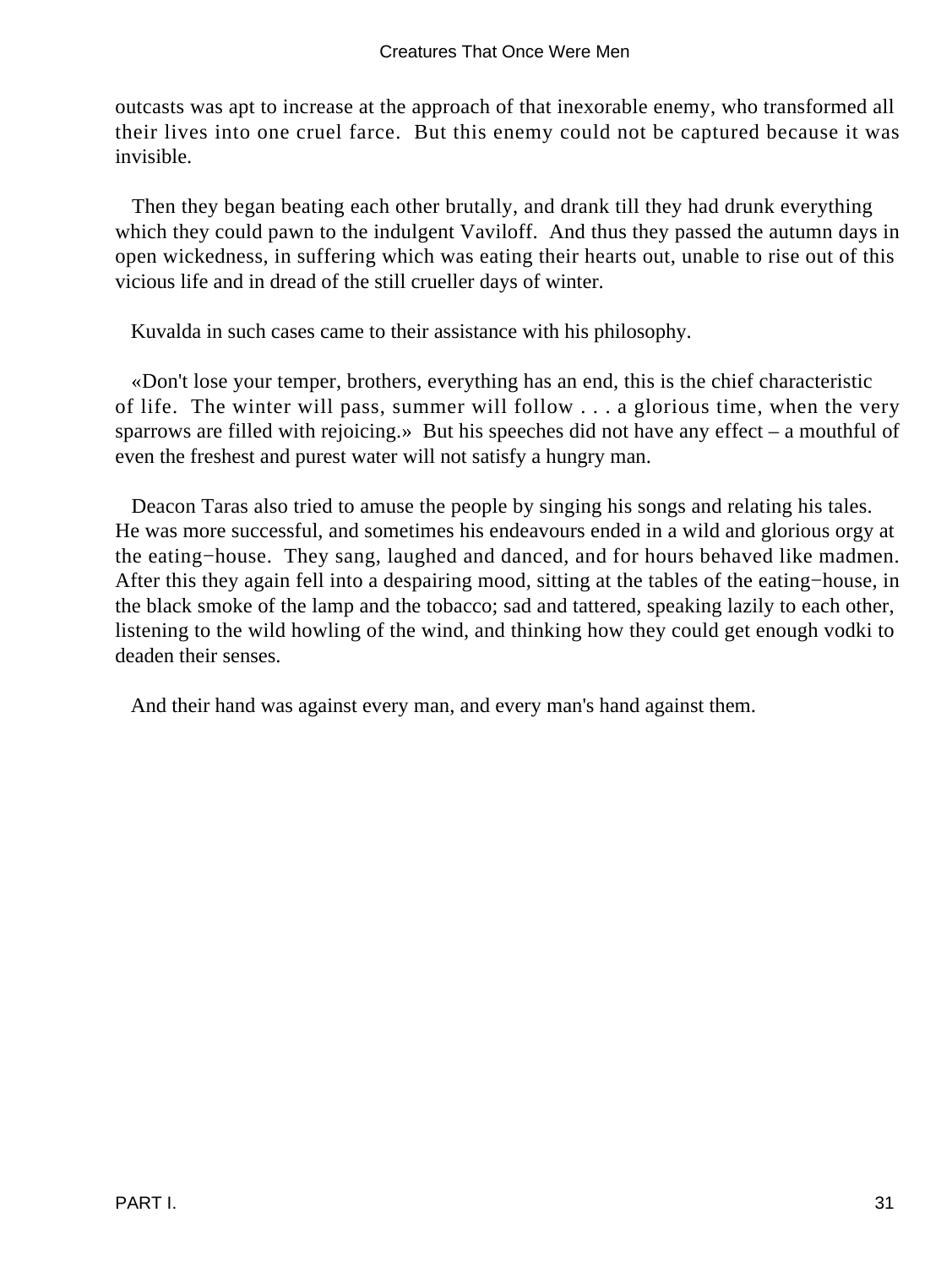### **[PART II.](#page-66-0)**

<span id="page-32-0"></span>All things are relative in this world, and a man cannot sink into any condition so bad that it could not be worse. One day, towards the end of September, Captain Aristid Kuvalda was sitting, as was his custom, on the bench near the door of the dosshouse, looking at the stone building built by the merchant Petunikoff close to Vaviloff's eatinghouse, and thinking deeply. This building, which was partly surrounded by woods, served the purpose of a candle factory.

 Painted red, as if with blood, it looked like a cruel machine which, though not working, opened a row of deep, hungry, gaping jaws, as if ready to devour and swallow anything. The grey wooden eating−house of Vaviloff, with its bent roof covered with patches, leaned against one of the brick walls of the factory, and seemed as if it were some large form of parasite clinging to it. The Captain was thinking that they would very soon be making new houses to replace the old building. «They will destroy the dosshouse even,» he reflected. «It will be necessary to look out for another, but such a cheap one is not to be found. It seems a great pity to have to leave a place to which one is accustomed, though it will be necessary to go, simply because some merchant or other thinks of manufacturing candles and soap.» And the Captain felt that if he could only make the life of such an enemy miserable, even temporarily, oh! with what pleasure he would do it!

 Yesterday, Ivan Andreyevitch Petunikoff was in the dosshouse yard with his son and an architect. They measured the yard and put small wooden sticks in various places, which, after the exit of Petunikoff and at the order of the Captain, Meteor took out and threw away. To the eyes of the Captain this merchant appeared small and thin. He wore a long garment like a frock−coat, a velvet cap, and high, well−cleaned boots. He had a thin face with prominent cheekbones, a wedge−shaped greyish beard, and a high forehead seamed with wrinkles from beneath which shone two narrow, blinking, and observant grey eyes . . . a sharp, gristly nose, a small mouth with thin lips . . . altogether his appearance was pious, rapacious, and respectably wicked. «Cursed cross−bred fox and pig!» swore the Captain under his breath, recalling his first meeting with Petunikoff. The merchant came with one of the town councillors to buy the house, and seeing the Captain asked his companion:

«Is this your lodger?»

 And from that day, a year and a half ago, there has been keen competition among the inhabitants of the dosshouse as to which can swear the hardest at the merchant. And last night there was a «slight skirmish with hot words,» as the Captain called it, between Petunikoff and himself. Having dismissed the architect the merchant approached the Captain.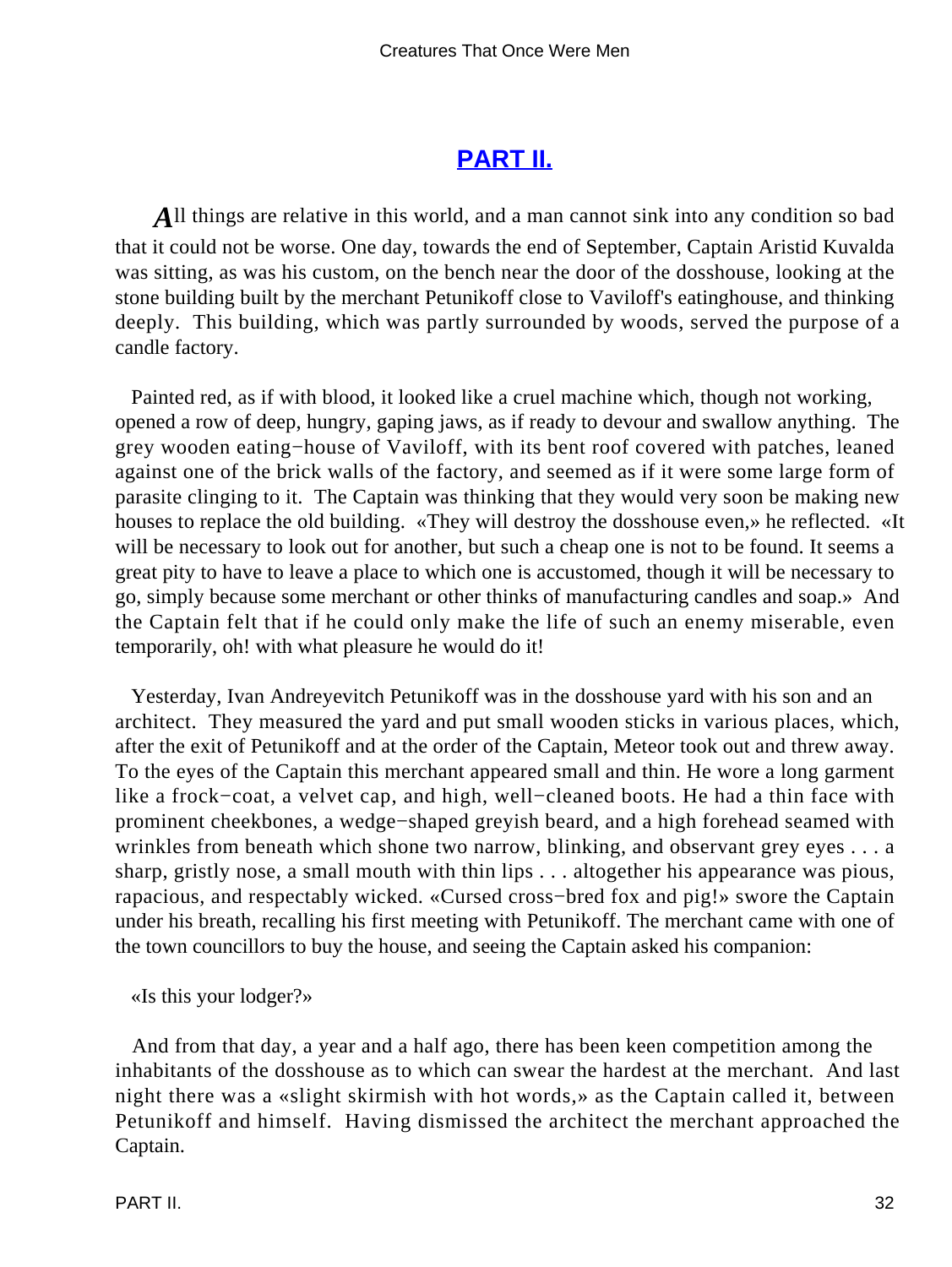«What are you hatching?» asked he, putting his hand to his cap, perhaps to adjust it, perhaps as a salutation.

 «What are you plotting?» answered the Captain in the same tone. He moved his chin so that his beard trembled a little; a non−exacting person might have taken it for a bow; otherwise it only expressed the desire of the Captain to move his pipe from one corner of his mouth to the other. «You see, having plenty of money, I can afford to sit hatching it. Money is a good thing, and I possess it,» the Captain chaffed the merchant, casting cunning glances at him. «It means that you serve money, and not money you,» went on Kuvalda, desiring at the same time to punch the merchant's belly.

 «Isn't it all the same? Money makes life comfortable, but no money,» . . . and the merchant looked at the Captain with a feigned expression of suffering. The other's upper lip curled, and exposed large, wolf−like teeth.

 «With brains and a conscience, it is possible to live without it. Men only acquire riches when they cease to listen to their conscience . . . the less conscience the more money!»

«Just so; but then there are men who have neither money nor conscience.»

 «Were you just like what you are now when you were young?» asked Kuvalda simply. The other's nostrils twitched. Ivan Andreyevitch sighed, passed his hand over his eyes and said:

 «Oh! When I was young I had to undergo a great many difficulties . . . Work! Oh! I did work!»

«And you cheated, too, I suppose?»

«People like you? Nobles? I should just think so! They used to grovel at my feet!»

 «You only went in for robbing, not murder, I suppose?» asked the Captain. Petunikoff turned pale, and hastily changed the subject.

«You are a bad host. You sit while your guest stands.»

«Let him sit, too,» said Kuvalda.

«But what am I to sit on?»

«On the earth . . . it will take any rubbish . . .»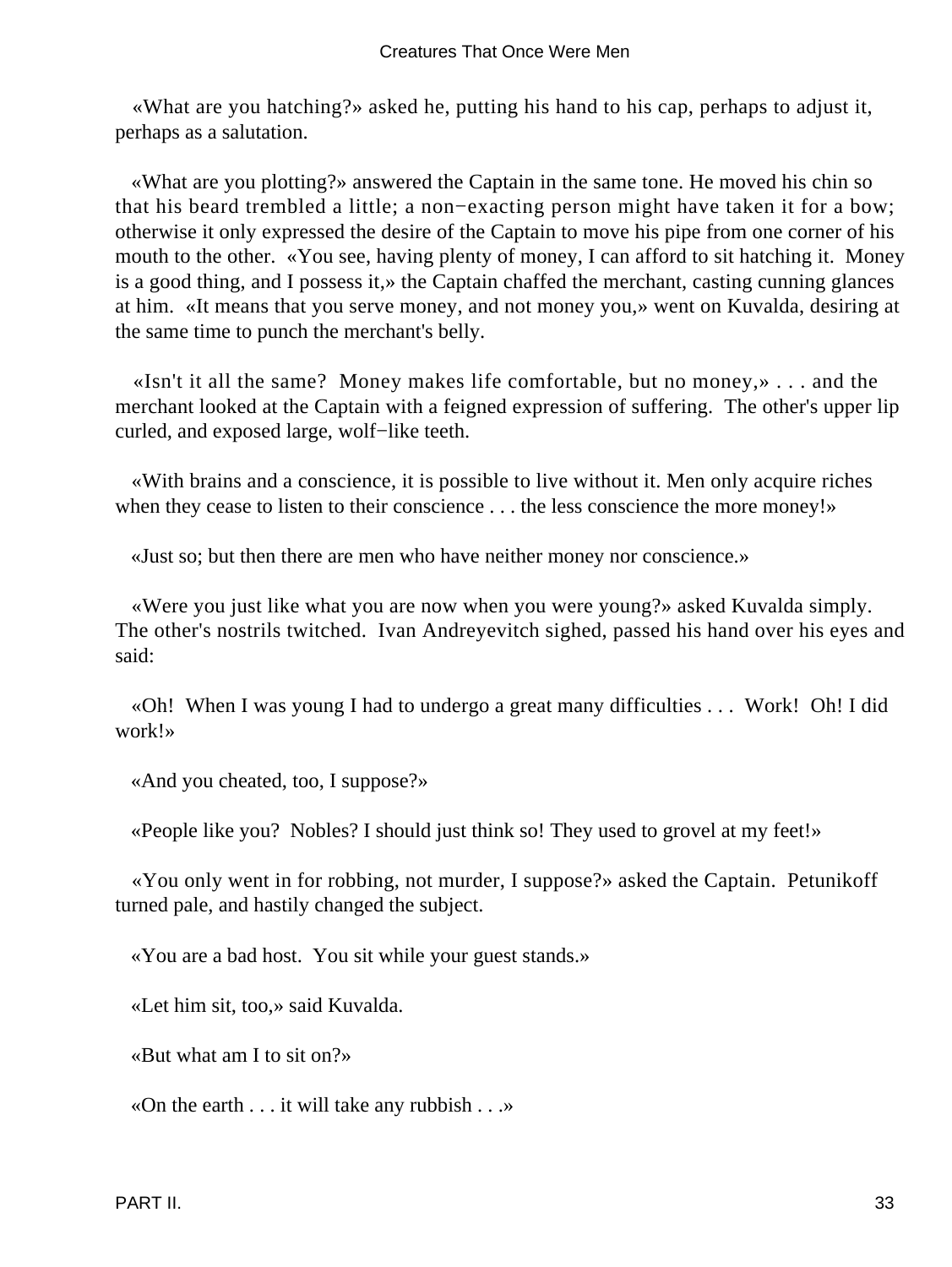«You are the proof of that,» said Petunikoff quietly, while his eyes shot forth poisonous glances.

 And he went away, leaving Kuvalda under the pleasant impression that the merchant was afraid of him. If he were not afraid of him he would long ago have evicted him from the dosshouse. But then he would think twice before turning him out, because of the five roubles a month. And the Captain gazed with pleasure at Petunikoff's back as he slowly retreated from the courtyard. Following him with his eyes, he noticed how the merchant passed the factory and disappeared into the wood, and he wished very much that he might fall and break all his bones. He sat imagining many horrible forms of disaster while watching Petunikoff, who was descending the hill into the wood like a spider going into its web. Last night he even imagined that the wood gave way before the merchant and he fell . . . but afterwards he found that he had only been dreaming.

 And to−day, as always, the red building stands out before the eyes of Aristid Kuvalda, so plain, so massive, and clinging so strongly to the earth, that it seems to be sucking away all its life. It appears to be laughing coldly at the Captain with its gaping walls. The sun pours its rays on them as generously as it does on the miserable hovels of the main street.

 «Devil take the thing!» exclaimed the Captain, thoughtfully measuring the walls of the factory with his eyes. «If only . . .»

 Trembling with excitement at the thought that had just entered his mind, Aristid Kuvalda jumped up and ran to Vaviloff's eating−house, muttering to himself all the time.

Vaviloff met him at the bar, and gave him a friendly welcome.

 «I wish your honour good health!» He was of middle height, and had a bald head, grey hair, and straight moustaches like tooth−brushes. Upright and neat in his clean jacket, he showed by every movement that he was an old soldier.

«Egorka, show me the lease and plan of your house,» demanded Kuvalda, impatiently.

 «I have shown it you before.» Vaviloff looked up suspiciously and closely scanned the Captain's face.

 «Show it me!» shouted the Captain, striking the bar with his fist and sitting down on a stool close by.

 «But why?» asked Vaviloff, knowing that it was better to keep his wits about him when Kuvalda got excited.

«You fool! Bring it at once.»

PART II. 34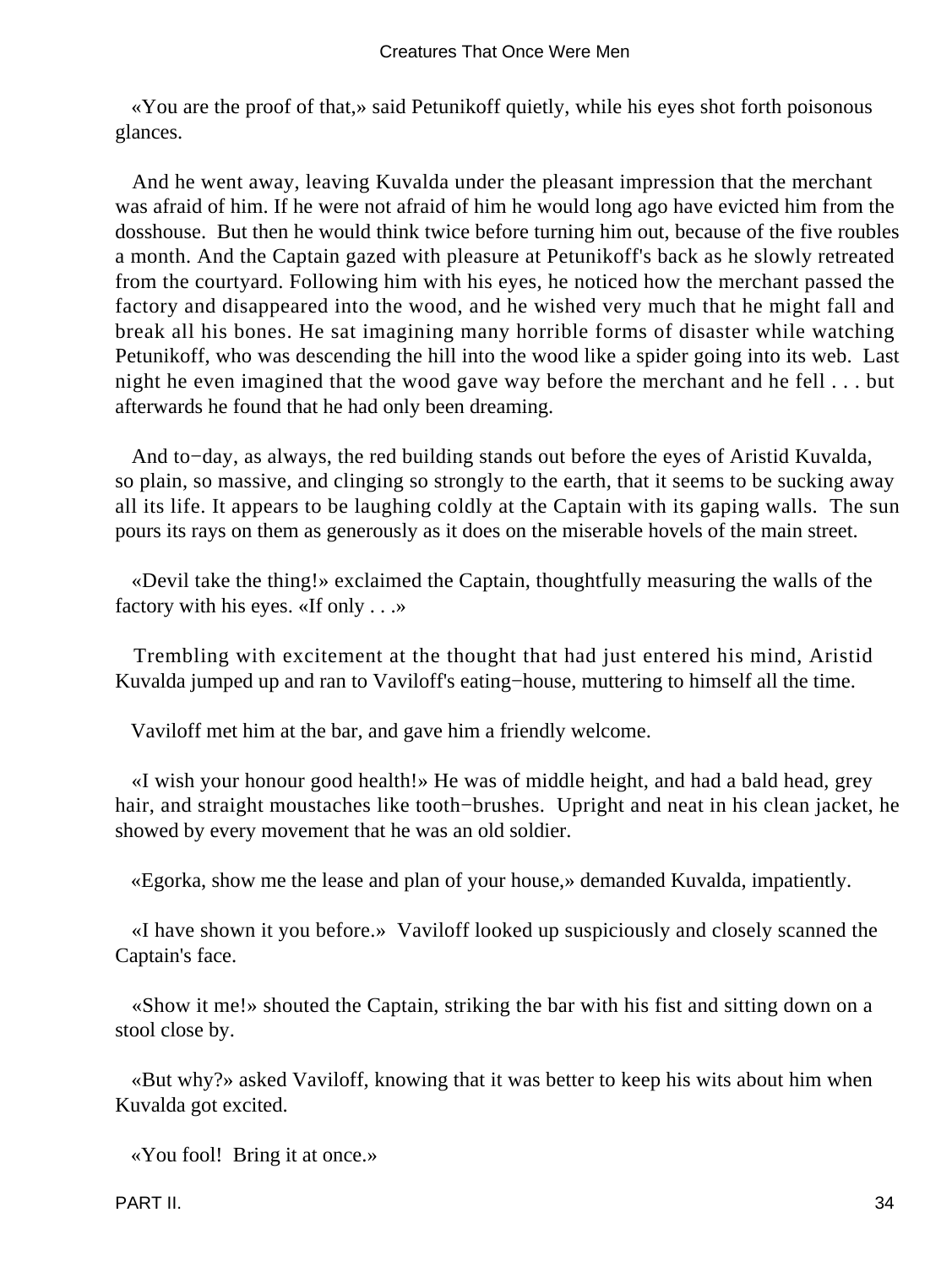Vaviloff rubbed his forehead, and turned his eyes to the ceiling in a tired way.

«Where are those papers of yours?»

 There was no answer to this on the ceiling, so the old sergeant looked down at the floor, and began drumming with his fingers on the bar in a worried and thoughtful manner.

 «It's no good your making wry faces!» shouted the Captain, for he had no great affection for him, thinking that a former soldier should rather have become a thief than an eating−house keeper.

 «Oh! Yes! Aristid Fomich, I remember now. They were left at the High Court of Justice at the time when I came into possession.»

 «Get along, Egorka! It is to your own interest to show me the plan, the title−deeds, and everything you have immediately. You will probably clear at least a hundred roubles over this, do you understand?»

 Vaviloff did not understand at all; but the Captain spoke in such a serious and convincing tone that the sergeant's eyes burned with curiosity, and, telling him that he would see if the papers were in his desk, he went through the door behind the bar. Two minutes later he returned with the papers in his hand, and an expression of extreme astonishment on his face.

«Here they are; the deeds about the damned houses!»

 «Ah! You . . . vagabond! And you pretend to have been a soldier, too!» And Kuvalda did not cease to belabour him with his tongue, as he snatched the blue parchment from his hands. Then, spreading the papers out in front of him, and excited all the more by Vaviloff's inquisitiveness, the Captain began reading and bellowing at the same time. At last he got up resolutely, and went to the door, leaving all the papers on the bar, and saying to Vaviloff:

«Wait! Don't lift them!»

 Vaviloff gathered them up, put them into the cash−box, and locked it, then felt the lock with his hand, to see if it were secure. After that, he scratched his bald head, thoughtfully, and went up on the roof of the eating−house. There he saw the Captain measuring the front of the house, and watched him anxiously, as he snapped his fingers, and began measuring the same line over again. Vaviloff's face lit up suddenly, and he smiled happily.

«Aristid Fomich, is it possible?» he shouted, when the Captain came opposite to him.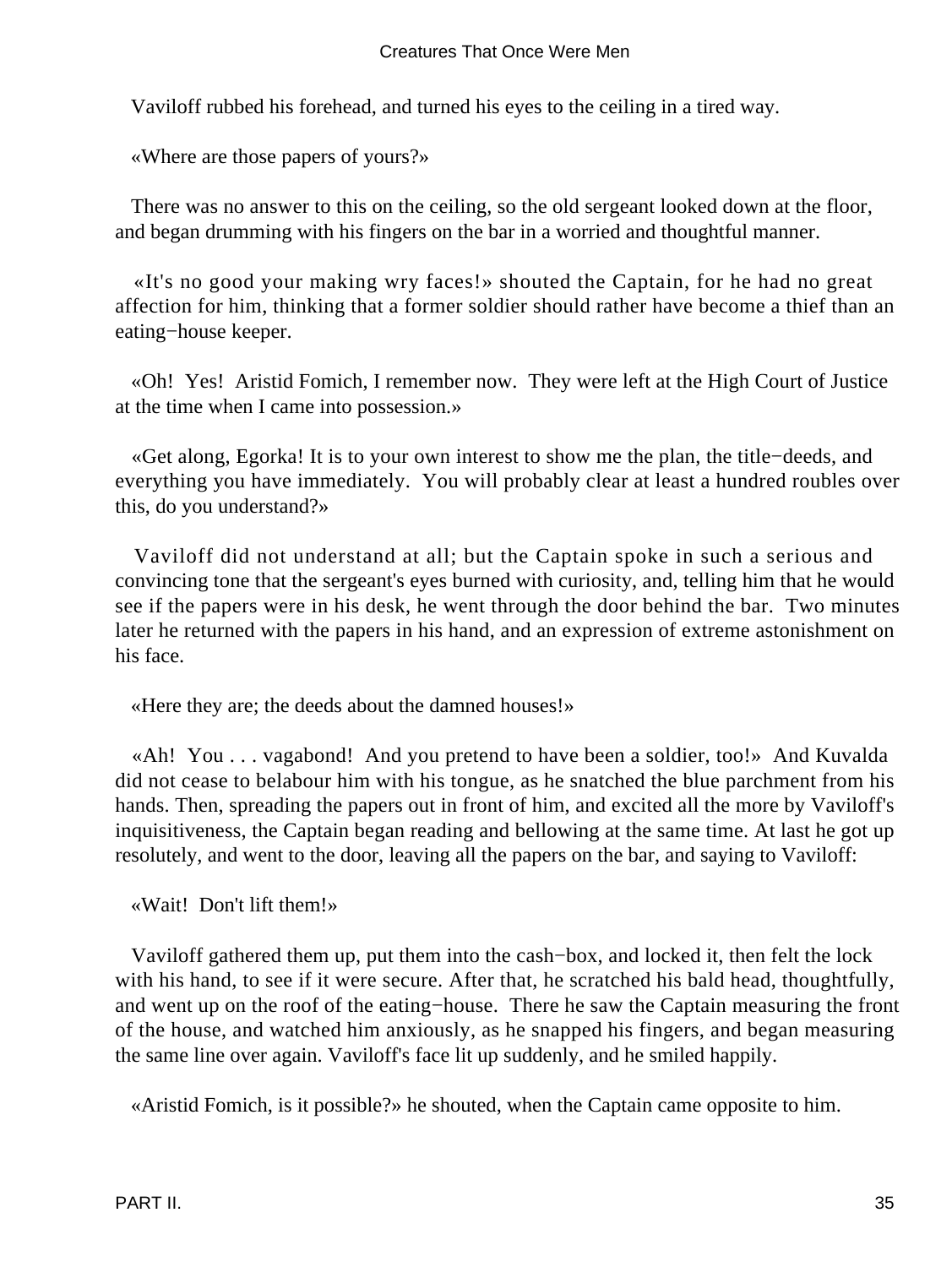«Of course it is possible. There is more than one short in the front alone, and as to the depth I shall see immediately.»

«The depth . . . seventy−three feet.»

«What? Have you guessed, you shaved ugly face?»

 «Of course, Aristid Fomich! If you have eyes you can see a thing or two,» shouted Vaviloff, joyfully.

 A few minutes afterwards they sat side by side in Vaviloff's parlour, and the Captain was engaged in drinking large quantities of beer.

 «And so all the walls of the factory stand on your ground,» said he to the eating−house keeper. «Now, mind you show no mercy! The teacher will be here presently, and we will get him to draw up a petition to the court. As to the amount of the damages you will name a very moderate sum in order not to waste money in deed stamps, but we will ask to have the factory knocked down. This, you see, donkey, is the result of trespassing on other people's property. It is a splendid piece of luck for you. We will force him to have the place smashed, and I can tell you it will be an expensive job for him. Off with you to the court. Bring pressure to bear on Judas. We will calculate how much it will take to break the factory down to its very foundations. We will make an estimate of it all, counting the time it will take too, and we will make honest Judas pay two thousand roubles besides.»

«He will never give it!» cried Vaviloff, but his eyes shone with a greedy light.

 «You lie! He will give it . . . Use your brains. . . What else can he do? But look here, Egorka, mind you don't go in for doing it on the cheap. They are sure to try to buy you off. Don't sell yourself cheap. They will probably use threats, but rely upon us. . .»

 The Captain's eyes were alight with happiness, and his face red with excitement. He worked upon Vaviloff's greed, and urging upon him the importance of immediate action in the matter, went away in a very joyful and happy frame of mind.

\* **\* \* \* \***

 In the evening everyone was told of the Captain's discovery, and they all began to discuss Petunikoff's future predicament, painting in vivid colours his excitement and astonishment on the day the court messenger handed him the copy of the summons. The Captain felt himself quite a hero. He was happy and all his friends highly pleased. The heap of dark and tattered figures that lay in the courtyard made noisy demonstrations of pleasure. They all knew the merchant, Petunikoff, who passed them very often, contemptuously turning up his eyes and giving them no more attention than he bestowed on the other heaps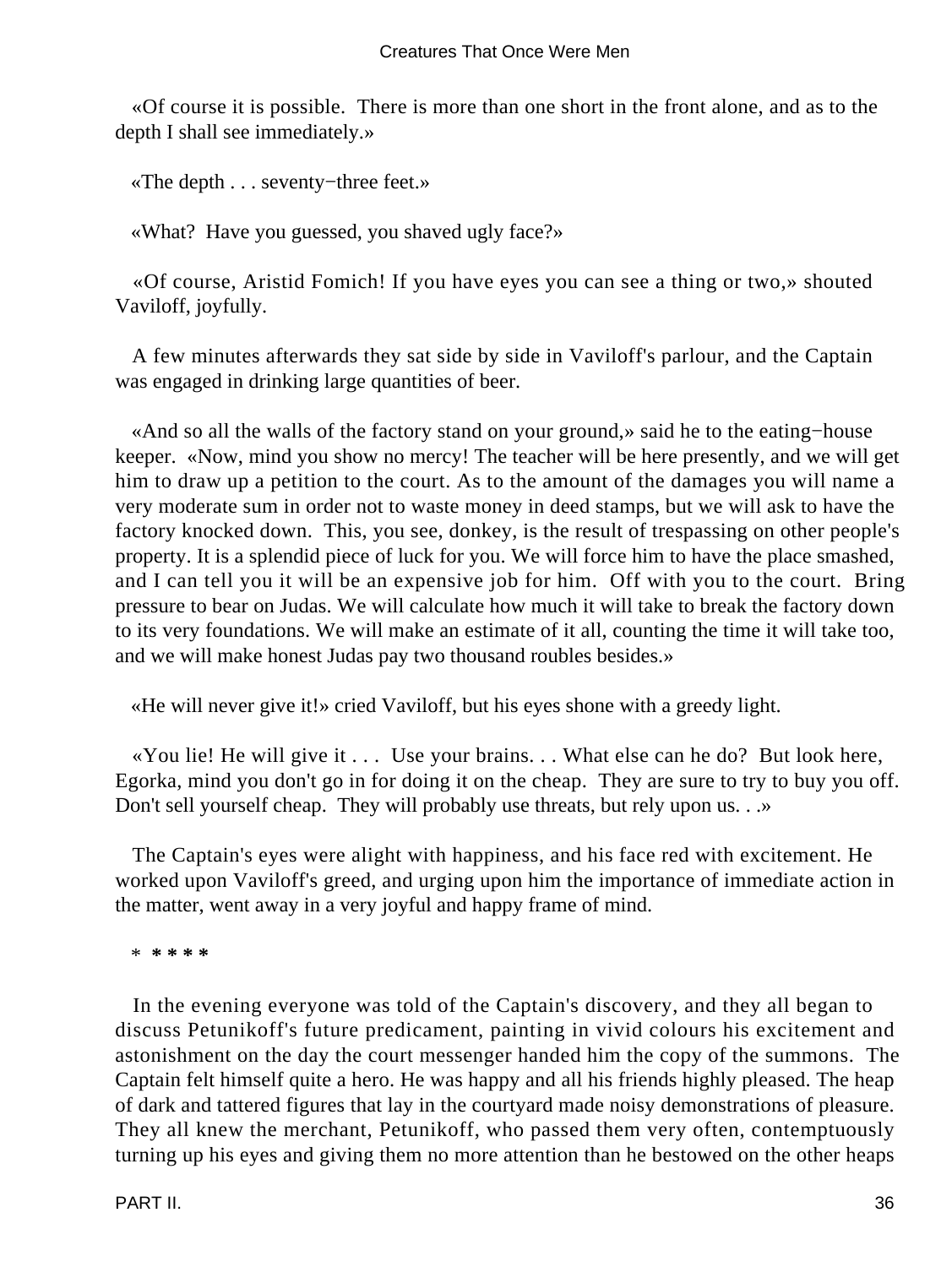of rubbish lying on the ground. He was well fed, and that exasperated them still more; and now how splendid it was that one of themselves had struck a hard blow at the selfish merchant's purse! It gave them all the greatest pleasure. The Captain's discovery was a powerful instrument in their hands. Every one of them felt keen animosity towards all those who were well fed and well dressed, but in some of them this feeling was only beginning to develop. Burning interest was felt by those «creatures that once were men» in the prospective fight between Kuvalda and Petunikoff, which they already saw in imagination.

 For a fortnight the inhabitants of the dosshouse awaited the further development of events, but Petunikoff never once visited the building. It was known that he was not in town and that the copy of the petition had not yet been handed to him. Kuvalda raged at the delays of the civil court. It is improbable that anyone had ever awaited the merchant with such impatience as did this bare−footed brigade.

«He isn't even thinking of coming, the wretch! . . .»

 «That means that he does not love me!» sang Deacon Taras, leaning his chin on his hand and casting a humorous glance towards the mountain.

 At last Petunikoff appeared. He came in a respectable cart with his son playing the role of groom. The latter was a red−checked, nice−looking youngster, in a long square−cut overcoat. He wore smoked eyeglasses. They tied the horse to an adjoining tree, the son took the measuring instrument out of his pocket and gave it to his father, and they began to measure the ground. Both were silent and worried.

«Aha!» shouted the Captain, gleefully.

 All those who were in the dosshouse at the moment came out to look at them and expressed themselves loudly and freely in reference to the matter.

 «What does the habit of thieving mean? A man may sometimes make a big mistake when he steals, standing to lose more than he gets,» said the Captain, causing much laughter among his staff and eliciting various murmurs of assent.

 «Take care, you devil!» shouted Petunikoff, «lest I have you in the police court for your words!»

 «You can do nothing to me without witnesses . . . Your son cannot give evidence on your side » . . . the Captain warned him.

 «Look out all the same, you old wretch, you may be found guilty too!» And Petunikoff shook his fist at him. His son, deeply engrossed in his calculations, took no notice of the dark group of men, who were taking such a wicked delight in adding to his father's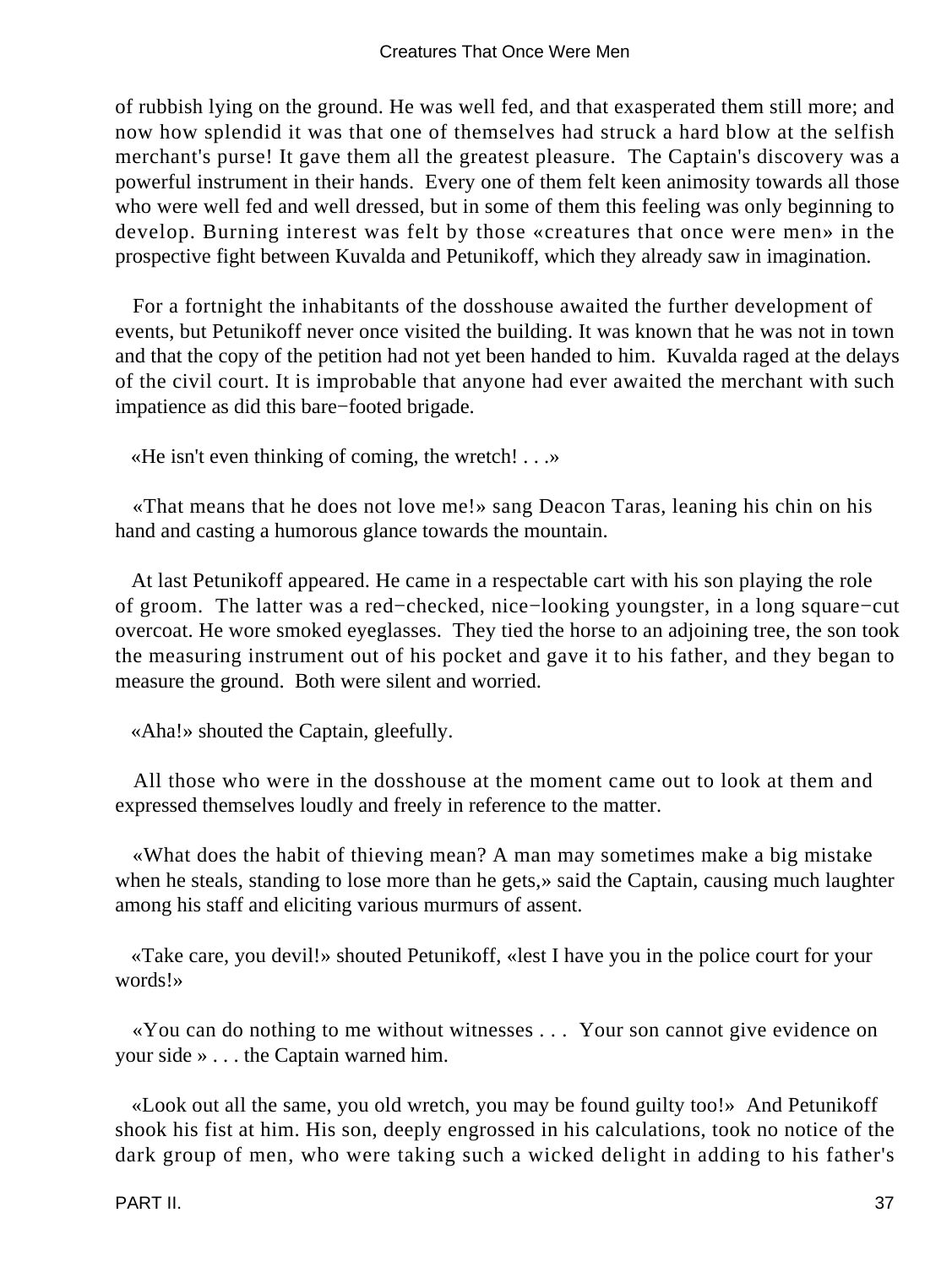discomfiture. He did not even once look in their direction.

 «The young spider has himself well in hand,» remarked Abyedok, watching young Petunikoff's every movement and action. Having taken all the measurements he desired, Ivan Andreyevitch knit his brows, got into the cart, and drove away. His son went with a firm step into Vaviloff's eating−house, and disappeared behind the door.

«Ho, ho! That's a determined young thief! ... What will happen next, I wonder  $\dots$ ?» asked Kuvalda.

 «Next? Young Petunikoff will buy out Egor Vaviloff,» said Abyedok with conviction, and smacked his lips as if the idea gave him great pleasure.

«And you are glad of that?» Kuvalda asked him, gravely.

 «I am always pleased to see human calculations miscarry,» explained Abyedok, rolling his eyes and rubbing his hands with delight. The Captain spat angrily on the ground and was silent. They all stood in front of the tumble−down building, and silently watched the doors of the eating−house. More than an hour passed thus. Then the doors opened and Petunikoff came out as silently as he had entered. He stopped for a moment, coughed, turned up the collar of his coat, glanced at the men, who were following all his movements with their eyes, and then went up the street towards the town.

The Captain watched him for a moment, and turning to Abyedok said, smilingly:

 «Probably you were right after all, you son of a scorpion and a wood−louse! You nose out every evil thing. Yes, the face of that young swindler shows that he has got what he wanted. . . I wonder how much Egorka has got out of them. He has evidently taken something. . . He is just the same sort of rogue that they are . . . they are all tarred with the same brush. He has got some money, and I'm damned if I did not arrange the whole thing for him! It is best to own my folly... Yes, life is against us all, brothers ... and even when you spit upon those nearest to you, the spittle rebounds and hits your own face.»

 Having satisfied himself with this reflection, the worthy Captain looked round upon his staff. Every one of them was disappointed, because they all knew that something they did not expect had taken place between Petunikoff and Vaviloff, and they all felt that they had been insulted. The feeling that one is unable to injure anyone is worse than the feeling that one is unable to do good, because to do harm is far easier and simpler.

 «Well, why are we loitering here? We have nothing more to wait for . . . except the reward that I shall get out – out of Egorka, . . . » said the Captain, looking angrily at the eating−house. «So our peaceful life under the roof of Judas has come to an end. Judas will now turn us out. . . . So do not say that I have not warned you.»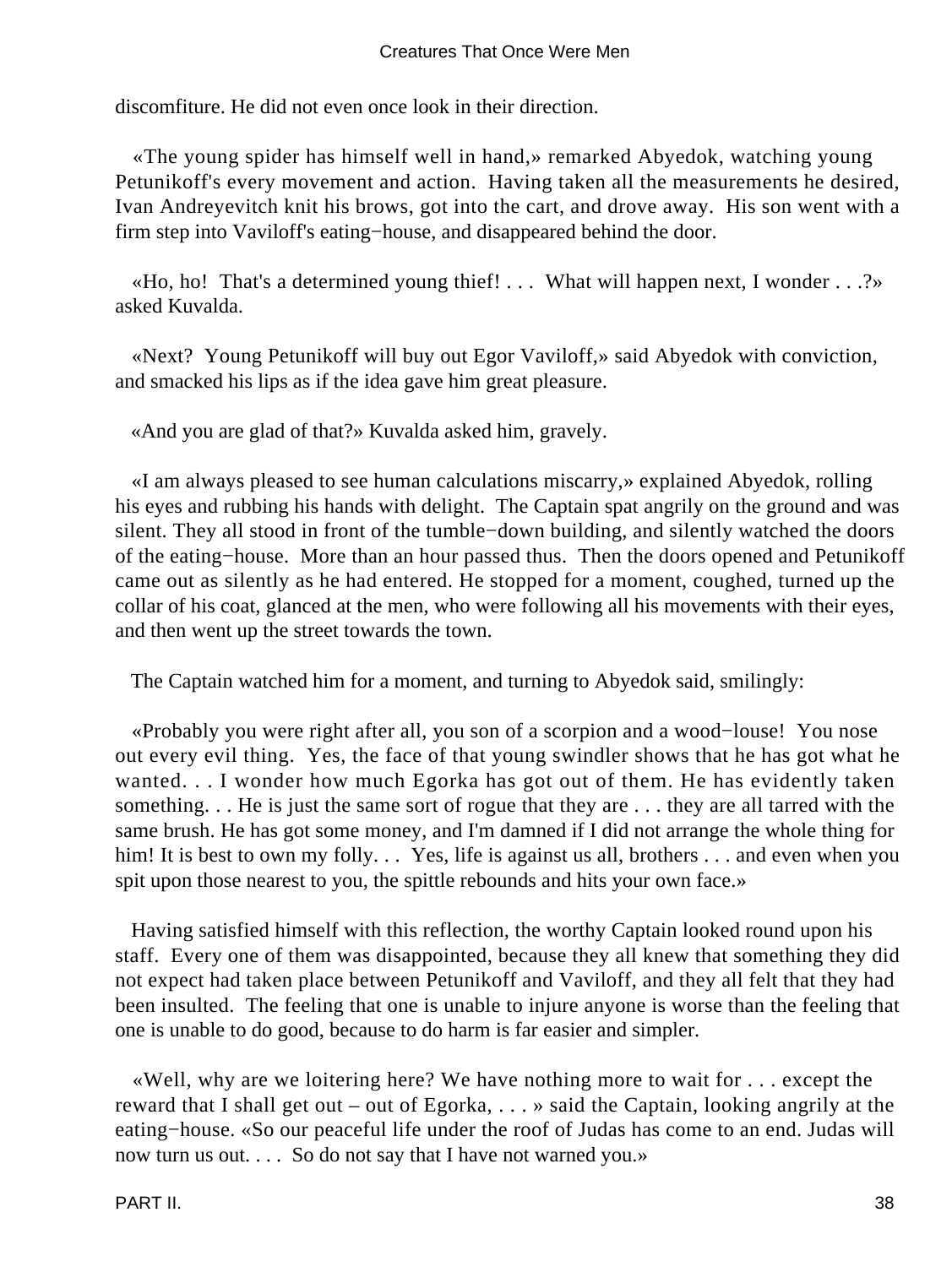Kanets smiled sadly.

«What are you laughing at, jailer?» Kuvalda asked.

«Where shall I go then?»

 «That, my soul, is a question that fate will settle for you, so do not worry,» said the Captain, thoughtfully, entering the dosshouse. «The creatures that once were men» followed him.

 «We can do nothing but await the critical moment,» said the Captain, walking about among them. «When they turn us out we shall seek a new place for ourselves, but at present there is no use spoiling our life by thinking of it . . . In times of crisis one becomes energetic . . . and if life were fuller of them and every moment of it so arranged that we were compelled to tremble for our lives all the time . . . By God! life would be livelier and even fuller of interest and energy than it is!»

 «That means that people would all go about cutting one another's throats,» explained Abyedok, smilingly.

 «Well, what about it?» asked the Captain, angrily. He did not like to hear his thoughts illustrated.

 «Oh! Nothing! When a person wants to get anywhere quickly he whips up the horses, but of course it needs fire to make engines go . . .»

 «Well, let everything go to the Devil as quickly as possible. I'm sure I should be pleased if the earth suddenly opened up or was burned or destroyed somehow . . only I were left to the last in order to see the others consumed . . .»

«Ferocious creature!» smiled Abyedok.

 «Well, what of that? I . . . I was once a man . . now I am an outcast . . . that means I have no obligations. It means that I am free to spit on everyone. The nature of my present life means the rejection of my past . . . giving up all relations towards men who are well fed and well dressed, and who look upon me with contempt because I am inferior to them in the matter of feeding or dressing. I must develop something new within myself, do you understand? Something that will make Judas Petunikoff and his kind tremble and perspire before me!»

«Ah! You have a courageous tongue!» jeered Abyedok.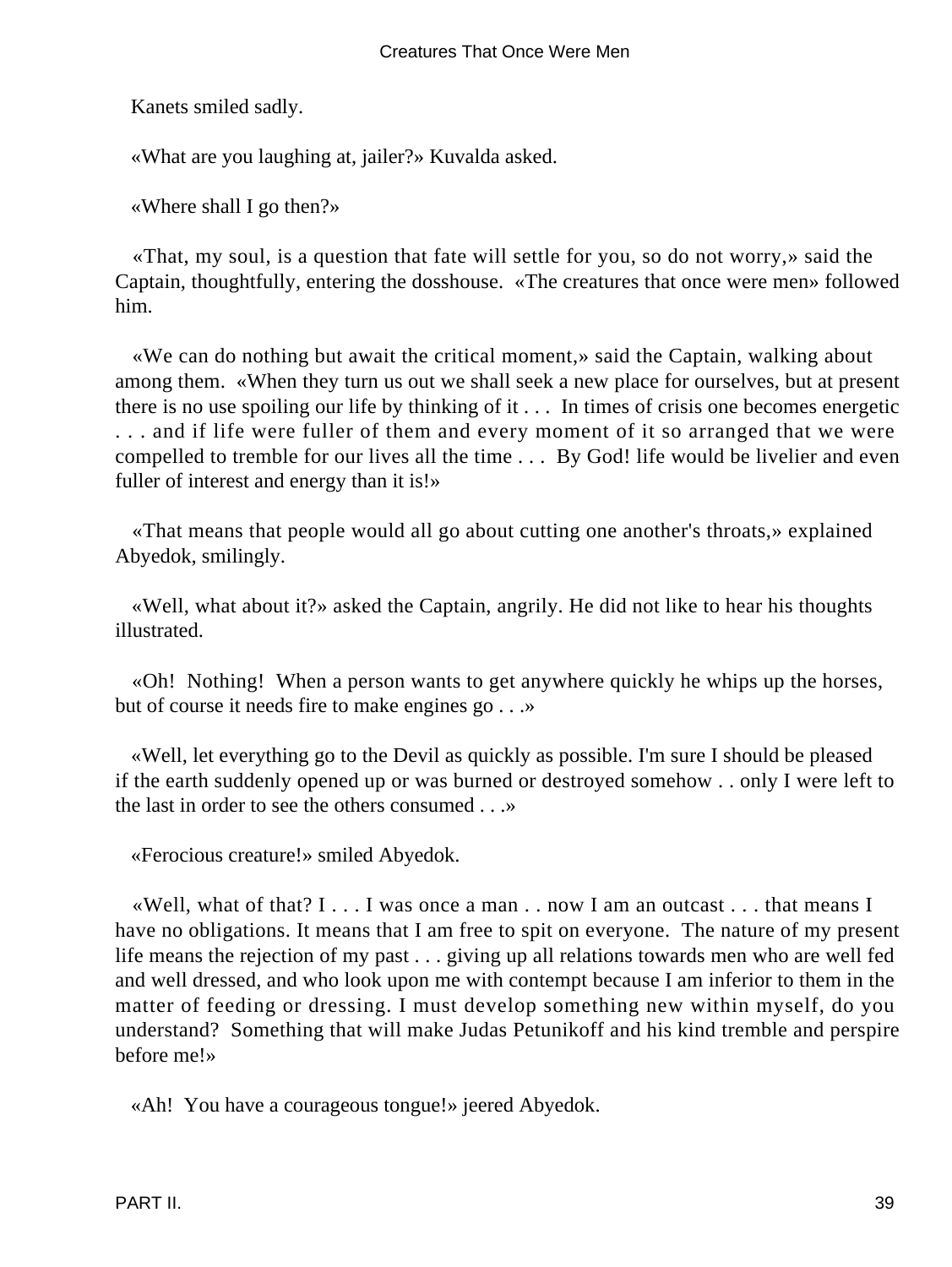«Yes . . . You miser!» And Kuvalda looked at him contemptuously. «What do you understand? What do you know? Are you able to think? But I have thought and I have read . . . books of which you could not have understood one word.»

 «Of course! One cannot eat soup out of one's hand . . . But though you have read and thought, and I have not done that or anything else, we both seem to have got into pretty much the same condition, don't we?»

 «Go to the Devil!» shouted Kuvalda. His conversations with Abyedok always ended thus. When the teacher was absent his speeches, as a rule, fell on the empty air, and received no attention, and he knew this, but still he could not help speaking. And now, having quarrelled with his companion, he felt rather deserted; but, still longing for conversation, he turned to Simtsoff with the following question: «And you, Aleksei Maksimovitch, where will you lay your grey head?»

 The old man smiled good−humouredly, rubbed his hands, and replied, «I do not know . . . I will see. One does not require much, just a little drink.»

 «Plain but honourable fare!» the Captain said. Simtsoff was silent, only adding that he would find a place sooner than any of them, because women loved him. This was true. The old man had, as a rule, two or three prostitutes, who kept him on their very scant earnings. They very often beat him, but he took this stoically. They somehow never beat him too much, probably because they pitied him. He was a great lover of women, and said they were the cause of all his misfortunes. The character of his relations towards them was confirmed by the appearance of his clothes, which, as a rule, were tidy, and cleaner than those of his companions. And now, sitting at the door of the dosshouse, he boastingly related that for a long time past Redka had been asking him to go and live with her, but he had not gone because he did not want to part with the company. They heard this with jealous interest. They all knew Redka. She lived very near the town, almost below the mountain. Not long ago, she had been in prison for theft. She was a retired nurse; a tall, stout peasant woman, with a face marked by smallpox, but with very pretty, though always drunken, eyes.

 «Just look at the old devil!» swore Abyedok, looking at Simtsoff, who was smiling in a self−satisfied way.

«And do you know why they love me? Because I know how to cheer up their souls.»

«Do you?» inquired Kuvalda.

 «And I can make them pity me. . . . And a woman, when she pities! Go and weep to her, and ask her to kill you . . . she will pity you – and she will kill you.»

«I feel inclined to commit a murder,» declared Martyanoff, laughing his dull laugh.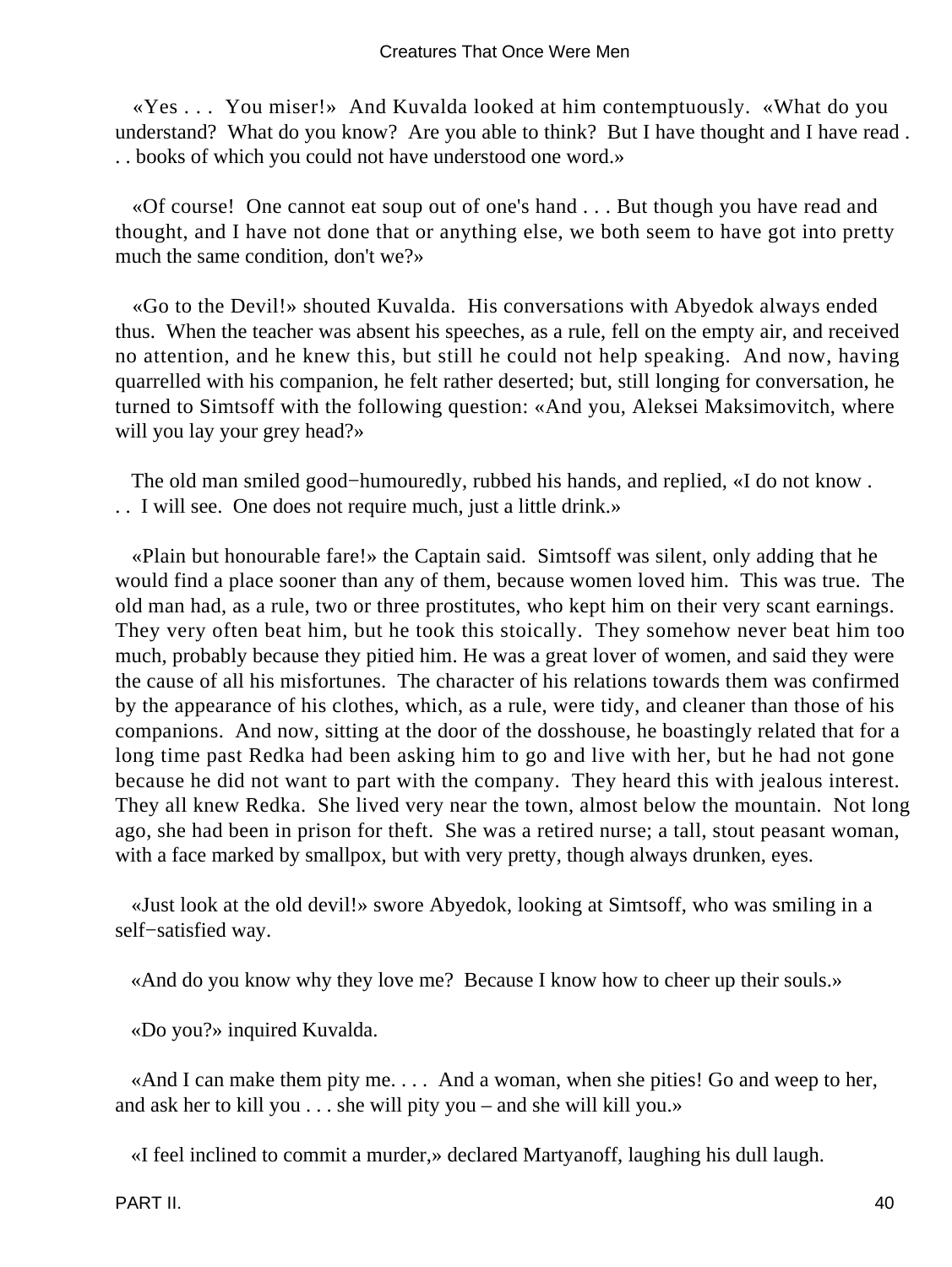«Upon whom?» asked Abyedok, edging away from him.

«It's all the same to me . . . Petunikoff . . . Egorka . . . or even you!»

«And why?» inquired Kuvalda.

«I want to go to Siberia  $\dots$  I have had enough of this vile life  $\dots$  one learns how to live there!»

 «Yes, they have a particularly good way of teaching in Siberia,» agreed the Captain, sadly.

 They spoke no more of Petunikoff, or of the turning out of the inhabitants of the dosshouse. They all knew that they would have to leave soon, therefore they did not think the matter worth discussion. It would do no good, and besides the weather was not very cold though the rains had begun . . . and it would be possible to sleep on the ground anywhere outside the town. They sat in a circle on the grass and conversed about all sorts of things, discussing one subject after another, and listening attentively even to the poor speakers in order to make the time pass; keeping quiet was as dull as listening. This society of «creatures that once were men» had one fine characteristic – no one of them endeavoured to make out that he was better than the others, nor compelled the others to acknowledge his superiority.

 The August sun seemed to set their tatters on fire as they sat with their backs and uncovered heads exposed to it . . . a chaotic mixture of the vegetable, mineral, and animal kingdoms. In the corners of the yard the tall steppe grass grew luxuriantly. . . . Nothing else grew there but some dingy vegetables, not even attractive to those who nearly always felt the pangs of hunger.

\* **\* \* \* \***

The following was the scene that took place in Vaviloff's eating−house.

 Young Petunikoff entered slowly, took off his hat, looked around him, and said to the eating−house keeper:

«Egor Terentievitch Vaviloff? Are you he?»

 «I am,» answered the sergeant, leaning on the bar with both arms as if intending to jump over it.

«I have some business with you,» said Petunikoff.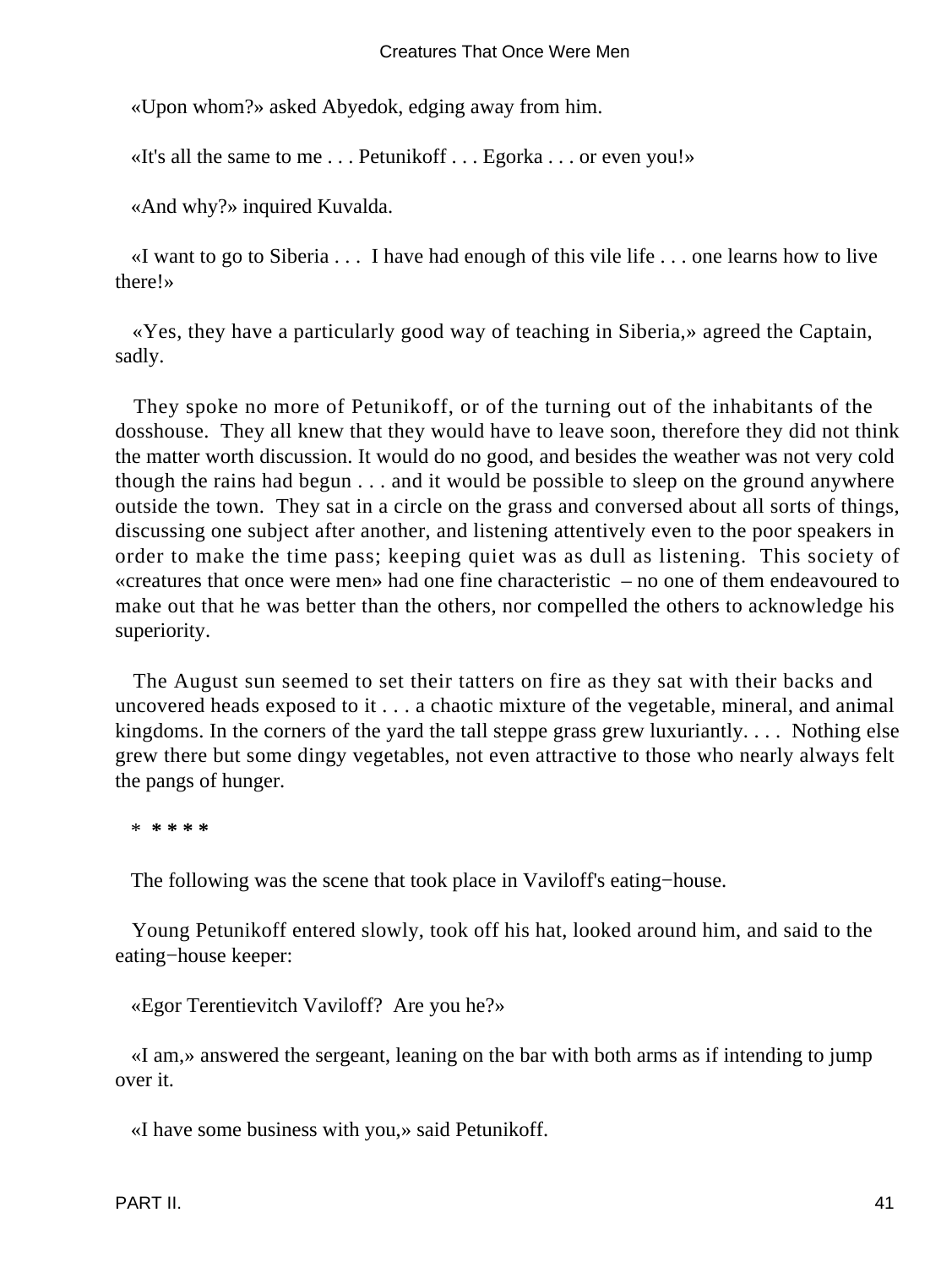«Delighted. Please come this way to my private room.»

 They went in and sat down, the guest on the couch and his host on the chair opposite to him. In one corner a lamp was burning before a gigantic icon, and on the wall at the other side there were several oil lamps. They were well kept and shone as if they were new. The room, which contained a number of boxes and a variety of furniture, smelt of tobacco, sour cabbage, and olive oil. Petunikoff looked around him and made a face. Vaviloff looked at the icon, and then they looked simultaneously at one another, and both seemed to be favourably impressed. Petunikoff liked Vaviloff's frankly thievish eyes, and Vaviloff was pleased with the open, cold, determined face of Petunikoff, with its large cheeks and white teeth.

 «Of course you already know me, and I presume you guess what I am going to say to you,» began Petunikoff.

«About the lawsuit? . . . I presume?» remarked the ex−sergeant, respectfully.

 «Exactly! I am glad to see that you are not beating about the bush, but going straight to the point like a business man,» said Petunikoff, encouragingly.

«I am a soldier,» answered Vaviloff, with a modest air.

 «That is easily seen, and I am sure we shall be able to finish this job without much trouble.»

«Just so.»

 «Good! You have the law on your side, and will, of course, win your case. I want to tell you this at the very beginning.»

 «I thank you most humbly,» said the sergeant, rubbing his eyes in order to hide the smile in them.

 «But tell me, why did you make the acquaintance of your future neighbours like this through the law courts?»

Vaviloff shrugged his shoulders and did not answer.

 «It would have been better to come straight to us and settle the matter peacefully, eh? What do you think?»

 «That would have been better, of course, but you see there is a difficulty . . . I did not follow my own wishes, but those of others . . . I learned afterwards that it would have been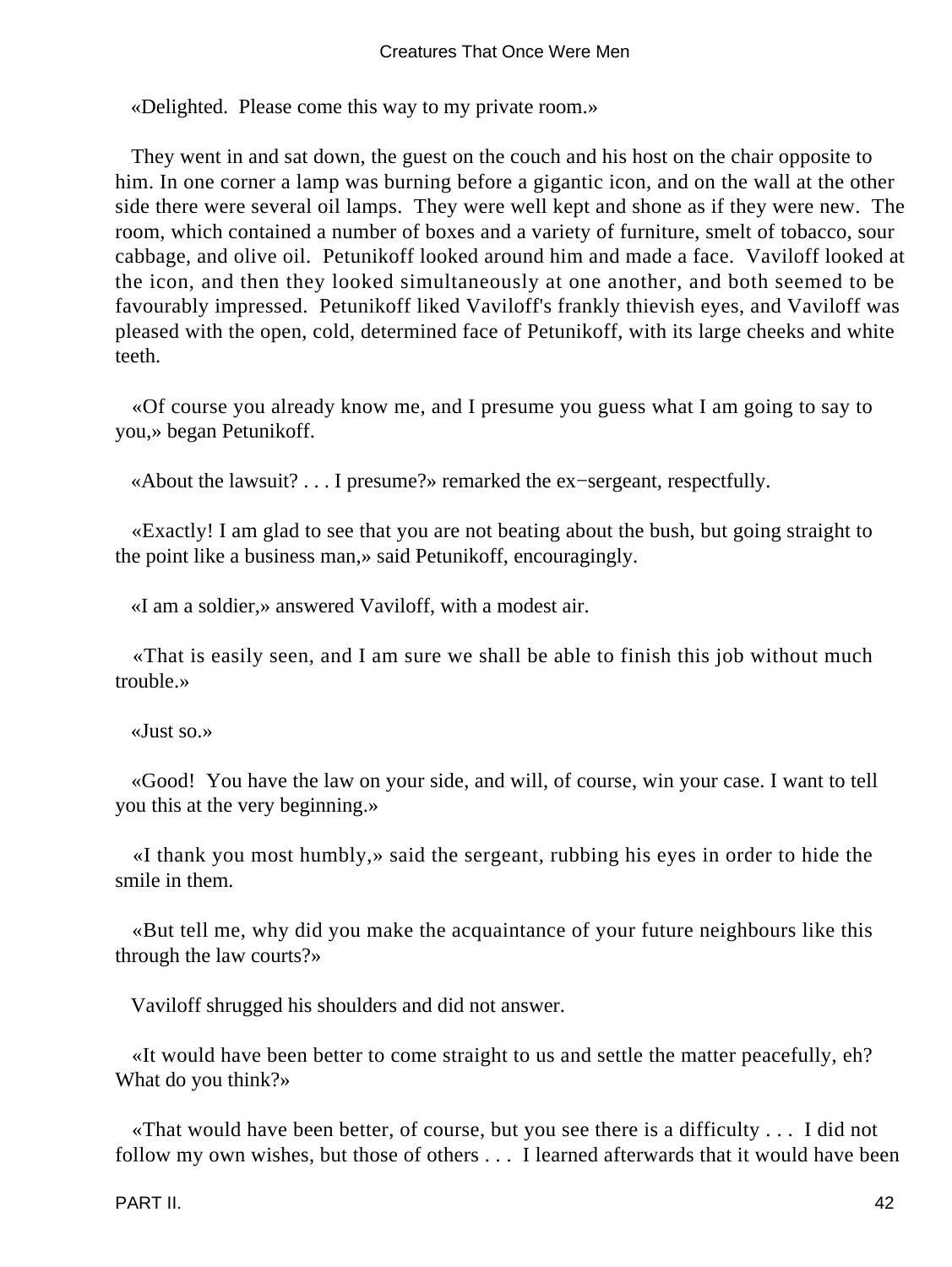better if . . . but it was too late.»

«Oh! I suppose some lawyer taught you this?»

«Someone of that sort.»

«Aha! Do you wish to settle the affair peacefully?»

«With all my heart!» cried the soldier.

 Petunikoff was silent for a moment, then looked at him, and suddenly asked, coldly and drily, «And why do you wish to do so?»

 Vaviloff did not expect such a question, and therefore had no reply ready. In his opinion the question was quite unworthy of any attention, and so he laughed at young Petunikoff.

«That is easy to understand. Men like to live peacefully with one another.»

 «But,» interrupted Petunikoff, «that is not exactly the reason why. As far as I can see, you do not distinctly understand why you wish to be reconciled to us . . . I will tell you.»

 The soldier was a little surprised. This youngster, dressed in a check suit, in which he looked ridiculous, spoke as if he were Colonel Rakshin, who used to knock three of the unfortunate soldier's teeth out every time he was angry.

 «You want to be friends with us because we should be such useful neighbours to you . . . because there will be not less than a hundred and fifty workmen in our factory, and in course of time even more. If a hundred men come and drink one glass at your place, after receiving their weekly wages, that means that you will sell every month four hundred glasses more than you sell at present. This is, of course, the lowest estimate . . . and then you have the eating−house besides. You are not a fool, and you can understand for yourself what profitable neighbours we shall be.»

«That is true,» Vaviloff nodded, «I knew that before.»

«Well, what then?» asked the merchant, loudly.

«Nothing . . . Let us be friends!»

 «It is nice to see that you have decided so quickly. Look here, I have already prepared a notification to the court of the withdrawal of the summons against my father. Here it is; read it, and sign it.»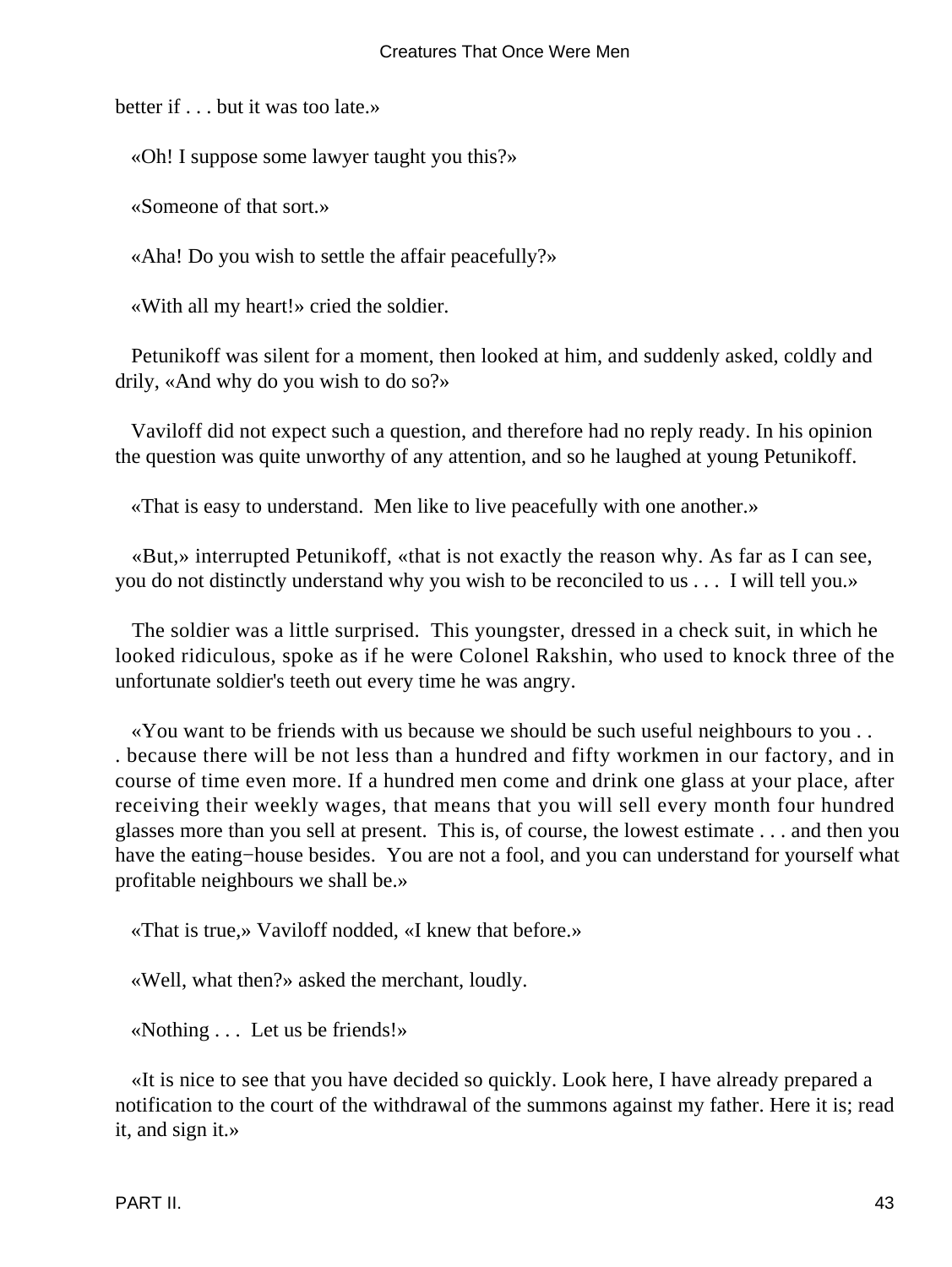Vaviloff looked at his companion with his round eyes and shivered, as if experiencing an unpleasant sensation.

«Pardon me . . . sign it? And why?»

 «There is no difficulty about it . . . write your Christian name and surname and nothing more,» explained Petunikoff, pointing obligingly with his finger to the place for the signature.

«Oh! It is not that . . . I was alluding to the compensation I was to get for my ground.»

«But then this ground is of no use to you,» said Petunikoff, calmly.

«But it is mine!» exclaimed the soldier.

«Of course, and how much do you want for it?»

«Well, say the amount stated in the document,» said Vaviloff, boldly.

«Six hundred!» and Petunikoff smiled softly. «You are a funny fellow!»

 «The law is on my side. . . I can even demand two thousand. I can insist on your pulling down the building . . . and enforce it too. That is why my claim is so small. I demand that you should pull it down!»

 «Very well. Probably we shall do so . . . after three years, and after having dragged you into enormous law expenses. And then, having paid up, we shall open our public−house and you will be ruined . . . annihilated like the Swedes at Poltava. We shall see that you are ruined . . . we will take good care of that. We could have begun to arrange about a public−house now, but you see our time is valuable, and besides we are sorry for you. Why should we take the bread out of your mouth without any reason?»

 Egor Terentievitch looked at his guest, clenching his teeth, and felt that he was master of the situation, and held his fate in his hands. Vaviloff was full of pity for himself at having to deal with this calm, cruel figure in the checked suit.

 «And being such a near neighbour you might have gained a good deal by helping us, and we should have remembered it too. Even now, for instance, I should advise you to open a small shop for tobacco, you know, bread, cucumbers, and so on. . . All these are sure to be in great demand.»

 Vaviloff listened, and being a clever man, knew that to throw himself upon the enemy's generosity was the better plan. It was as well to begin from the beginning, and, not knowing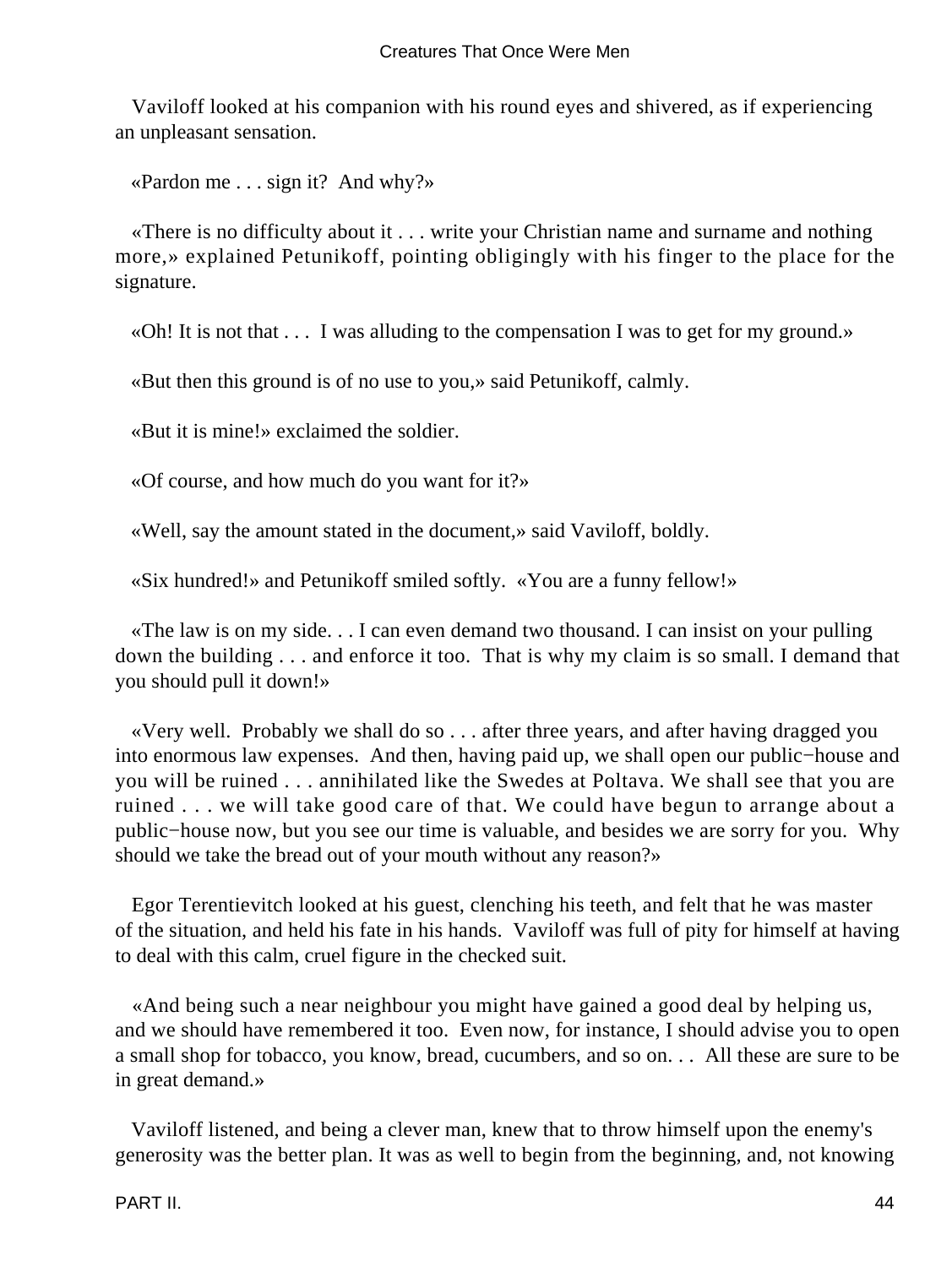what else to do to relieve his mind, the soldier began to swear at Kuvalda.

«Curses be upon your head, you drunken rascal! May the Devil take you!»

 «Do you mean the lawyer who composed your petition?» asked Petunikoff, calmly, and added, with a sigh, «I have no doubt he would have landed you in rather an awkward fix . . . had we not taken pity upon you.»

 «Ah!» And the angry soldier raised his hand. «There are two of them . . . One of them discovered it, the other wrote the petition, the accursed reporter!»

«Why the reporter?»

 «He writes for the papers . . . He is one of your lodgers . . . there they all are outside . . . Clear them away, for Christ's sake! The robbers! They disturb and annoy everyone in the street. One cannot live for them . . . And they are all desperate fellows . . . You had better take care, or else they will rob or burn you . . .»

«And this reporter, who is he?» asked Petunikoff, with interest.

 «He? A drunkard. He was a teacher but was dismissed. He drank everything he possessed . . . and now he writes for the papers and composes petitions. He is a very wicked man!»

 «H'm! And did he write your petition, too? I suppose it was he who discovered the flaws in the building. The beams were not rightly put in?»

 «He did! I know it for a fact! The dog! He read it aloud in here and boasted, 'Now I have caused Petunikoff some loss!'»

 $\langle Ye - es. \ldots \rangle$  Well, then, do you want to be reconciled?»

 «To be reconciled?» The soldier lowered his head and thought. «Ah! This is a hard life!» said he, in a querulous voice, scratching his head.

«One must learn by experience,» Petunikoff reassured him, lighting a cigarette.

 «Learn . . . It is not that, my dear sir; but don't you see there is no freedom? Don't you see what a life I lead? I live in fear and trembling . . . I am refused the freedom so desirable to me in my movements, and I fear this ghost of a teacher will write about me in the papers. Sanitary inspectors will be called for . . . fines will have to be paid . . . or else your lodgers will set fire to the place or rob and kill me . . . I am powerless against them. They are not the least afraid of the police, and they like going to prison, because they get their food for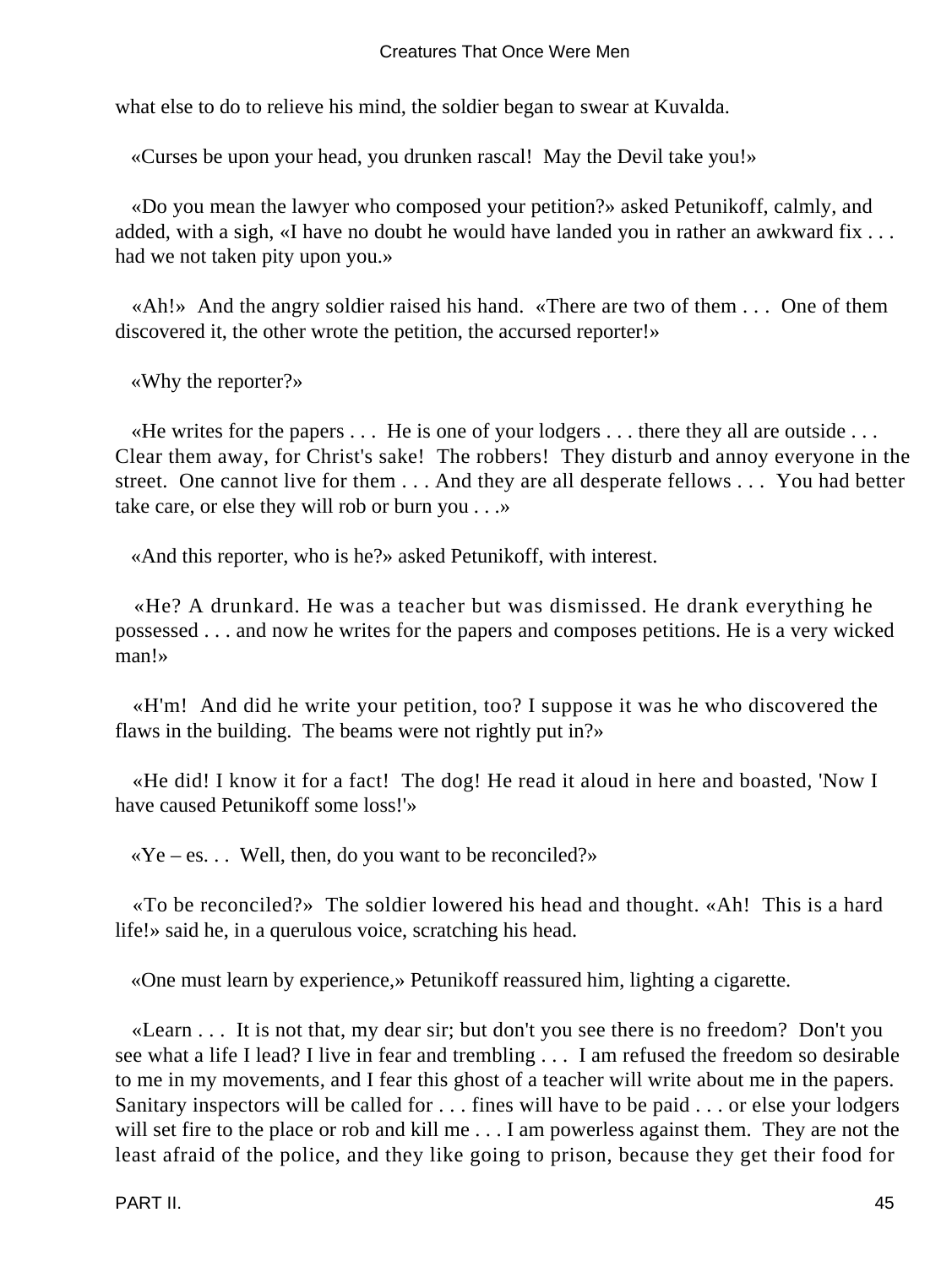nothing there.»

 «But then we will have them turned out if we come to terms with you,» promised Petunikoff.

«What shall we arrange, then?» asked Vaviloff, sadly and seriously.

«Tell me your terms.»

«Well, give me the six hundred mentioned in the claim.»

 «Won't you take a hundred roubles?» asked the merchant, calmly, looking attentively at his companion, and smiling softly. «I will not give you one rouble more,»... he added.

 After this, he took out his eye−glasses, and began cleaning them with his handkerchief. Vaviloff looked at him sadly and respectfully. The calm face of Petunikoff, his grey eyes and clear complexion, every line of his thickset body betokened self−confidence and a well−balanced mind. Vaviloff also liked Petunikoff's straightforward manner of addressing him without any pretensions, as if he were his own brother, though Vaviloff understood well enough that he was his superior, he being only a soldier. Looking at him, he grew fonder and fonder of him, and, forgetting for a moment the matter in hand, respectfully asked Petunikoff:

«Where did you study?»

«In the technological institute. Why?» answered the other, smiling:

 «Nothing. Only . . . excuse me!» The soldier lowered his head, and then suddenly exclaimed, «What a splendid thing education is! Science – light. My brother, I am as stupid as an owl before the sun . . . Your honour, let us finish this job.»

With an air of decision he stretched out his hand to Petunikoff and said:

«Well, five hundred?»

 «Not more than one hundred roubles, Egor Terentievitch.» Petunikoff shrugged his shoulders as if sorry at being unable to give more, and touched the soldier's hairy hand with his long white fingers. They soon ended the matter, for the soldier gave in quickly and met Petunikoff's wishes. And when Vaviloff had received the hundred roubles and signed the paper, he threw the pen down on the table and said, bitterly: «Now I will have a nice time! They will laugh at me, they will cry shame on me, the devils!»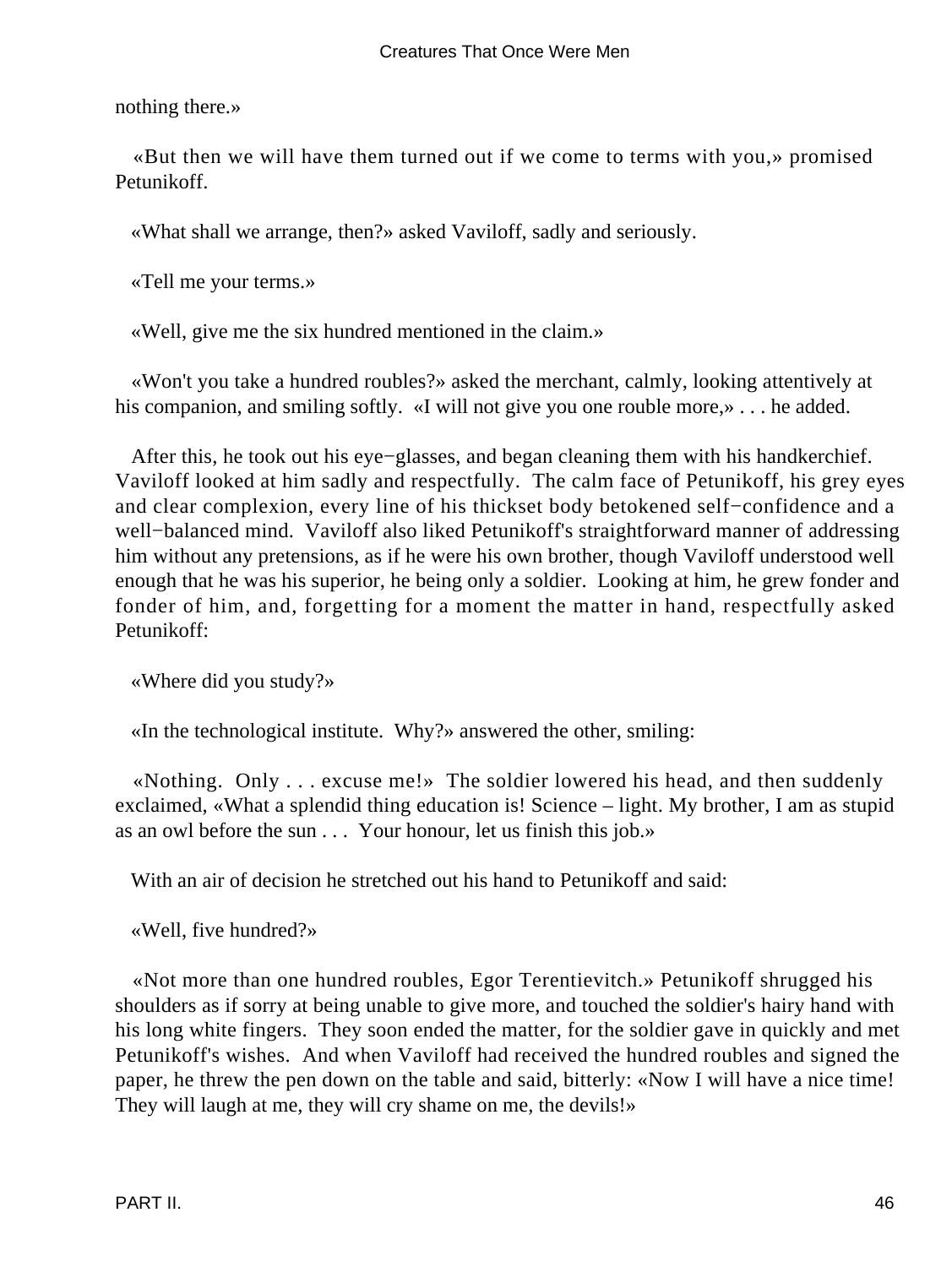«But you tell them that I paid all your claim,» suggested Petunikoff, calmly puffing out clouds of smoke and watching them float upwards.

«But do you think they will believe it? They are as clever swindlers if not worse . . .»

 Vaviloff stopped himself in time before making the intended comparison, and looked at the merchant's son in terror. The other smoked on, and seemed to be absorbed in that occupation. He went away soon, promising to destroy the nest of vagabonds. Vaviloff looked after him and sighed, feeling as if he would like to shout some insult at the young man who was going with such firm steps towards the steep road, encumbered with its ditches and heaps of rubbish.

 In the evening the Captain appeared in the eating−house. His eyebrows were knit and his fist clenched. Vaviloff smiled at him in a guilty manner.

«Well, worthy descendant of Judas and Cain, tell us . . .»

«They decided» . . . said Vaviloff, sighing and lowering his eyes.

«I don't doubt it; how many silver pieces did you receive?»

«Four hundred roubles . . .»

 «Of course you are lying . . . But all the better for me. Without any further words, Egorka, ten per cent. of it for my discovery, four per cent. to the teacher for writing the petition, one 'vedro' of vodki to all of us, and refreshments all round. Give me the money now, the vodki and refreshments will do at eight o'clock.»

Vaviloff turned purple with rage, and stared at Kuvalda with wide−open eyes.

 «This is humbug! This is robbery! I will do nothing of the sort. What do you mean, Aristid Fomich? Keep your appetite for the next feast! I am not afraid of you now . . . »

Kuvalda looked at the clock.

 «I give you ten minutes, Egorka, for your idiotic talk. Finish your nonsense by that time and give me what I demand. If you don't I will devour you! Kanets has sold you something? Did you read in the paper about the theft at Basoff's house? Do you understand? You won't have time to hide anything, we will not let you . . . and this very night . . . do you understand?»

«Why, Aristid Fomich?» sobbed the discomfited merchant.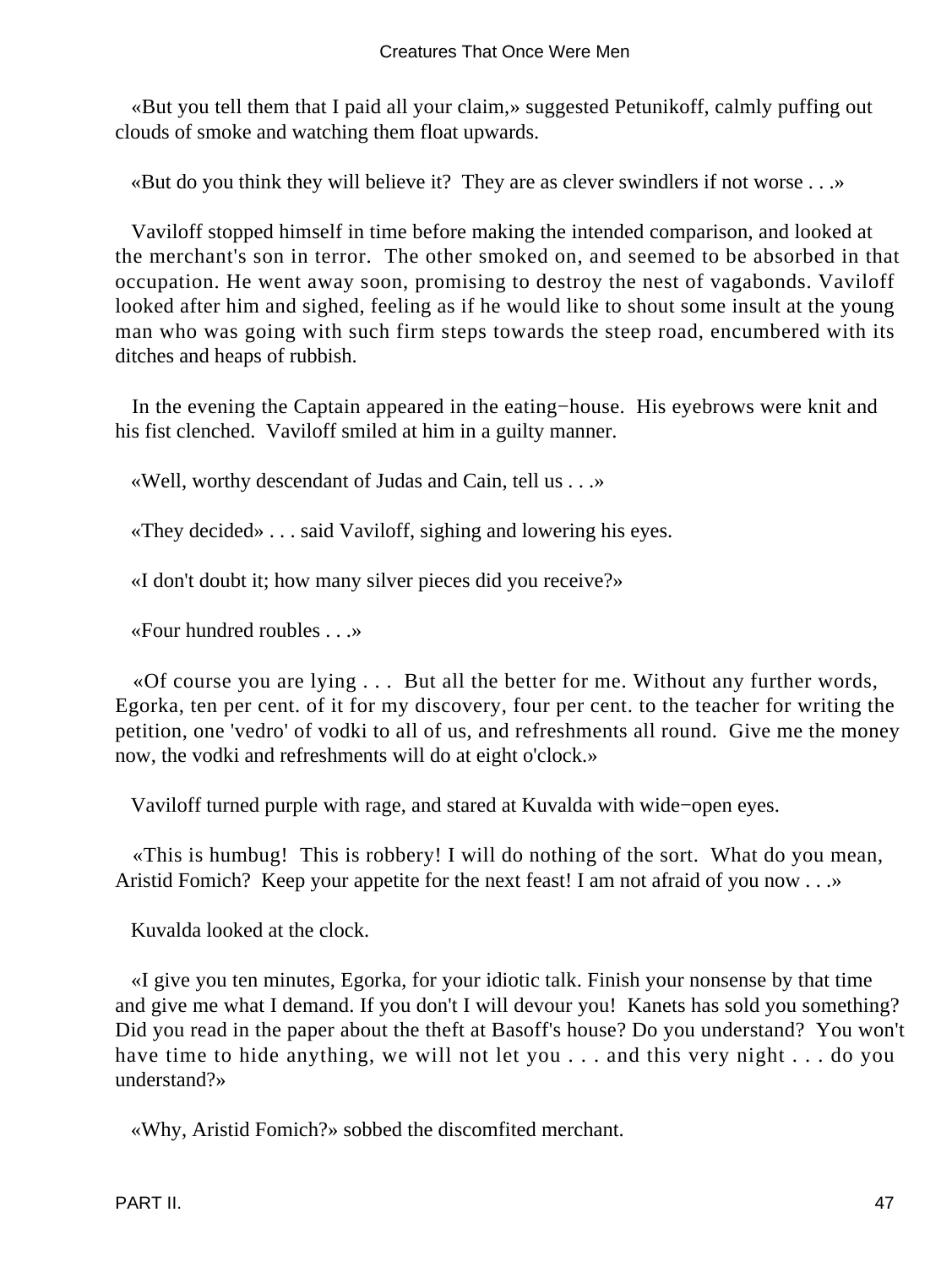«No more words! Did you understand or not?»

 Tall, grey, and imposing, Kuvalda spoke in half whispers, and his deep bass voice rang through the house. Vaviloff always feared him because he was not only a retired military man, but a man who had nothing to lose. But now Kuvalda appeared before him in a new role. He did not speak much, and jocosely as usual, but spoke in the tone of a commander, who was convinced of the other's guilt. And Vaviloff felt that the Captain could and would ruin him with the greatest pleasure. He must needs bow before this power. But, nevertheless, the soldier thought of trying him once more. He sighed deeply, and began with apparent calmness:

 «It is truly said that a man's sin will find him out . . . I lied to you, Aristid Fomich, . . . I tried to be cleverer than I am . . . I only received one hundred roubles.»

«Go on!» said Kuvalda.

«And not four hundred as I told you . . . That means . . .»

 «It does not mean anything. It is all the same to me whether you lied or not. You owe me sixty−five roubles. That is not much, eh?»

 «Oh! my Lord! Aristid Fomich! I have always been attentive to your honour and done my best to please you.»

«Drop all that, Egorka, grandchild of Judas!»

«All right! I will give it you . . . only God will punish you for this. . . .»

 «Silence! You rotten pimple of the earth!» shouted the Captain, rolling his eyes. «He has punished me enough already in forcing me to have conversation with you. . . . I will kill you on the spot like a fly!»

He shook his fist in Vaviloff's face and ground his teeth till they nearly broke.

 After he had gone Vaviloff began smiling and winking to himself. Then two large drops rolled down his cheeks. They were greyish, and they hid themselves in his moustache, whilst two others followed them. Then Vaviloff went into his own room and stood before the icon, stood there without praying, immovable, with the salt tears running down his wrinkled brown cheeks. . . .

\* **\* \* \* \***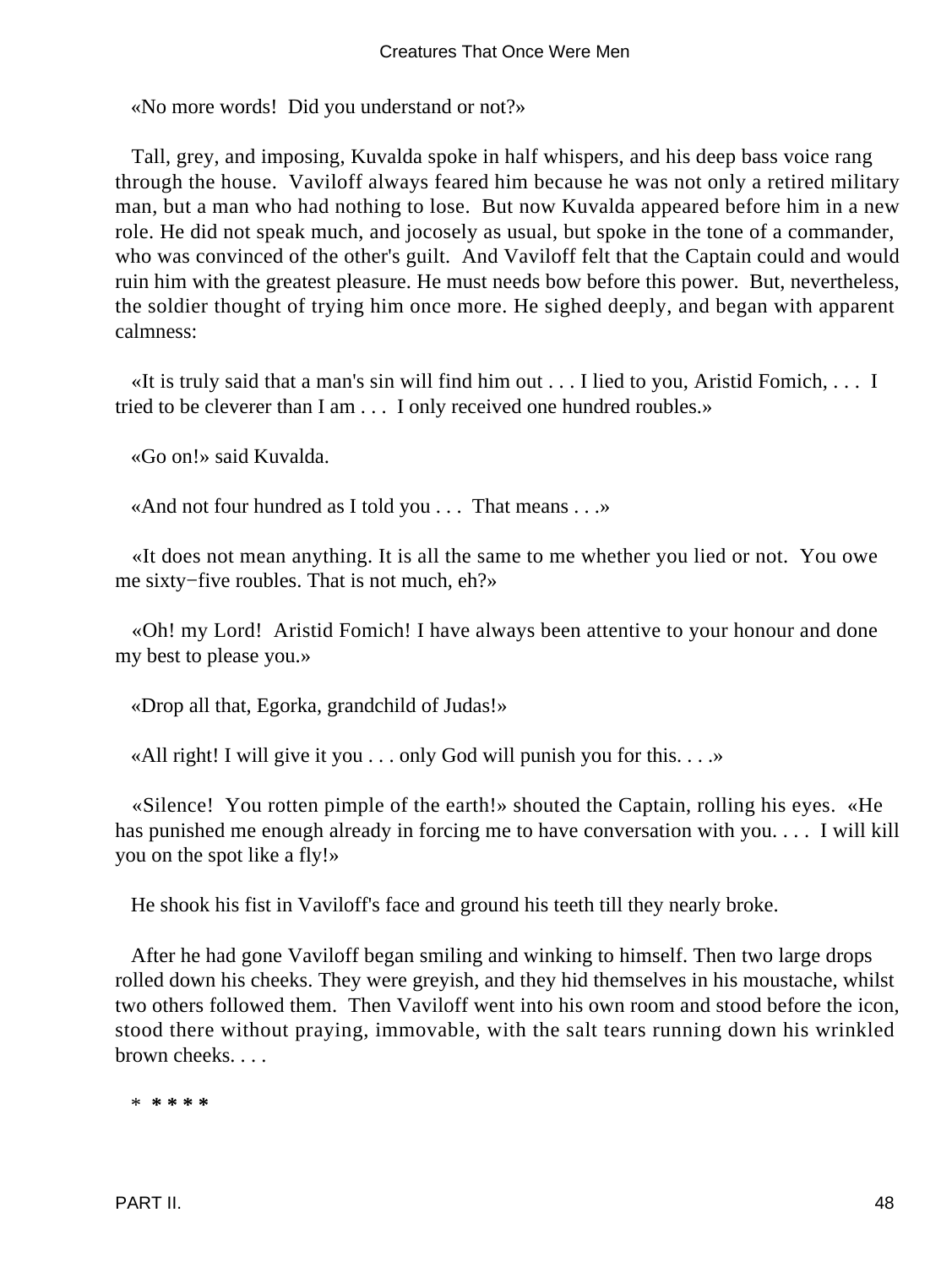Deacon Taras, who, as a rule, loved to loiter in the woods and fields, proposed to the «creatures that once were men» that they should go together into the fields, and there drink Vaviloff's vodki in the bosom of Nature. But the Captain and all the rest swore at the Deacon, and decided to drink it in the courtyard.

 «One, two, three,» counted Aristid Fomich; «our full number is thirty, the teacher is not here . . . but probably many other outcasts will come. Let us calculate, say, twenty persons, and to every person two−and−a−half cucumbers, a pound of bread, and a pound of meat . . . That won't be bad! One bottle of vodki each, and there is plenty of sour cabbage, and three watermelons. I ask you, what the devil could you want more, my scoundrel friends? Now, then, let us prepare to devour Egorka Vaviloff, because all this is his blood and body!»

 They spread some old clothes on the ground, setting the delicacies and the drink on them, and sat around the feast, solemnly and quietly, but almost unable to control the craving for drink that shone in their eyes.

 The evening began to fall, and its shadows were cast on the human refuse of the earth in the courtyard of the dosshouse; the last rays of the sun illumined the roof of the tumble−down building. The night was cold and silent.

 «Let us begin, brothers!» commanded the Captain. «How many cups have we? Six . . . and there are thirty of us! Aleksei Maksimovitch, pour it out. Is it ready? Now then, the first toast. . . Come along!»

They drank and shouted, and began to eat.

 «The teacher is not here. . . I have not seen him for three days. Has anyone seen him?» asked Kuvalda.

«No one.»

 «It is unlike . . . Let us drink to the health of Aristid Kuvalda . . . the only friend who has never deserted me for one moment of my life! Devil take him all the same! I might have had something to wear had he left my society at least for a little while.»

«You are bitter . . .» said Abyedok, and coughed.

 The Captain, with his feeling of superiority to the others, never talked with his mouth full.

Having drunk twice, the company began to grow merry; the food was grateful to them.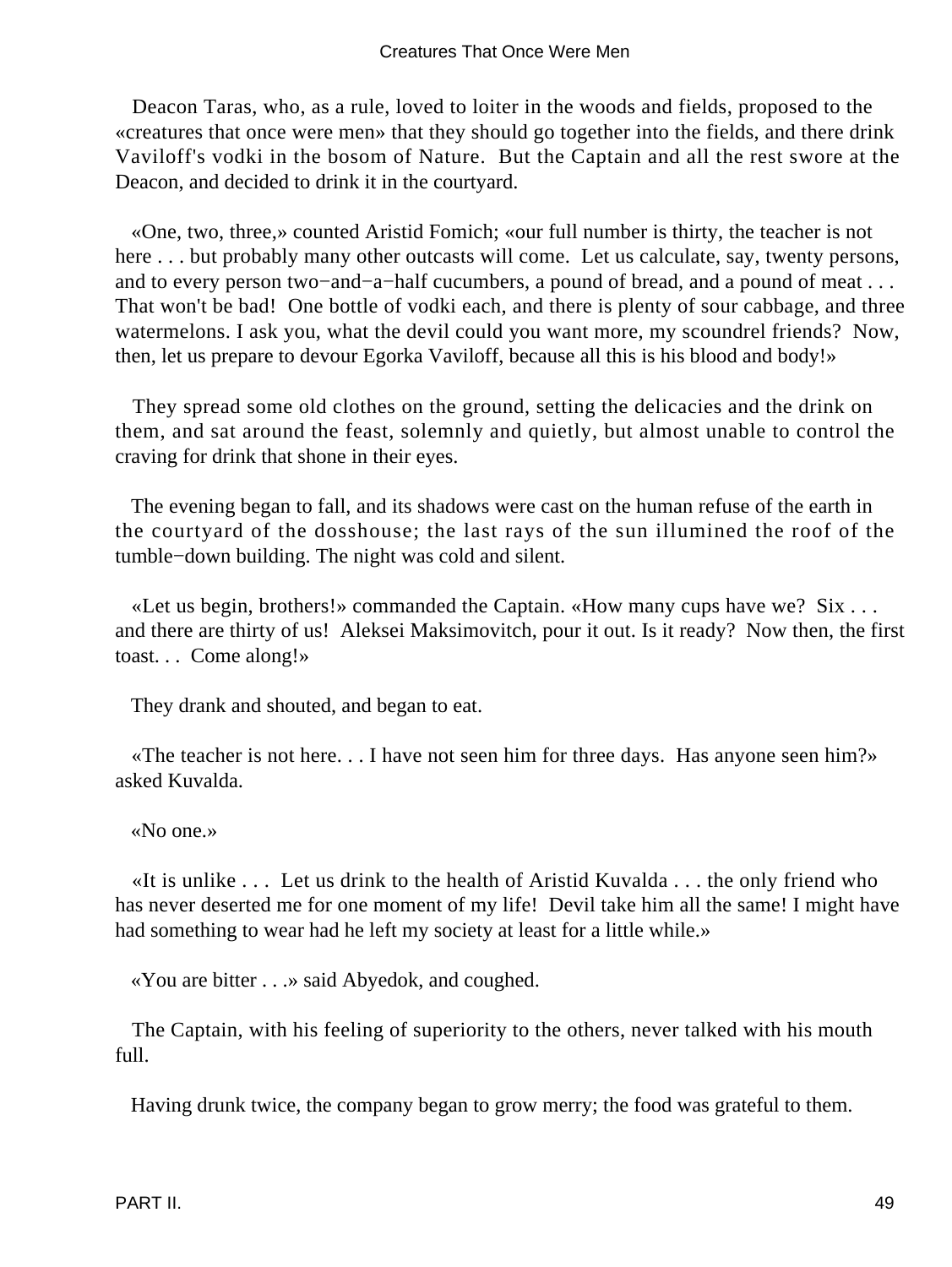Paltara Taras expressed his desire to hear a tale, but the Deacon was arguing with Kubaroff over his preferring thin women to stout ones, and paid no attention to his friend's request. He was asserting his views on the subject to Kubaroff with all the decision of a man who was deeply convinced in his own mind.

 The foolish face of Meteor, who was lying on the ground, showed that he was drinking in the Deacon's strong words.

 Martyanoff sat, clasping his large hairy hands round his knees, looking silently and sadly at the bottle of vodki and pulling his moustache as if trying to bite it with his teeth, while Abyedok was teasing Tyapa.

«I have seen you watching the place where your money is hidden!»

«That is your luck,» shouted Tyapa.

«I will go halves with you, brother.»

«All right, take it and welcome.»

 Kuvalda felt angry with these men. Among them all there was not one worthy of hearing his oratory or of understanding him.

«I wonder where the teacher is?» he asked loudly.

Martyanoff looked at him and said, «He will come soon . . .»

 «I am positive that he will come, but he won't come in a carriage. Let us drink to your future health. If you kill any rich man go halves with me . . . then I shall go to America, brother. To those . . . what do you call them? Limpas? Pampas? I will go there, and I will work my way until I become the President of the United States, and then I will challenge the whole of Europe to war and I will blow it up! I will buy the army  $\dots$  in Europe that is  $-I$ will invite the French, the Germans, the Turks, and so on, and I will kill them by the hands of their own relatives. . . Just as Elia Marumets bought a Tartar with a Tartar. With money it would be possible even for Elia to destroy the whole of Europe and to take Judas Petunikoff for his valet. He would go. . . Give him a hundred roubles a month and he would go! But he would be a bad valet, because he would soon begin to steal . . .»

 «Now, besides that, the thin woman is better than the stout one, because she costs one less,» said the Deacon, convincingly. «My first Deaconess used to buy twelve arshins for her clothes, but the second one only ten. . . And so on even in the matter of provisions and food.»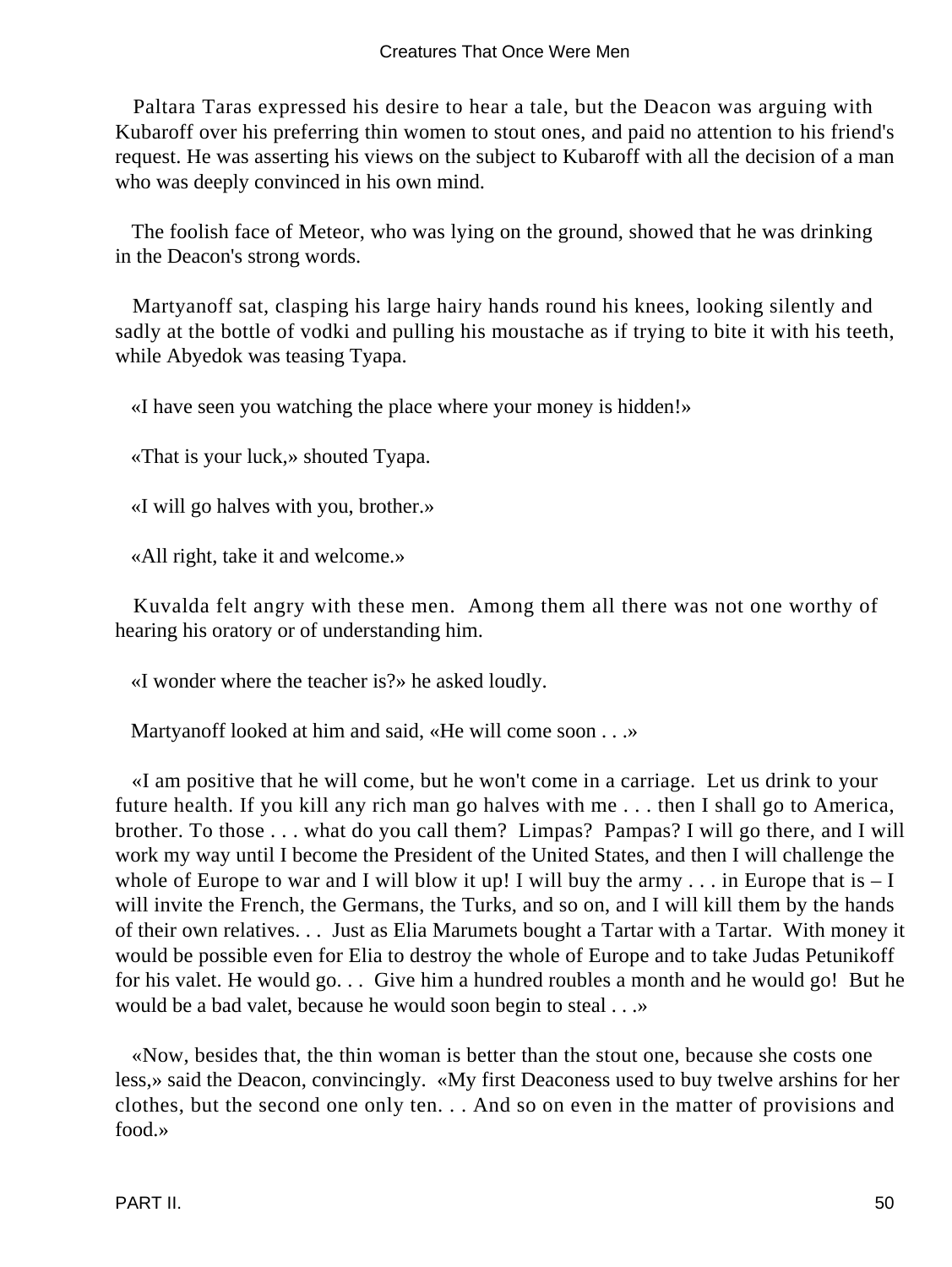Paltara Taras smiled guiltily. Turning his head towards the Deacon and looking straight at him, he said, with conviction:

«I had a wife once, too.»

«Oh! That happens to everyone,» remarked Kuvalda; «but go on with your lies.»

«She was thin, but she ate a lot, and even died from over−eating.»

«You poisoned her, you hunchback!» said Abyedok, confidently.

«No, by God! It was from eating sturgeon,» said Paltara Taras.

 «But I say that you poisoned her!» declared Abyedok, decisively. It often happened, that having said something absolutely impossible and without proof, he kept on repeating it, beginning in a childish, capricious tone, and gradually raising his voice to a mad shriek.

 The Deacon stood up for his friend. «No; he did not poison her. He had no reason to do so.»

«But I say that he poisoned her!» swore Abyedok.

 «Silence!» shouted the Captain, threateningly, becoming still angrier. He looked at his friends with his blinking eyes, and not discovering anything to further provoke his rage in their half−tipsy faces, he lowered his head, sat still for a little while, and then turned over on his back on the ground. Meteor was biting cucumbers. He took a cucumber in his hand without looking at it, put nearly half of it into his mouth, and bit it with his yellow teeth, so that the juice spurted out in all directions and ran over his cheeks. He did not seem to want to eat, but this process pleased him. Martyanoff sat motionless on the ground, like a statue, and looked in a dull manner at the half−vedro bottle, already getting empty. Abyedok lay on his belly and coughed, shaking all over his small body. The rest of the dark, silent figures sat and lay around in all sorts of positions, and their tatters made them look like untidy animals, created by some strange, uncouth deity to make a mockery of man.

 «There once lived a lady in Suzdale, A strange lady, She fell into hysterics, Most unpleasantly!»

 sang the Deacon in low tones embracing Aleksei Maksimovitch, who was smiling kindly into his face.

Paltara Taras giggled voluptuously.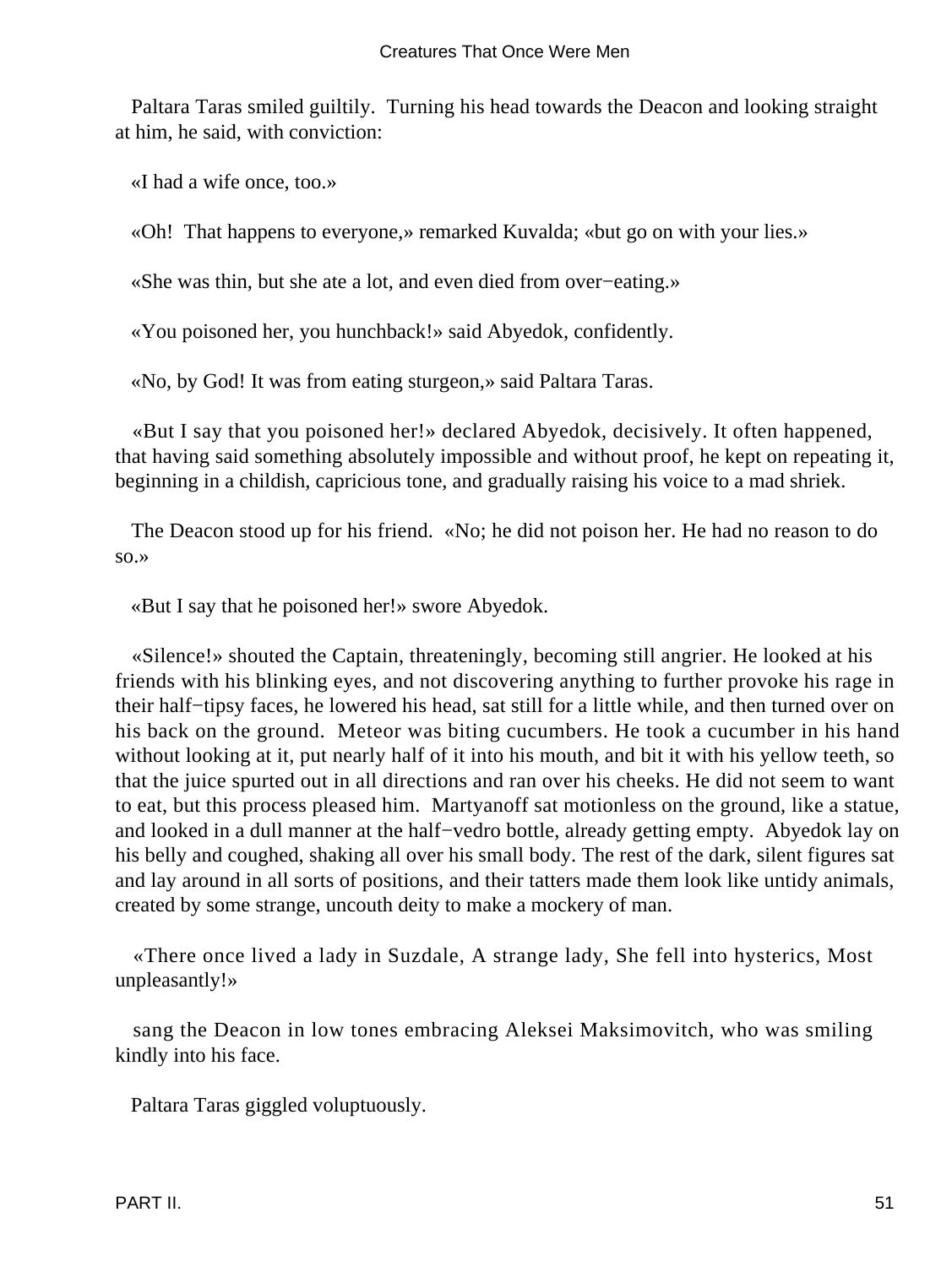The night was approaching. High up in the sky the stars were shining . . . and on the mountain and in the town the lights of the lamps were appearing. The whistles of the steamers were heard all over the river, and the doors of Vaviloff's eating−house opened noisily. Two dark figures entered the courtyard, and one of them asked in a hoarse voice:

«Are you drinking?» And the other said in a jealous aside:

«Just see what devils they are!»

 Then a hand stretched over the Deacon's head and took away the bottle, and the characteristic sound of vodki being poured into a glass was heard. Then they all protested loudly.

 «Oh this is sad!» shouted the Deacon. «Krivoi, let us remember the ancients! Let us sing 'On the Banks of the Babylonian Rivers.'»

«But can he?» asked Simtsoff.

 «He? He was a chorister in the Bishop's choir. Now then, Krivoi! . . . »On the r−i−v−e−r−s – " The Deacon's voice was loud and hoarse and cracked, but his friend sang in a shrill falsetto.

 The dirty building loomed large in the darkness and seemed to be coming nearer, threatening the singers, who were arousing its dull echoes. The heavy, pompous clouds were floating in the sky over their heads. One of the «creatures that once were men» was snoring; the rest, not yet so drunk, ate and drank quietly or spoke to each other at long intervals. **it** was unusual for them to be in such low spirits during such a feast, with so much vodki. Somehow the drink tonight did not seem to have its usual exhilarating effect.

 «Stop howling, you dogs!» . . . said the Captain to the singers, raising his head from the ground to listen. «Some one is passing . . . in a droshky. . . .»

 A droshky at such a time in the main street could not but attract general attention. Who would risk crossing the ditches between it and the town, and why? They all raised their heads and listened. In the silence of the night the wheels were distinctly heard. They came gradually nearer. A voice was heard asking roughly:

«Well, where then?»

Someone answered, «It must be there, that house.»

«I shall not go any further.»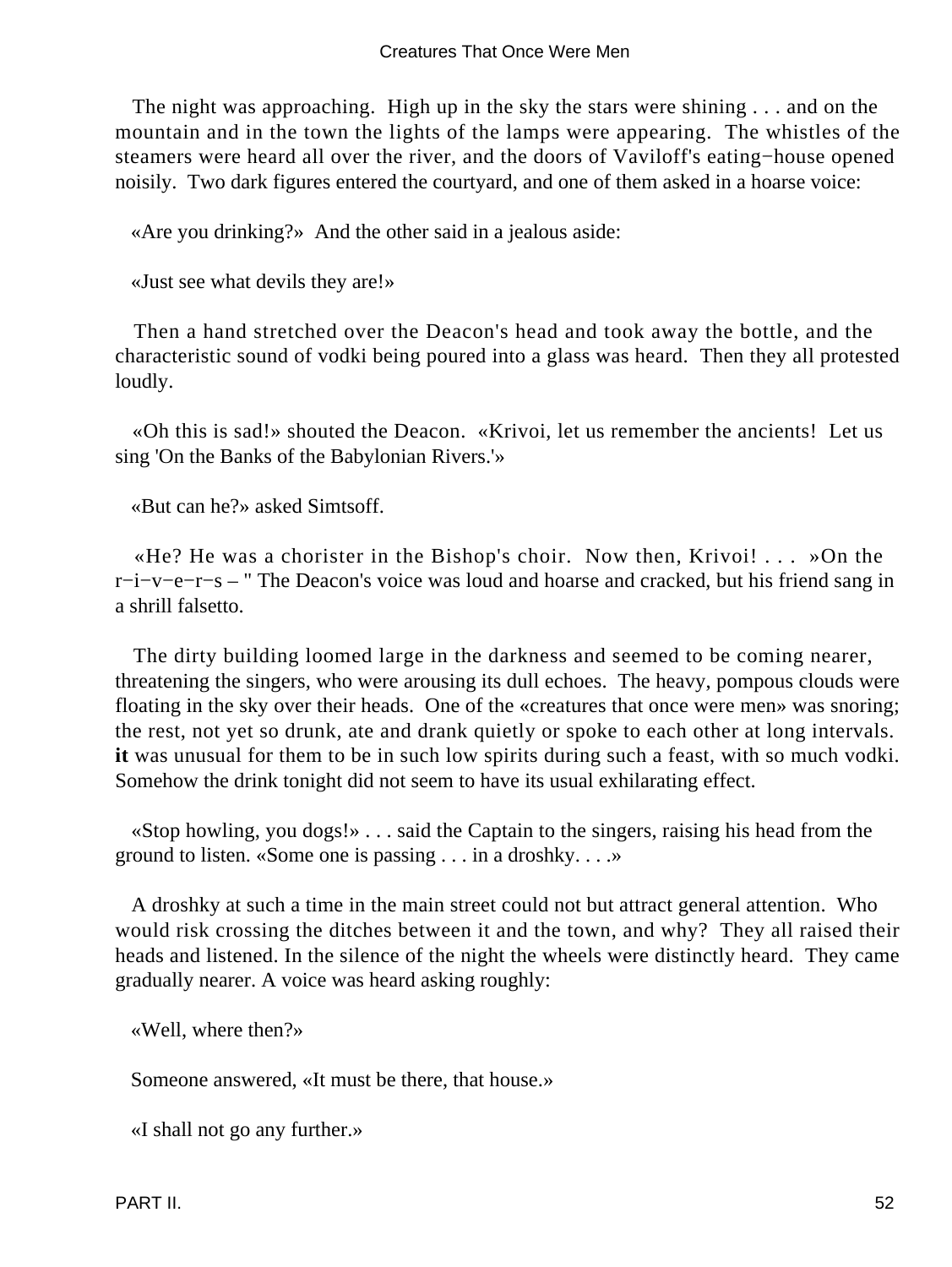«They are coming here!» shouted the Captain.

«The police!» someone whispered in great alarm.

«In a droshky! Fool!» said Martyanoff, quietly.

Kuvalda got up and went to the entrance.

«Is this a lodging−house?» asked someone, in a trembling voice.

«Yes. Belonging to Aristid Kuvalda . . .» said the Captain, roughly.

«Oh! Did a reporter, one Titoff, live here?»

«Aha! Have you brought him?»

« $Yes \dots$ »

«Drunk?»

«Ill.»

«That means he is very drunk. Ay, teacher! Now, then, get up!»

«Wait, I will help you  $\dots$  He is very ill  $\dots$  he has been with me for the last two days  $\dots$ . Take him under the arms . . . The doctor has seen him. He is very bad.»

Tyapa got up and walked to the entrance, but Abyedok laughed, and took another drink.

«Strike a light, there!» shouted the Captain.

 Meteor went into the house and lighted the lamp. Then a thin line of light streamed out over the courtyard, and the Captain and another man managed to get the teacher into the dosshouse. His head was hanging on his breast, his feet trailed on the ground, and his arms hung limply as if broken. With Tyapa's help they placed him on a wide board. He was shivering all over. «We worked on the same paper . . . he is very unlucky. . . . I said, 'Stay in my house, you are not in my way,' . . . but he begged me to send him 'home.' He was so excited about it that I brought him here, thinking it might do him good. . . Home! This is it, isn't it?»

 «Do you suppose he has a home anywhere else?» asked Kuvalda, roughly, looking at his friend. «Tyapa, fetch me some cold water.»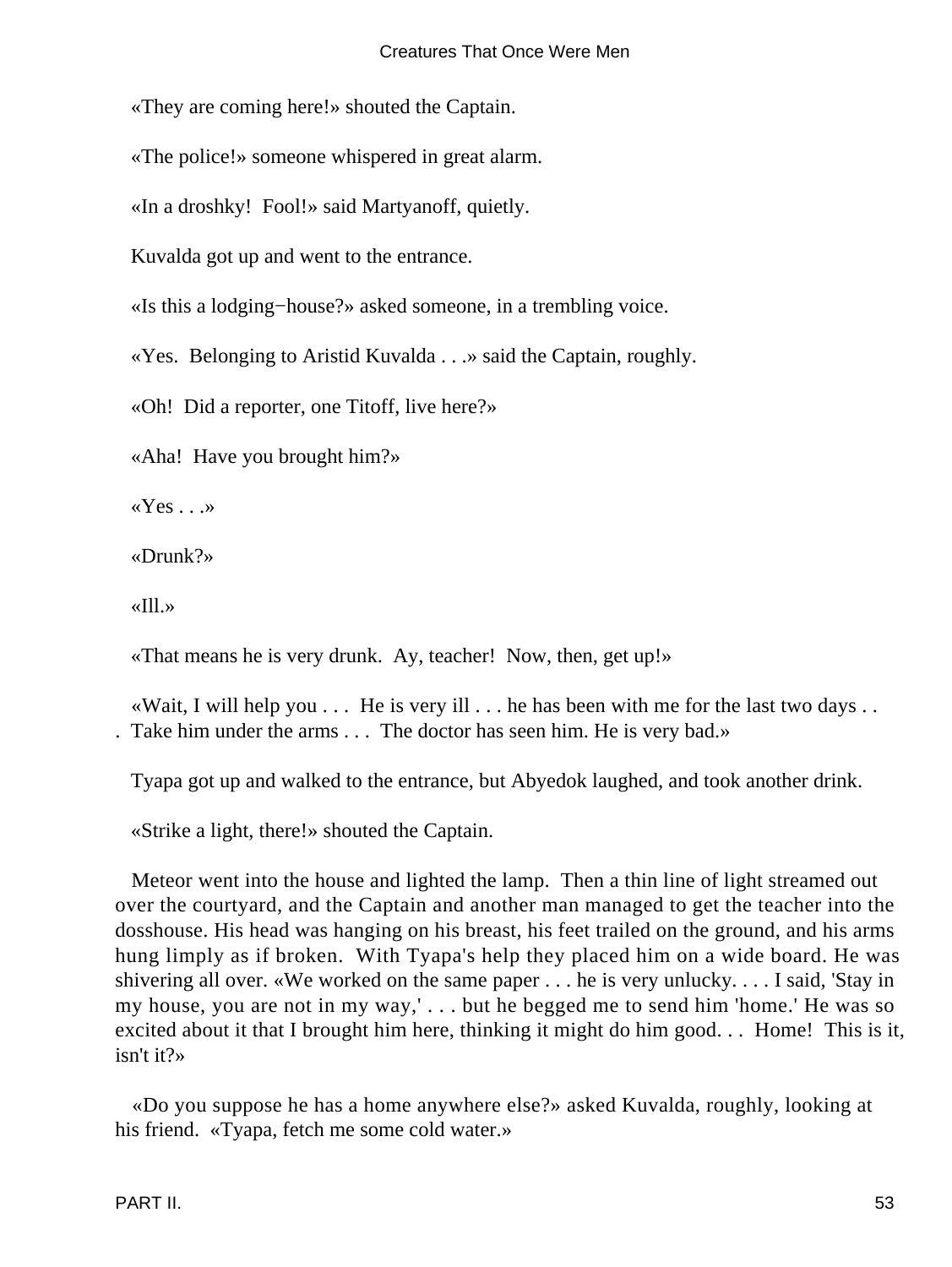#### Creatures That Once Were Men

 «I fancy I am of no more use,» remarked the man in some confusion. The Captain looked at him critically. His clothes were rather shiny, and tightly buttoned up to his chin. His trousers were frayed, his hat almost yellow with age and crumpled like his lean and hungry face.

 «No, you are not necessary! We have plenty like you here,» said the Captain, turning away.

 «Then, good−bye!» The man went to the door, and said quietly from there, «If anything happens . . . let me know in the publishing office. . . My name is Rijoff. I might write a short obituary. . . You see he was an active member of the Press.»

 «H'm, an obituary, you say? Twenty lines forty kopecks? I will do more than that. When he dies I will cut off one of his legs and send it to you. That will be much more profitable than an obituary. It will last you for three days. . . His legs are fat. You devoured him when he was alive. You may as well continue to do so after he is dead . . .»

 The man sniffed strangely and disappeared. The Captain sat down on the wooden board beside the teacher, felt his forehead and breast with his hands and called «Philip!»

The sound re−echoed from the dirty walls of the dosshouse and died away.

 «This is absurd, brother,» said the Captain, quietly arranging the teacher's untidy hair with his hand. Then the Captain listened to his breathing, which was rapid and uneven, and looked at his sunken grey face. He sighed and looked upon him, knitting his eyebrows. The lamp was a bad one... The light was fitful, and dark shadows flickered on the dosshouse walls. The Captain watched them, scratching his beard. Tyapa returned bringing a vedro of water, and placing it by the teacher's head, he took his arm as if to raise him up.

«The water is not necessary,» and the Captain shook his head.

«But we must try to revive him,» said the old ragcollector.

«Nothing is needed,» said the Captain, decidedly.

They sat silently looking at the teacher.

«Let us go and drink, old devil!»

«But he?»

«Can you do him any good?»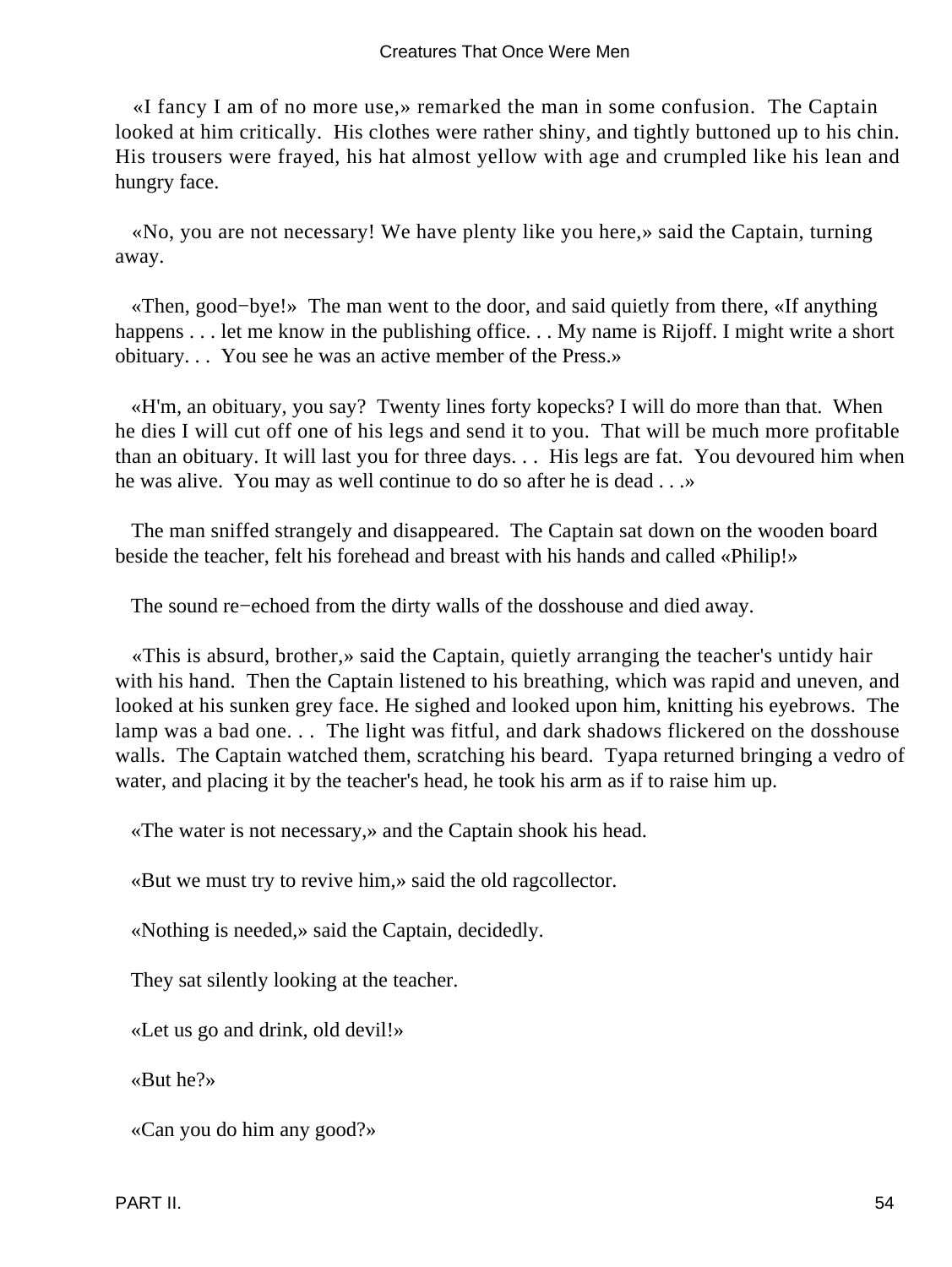Tyapa turned his back on the teacher, and both went out into the courtyard to their companions.

 «What is it?» asked Abyedok, turning his sharp nose to the old man. The snoring of those who were asleep, and the tinkling sound of pouring vodki was heard. . . The Deacon was murmuring something. The clouds swam low, so low that it seemed as if they would touch the roof of the house and knock it over on the group of men.

 «Ah! One feels sad when someone near at hand is dying,» faltered the Captain, with his head down. No one answered him.

 «He was the best among you . . . the cleverest, the most respectable. . . I mourn for him.»

 «Re−s−t with the Saints. . . Sing, you crooked hunchback!» roared the Deacon, digging his friend in the ribs.

«Be quiet!» shouted Abyedok, jumping vengefully to his feet.

 «I will give him one on the head,» proposed Martyanoff, raising his head from the ground.

 «You are not asleep?» Aristid Fomich asked him very softly. «Have you heard about our teacher?»

 Martyanoff lazily got up from the ground, looked at the line of light coming out of the dosshouse, shook his head and silently sat down beside the Captain.

«Nothing particular. . . The man is dying . . .» remarked the Captain, shortly.

«Have they been beating him?» asked Abyedok, with great interest.

The Captain gave no answer. He was drinking vodki at the moment.

 «They must have known we had something in which to commemorate him after his death!» continued Abyedok, lighting a cigarette. Someone laughed, someone sighed. Generally speaking, the conversation of Abyedok and the Captain did not interest them, and they hated having to think at all. They had always felt the teacher to be an uncommon man, but now many of them were drunk and the others sad and silent. Only the Deacon suddenly drew himself up straight and howled wildly:

«And may the righteous  $r - e - s - t!$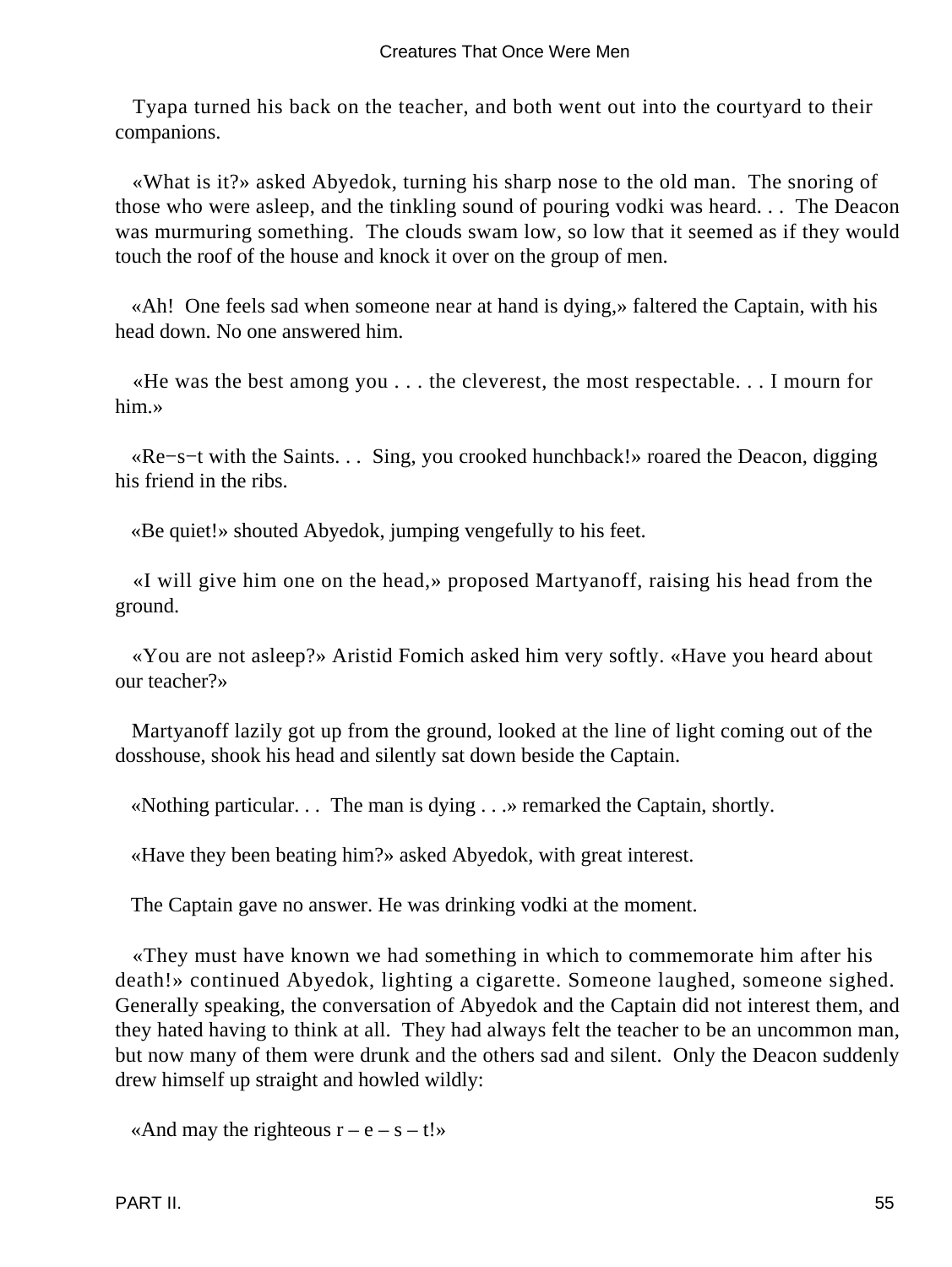«You idiot!» hissed Abyedok. «What are you howling for?»

 «Fool!» said Tyapa's hoarse voice «When a man is dying one must be quiet . . . so that he may have peace.»

 Silence reigned once more. The cloudy sky threatened thunder, and the earth was covered with the thick darkness of an autumn night.

«Let us go on drinking!» proposed Kuvalda, filling up the glasses.

«I will go and see if he wants anything,» said Tyapa.

«He wants a coffin!» jeered the Captain.

«Don't speak about that,» begged Abyedok in a low voice.

Meteor rose and followed Tyapa. The Deacon tried to get up, but fell and swore loudly.

When Tyapa had gone the Captain touched Martyanoff's shoulder and said in low tones:

 «Well, Martyanoff . . . You must feel it more than the others. You were . . . But let that go to the Devil . . . Don't you pity Philip?»

 «No,» said the ex−jailer, quietly, «I do not feel things of this sort, brother . . . I have learned better . . . this life is disgusting after all. I speak seriously when I say that I should like to kill someone.»

 «Do you?» said the Captain, indistinctly. «Well . . . let's have another drink . . . It's not a long job ours, a little drink and then  $\dots$ 

 The others began to wake up, and Simtsoff shouted in a blissful voice: «Brothers! One of you pour out a glass for the old man!»

 They poured out a glass and gave it to him. Having drunk it he tumbled down again, knocking against another man as he fell. Two or three minutes' silence ensued, dark as the autumn night.

«What do you say?»

«I say that he was a good man . . . a quiet and good man,» whispered a low voice.

 «Yes, and he had money, too . . . and he never refused it to a friend . . .» Again silence ensued.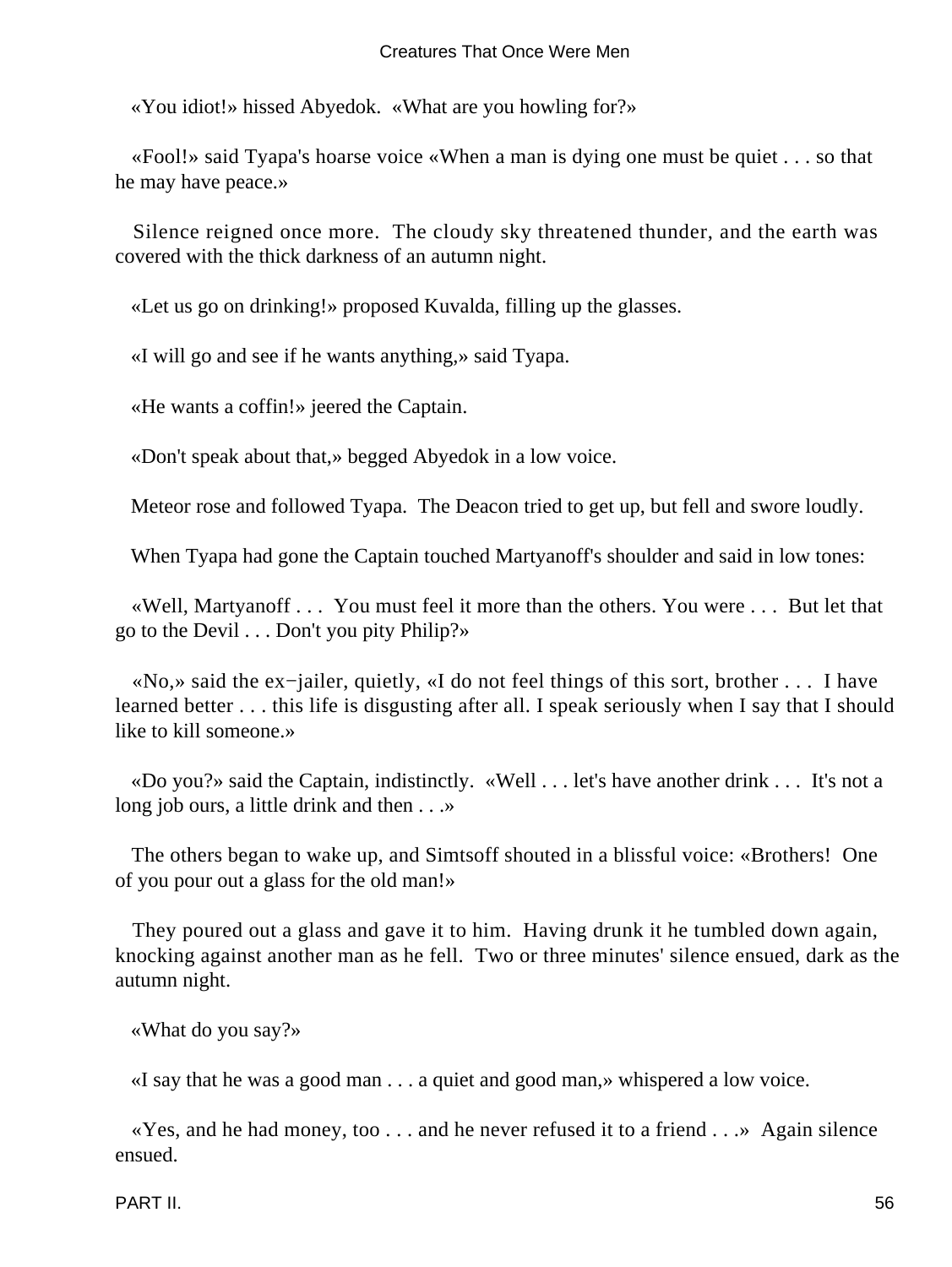«He is dying!» said Tyapa, hoarsely, from behind the Captain's head. Aristid Fomich got up, and went with firm steps into the dosshouse.

 «Don't go!» Tyapa stopped him. «Don't go! You are drunk! It is not right.» The Captain stopped and thought.

«And what is right on this earth? Go to the Devil!» And he pushed Tyapa aside.

 On the walls of the dosshouse the shadows were creeping, seeming to chase each other. The teacher lay on the board at full length and snored. His eyes were wide open, his naked breast rose and fell heavily, the corners of his mouth foamed, and on his face was an expression as if he wished to say something very important, but found it difficult to do so. The Captain stood with his hands behind him, and looked at him in silence. He then began in a silly way:

 «Philip! Say something to me . . . a word of comfort to a friend . . . come. . . . I love you, brother! . . . All men are beasts. . . . You were the only man for me . . . though you were a drunkard. Ah! how you did drink vodki, Philip! That was the ruin of you! You ought to have listened to me, and controlled yourself. . . . Did I not once say to you . . . ?»

 The mysterious, all−destroying reaper, called Death, made up his mind to finish the terrible work quickly, as if insulted by the presence of this drunken man at the dark and solemn struggle. The teacher sighed deeply, and quivered all over, stretched himself out, and died. The Captain stood shaking to and fro, and continued to talk to him.

 «Do you want me to bring you vodki? But it is better that you should not drink, Philip . . . control yourself or else drink! Why should you really control yourself? For what reason, Philip? For what reason?»

He took him by the foot and drew him closer to himself.

 «Are you dozing, Philip? Well, then, sleep. . . . Good−night. . . . To−morrow I shall explain all this to you, and you will understand that it is not really necessary to deny yourself anything. . . . But go on sleeping now . . . if you are not dead.»

He went out to his friends, followed by the deep silence, and informed them:

«Whether he is sleeping or dead, I do not know. . . . I am a little drunk.»

 Tyapa bent further forward than usual and crossed himself respectfully. Martyanoff dropped to the ground and lay there. Abyedok moved quietly, and said in a low and wicked tone: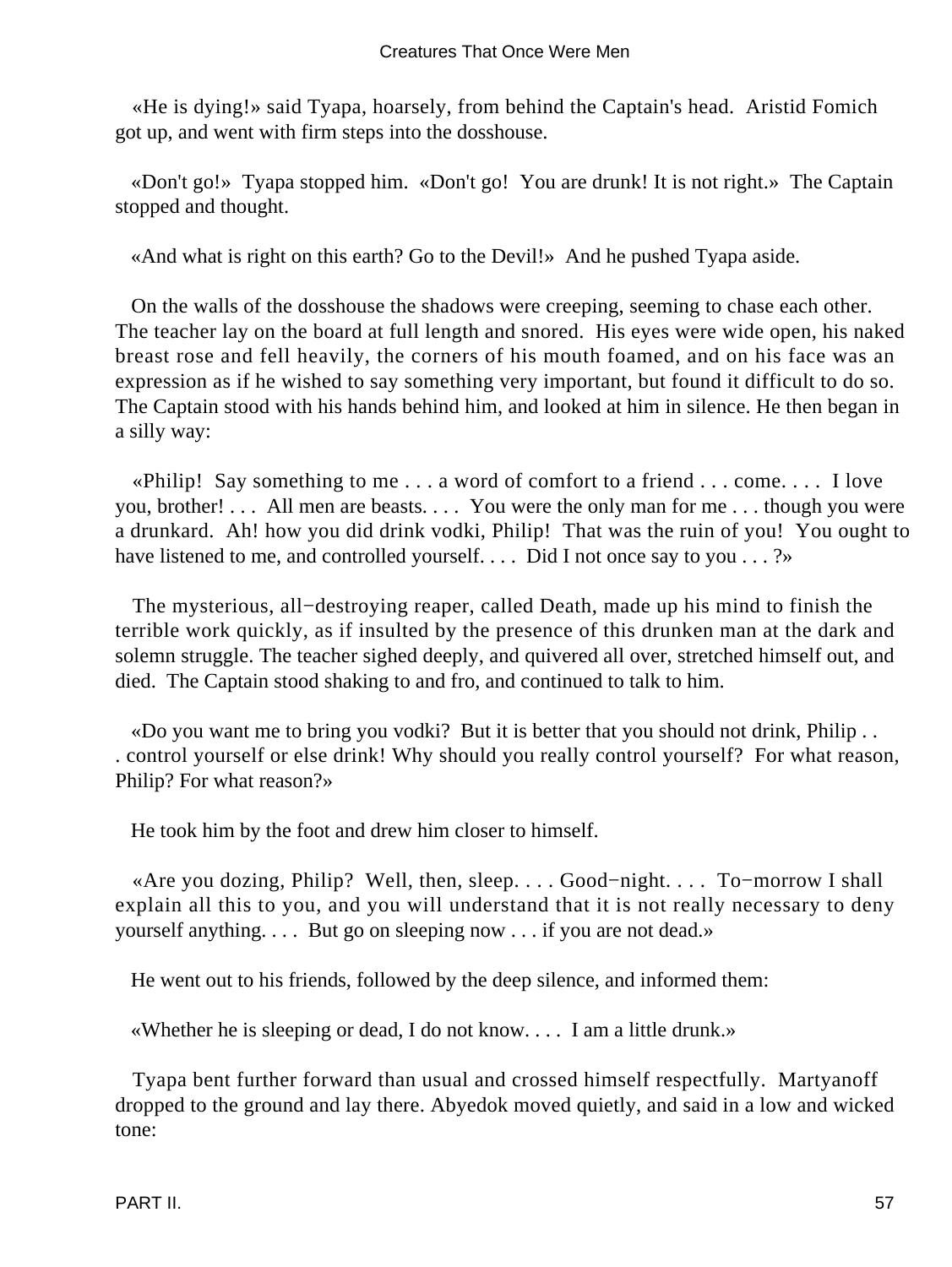«May you all go to the Devil! Dead? What of that? Why should I care? Why should I speak about it? It will be time enough when I come to die myself. . . . I am not worse than other people.»

«That is true,» said the Captain, loudly, and fell to the ground.

 «The time will come when we shall all die like others. . . . Ha! ha! How shall we live? . . . That is nothing. . . . But we shall die like every one else, and this is the whole end of life, take my word for it. A man lives only to die, and he dies . . . and if this be so what does it matter how or where he died or how he lived? Am I right, Martyanoff? Let us therefore drink . . . whilst we still have life!»

 The rain began to fall. Thick, close darkness covered the figures that lay scattered over the ground, half drunk, half asleep. The light in the windows of the dosshouse flickered, paled, and suddenly disappeared. Probably the wind blew it out or else the oil was exhausted. The drops of rain sounded strangely on the iron roof of the dosshouse. Above the mountain where the town lay the ringing of bells was heard, rung by the watchers in the churches. The brazen sound coming from the belfry rang out into the dark and died away, and before its last indistinct note was drowned another stroke was heard and the monotonous silence was again broken by the melancholy clang of bells.

\* **\* \* \* \***

 The next morning Tyapa was the first to wake up. Lying on his back he looked up into the sky. Only in such a position did his deformed neck permit him to see the clouds above his head.

 This morning the sky was of a uniform grey. Up there hung the damp, cold mist of dawn, almost extinguishing the sun, hiding the unknown vastness behind and pouring despondency over the earth. Tyapa crossed himself, and leaning on his elbow, looked round to see whether there was any vodki left. The bottle was there, but it was empty. Crossing over his companions he looked into the glasses from which they had drunk, found one of them almost full, emptied it, wiped his lips with his sleeve, and began to shake the Captain.

The Captain raised his head and looked at him with sad eyes.

«We must inform the police. . . Get up!»

«Of what?» asked the Captain, sleepily and angrily.

«What, is he not dead? . . .»

«Who?»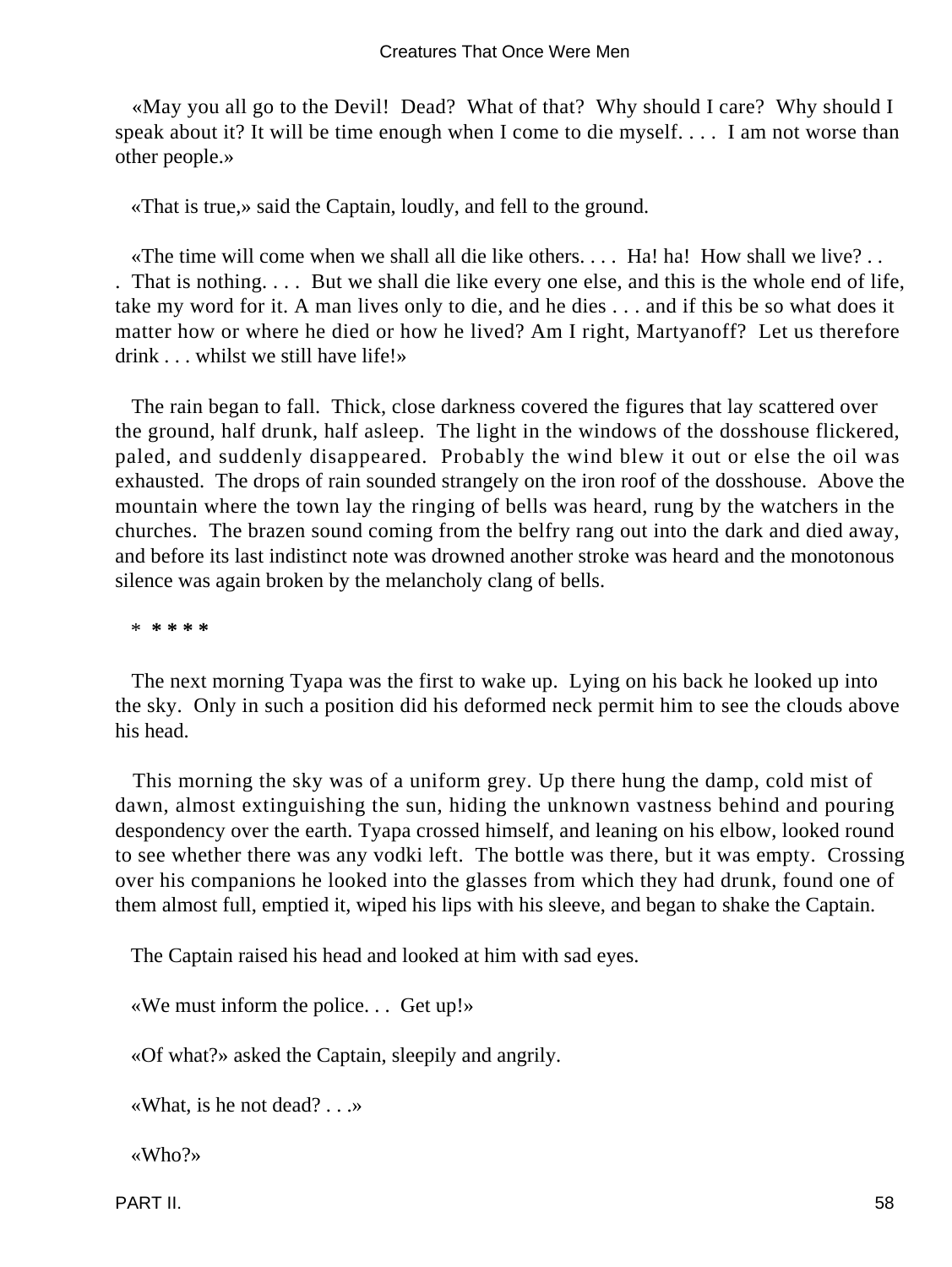«The learned one. . . .»

«Philip? Ye−es!»

 «Did you forget? . . . Alas!» said Tyapa, hoarsely. The Captain rose to his feet, yawned and stretched himself till all his bones cracked.

«Well, then! Go and give information. . .»

«I will not go . . . I do not like them,» said the Captain, morosely.

«Well, then, wake up the Deacon. . . I shall go, at any rate.»

«All right! . . . Deacon, get up!»

 The Captain entered the dosshouse, and stood at the teacher's feet. The dead man lay at full length, his left hand on his breast, the right hand held as if ready to strike some one.

 The Captain thought that if the teacher got up now, he would be as tall as Paltara Taras. Then he sat by the side of the dead man and sighed, as he remembered that they had lived together for the last three years. Tyapa entered holding his head like a goat which is ready to butt.

 He sat down quietly and seriously on the opposite side of the teacher's body, looked into the dark, silent face, and began to sob.

 $\&\text{So} \dots$  he is dead  $\ldots$  I too shall die soon.  $\Box$ 

«It is quite time for that!» said the Captain, gloomily.

«It is,» Tyapa agreed. «You ought to die too. . . Anything is better than this. . . »

«But perhaps death might be worse? How do you know?»

 «It could not be worse. When you die you have only God to deal with . . . but here you have to deal with men . . . and men – what are they?»

«Enough! . . . Be quiet!» interrupted Kuvalda, angrily.

 And in the dawn, which filled the dosshouse, a solemn stillness reigned over all. Long and silently they sat at the feet of their dead companion, seldom looking at him, and both plunged in thought. Then Tyapa asked: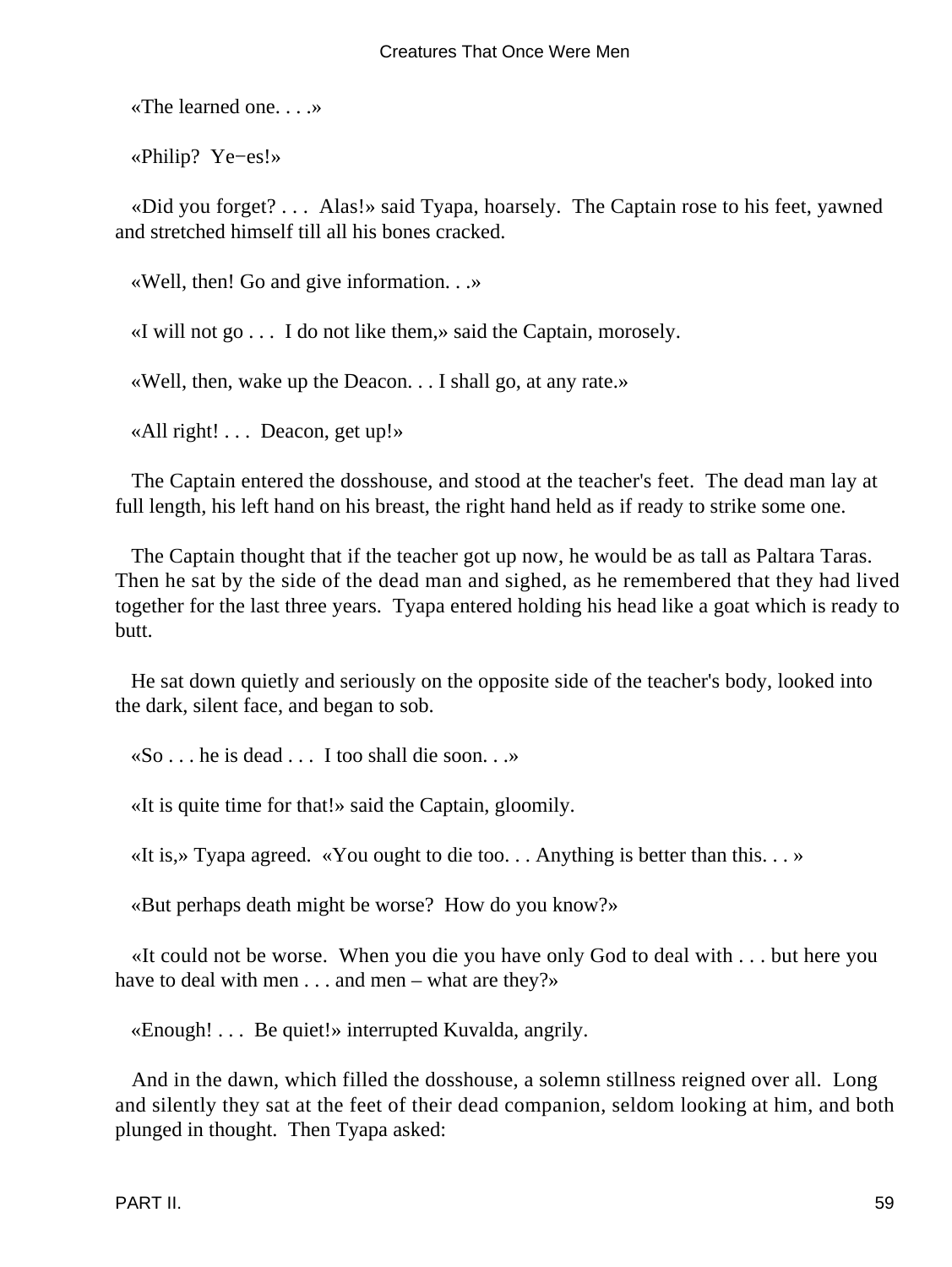«Will you bury him?»

«I? No, let the police bury him!»

 «You took money from Vaviloff for this petition . . . and I will give you some if you have not enough.» . . .

«Though I have his money . . . still I shall not bury him.»

 «That is not right. You are robbing the dead. I will tell them all that you want to keep his money. . . . » Tyapa threatened him.

«You are a fool, you old devil!» said Kuvalda, contemptuously.

«I am not a fool . . . but it is not right nor friendly.» «Enough! Be off!»

«How much money is there?»

«Twenty−five roubles, . . .» said Kuvalda, absently.

«So! . . . You might gain a five−rouble note. . . .»

«You old scoundrel! . . .» And looking into Tyapa's face the Captain swore.

«Well, what? Give . . .»

«Go to the Devil! . . . I am going to spend this money in erecting a monument to him.»

«What does he want that for?»

 «I will buy a stone and an anchor. I shall place the stone on the grass, and attach the anchor to it with a very heavy chain.»

«Why? You are playing tricks . . .»

«Well . . . It is no business of yours.»

«Look out! I shall tell . . .» again threatened Tyapa.

 Aristid Fomich looked at him sullenly and said nothing. Again they sat there in that silence which, in the presence of the dead, is so full of mystery.

«Listen . . . They are coming!» Tyapa got up and went out of the dosshouse.

PART II. 60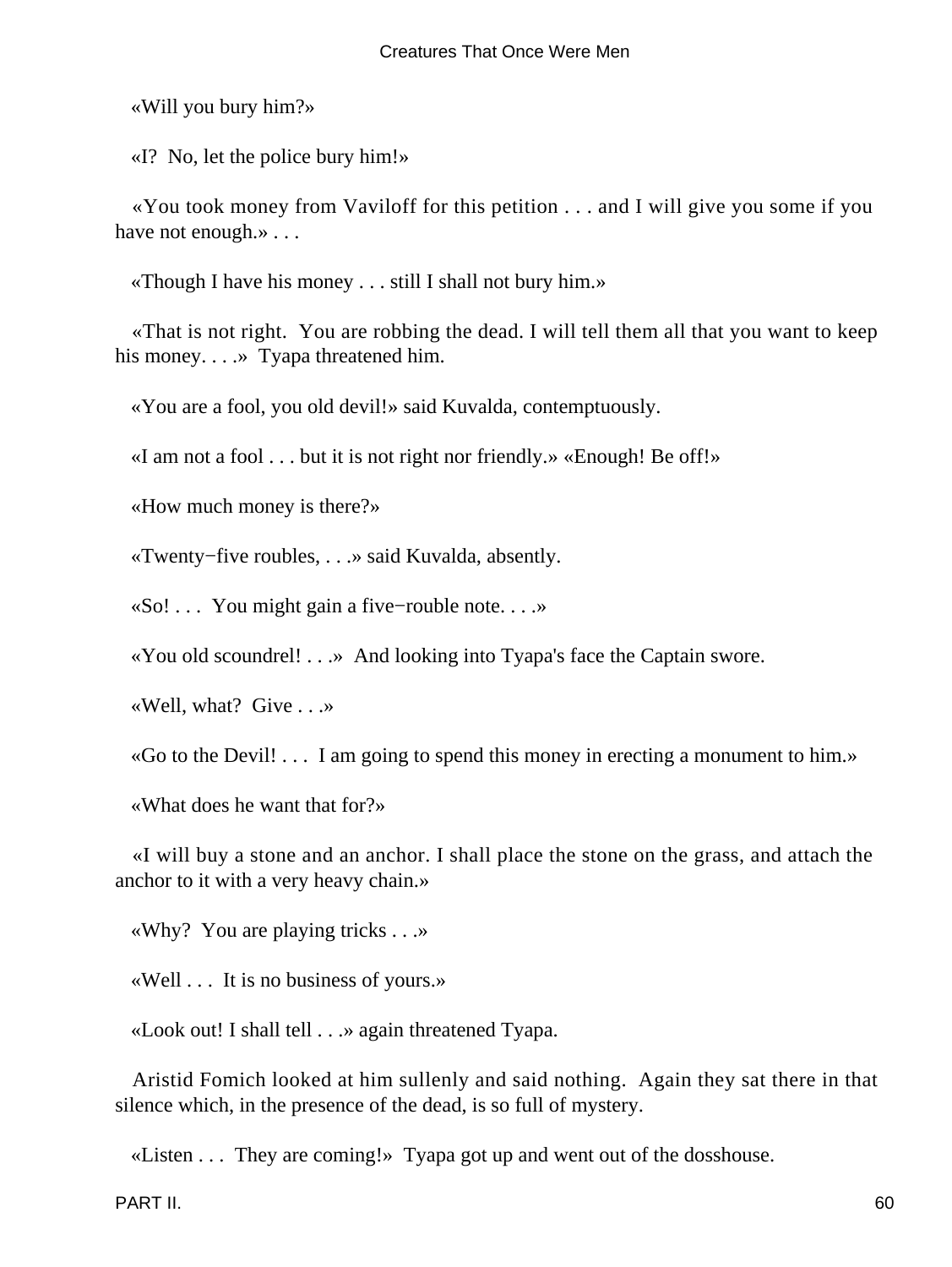Then there appeared at the door the Doctor, the Police Inspector of the district, and the examining Magistrate or Coroner. All three came in turn, looked at the dead teacher, and then went out, throwing suspicious glances at Kuvalda. He sat there, without taking any notice of them, until the Police Inspector asked him:

«Of what did he die?»

«Ask him. . . I think his evil life hastened his end.»

«What?» asked the Coroner.

«I say that he died of a disease to which he had not been accustomed . . .»

«H'm, yes. Had he been ill long?»

 «Bring him over here, I cannot see him properly,» said the Doctor in a melancholy tone. «Probably there are signs of . . .»

«Now, then, ask someone here to carry him out!» the Police Inspector ordered Kuvalda.

 «Go and ask them yourself! He is not in my way here . . .» the Captain replied, indifferently.

«Well! . . .» shouted the Inspector, making a ferocious face.

 «Phew!» answered Kuvalda, without moving from his place and gnashing his teeth restlessly.

 «The Devil take it!» shouted the Inspector, so madly that the blood rushed to his face. «I'll make you pay for this!  $I'll - \infty$ 

 «Good morning, gentlemen!» said the merchant Petunikoff, with a sweet smile, making his appearance in the doorway.

 He looked round, trembled, took off his cap and crossed himself. Then a pompous, wicked smile crossed his face, and, looking at the Captain, he inquired respectfully:

«What has happened? Has there been a murder here?»

«Yes, something of that sort,» replied the Coroner.

Petunikoff sighed deeply, crossed himself again, and spoke in an angry tone.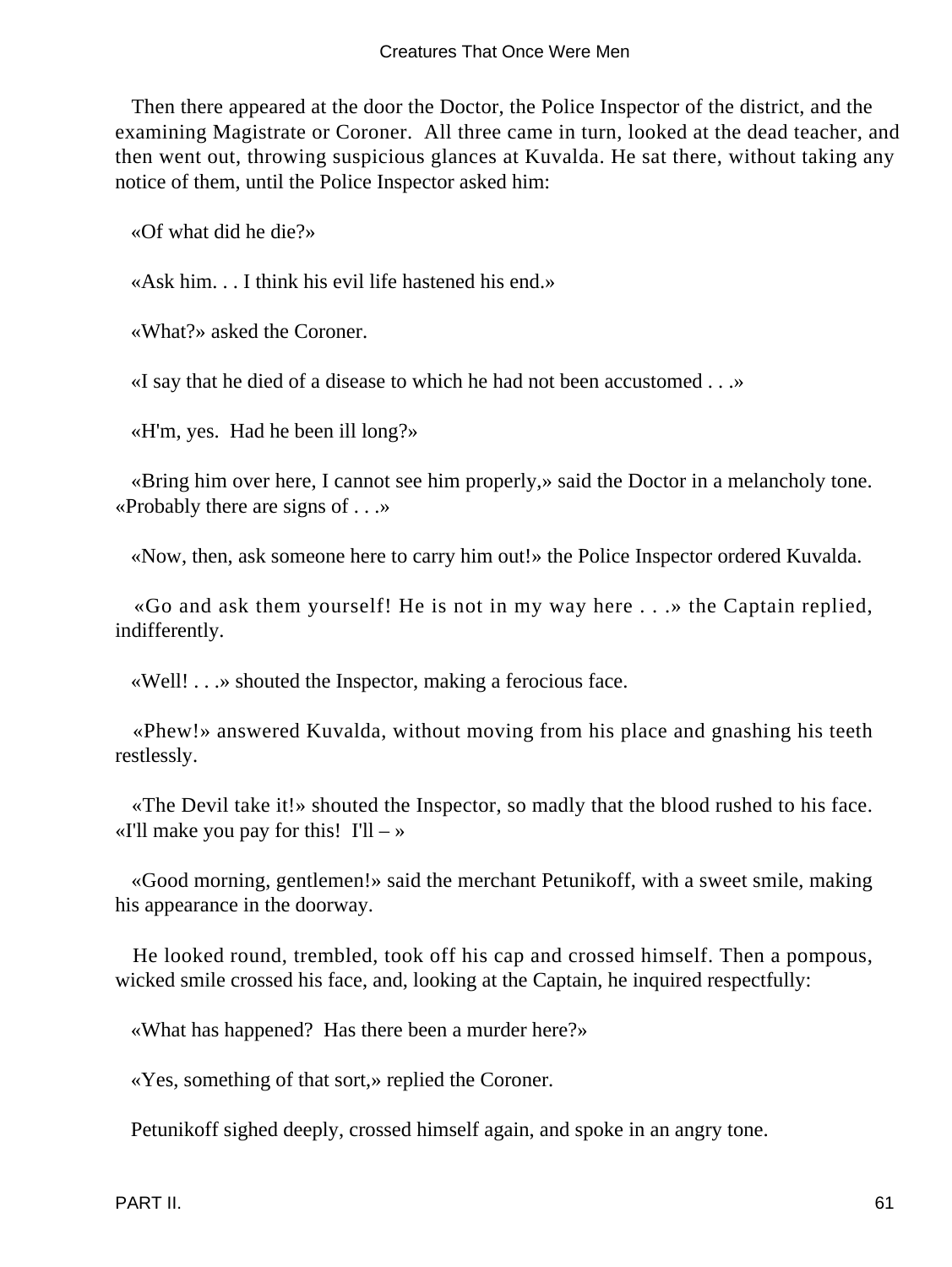«By God! It is just as I feared. It always ends in your having to come here. . . Ay, ay, ay! God save everyone. Times without number have I refused to lease this house to this man, and he has always won me over, and I was afraid. You know. . . They are such awful people . . . better give it them, I thought, or else . . .»

He covered his face with his hands, tugged at his beard, and sighed again.

 «They are very dangerous men, and this man here is their leader . . . the attaman of the robbers.»

 «But we will make him smart!» promised the Inspector, looking at the Captain with revengeful eyes.

 «Yes, brother, we are old friends of yours . . .» said Kuvalda in a familiar tone. «How many times have I paid you to be quiet?»

 «Gentlemen!» shouted the Inspector, «did you hear him? I want you to bear witness to this. Aha, I shall make short work of you, my friend, remember!»

 «Don't count your chickens before they are hatched . . . my friend,» said Aristid Fomich.

 The Doctor, a young man with eye−glasses, looked at him curiously, the Coroner with an attention that boded him no good, Petunikoff with triumph, while the Inspector could hardly restrain himself from throwing himself upon him.

 The dark figure of Martyanoff appeared at the door of the dosshouse. He entered quietly, and stood behind Petunikoff, so that his chin was on a level with the merchant's head. Behind him stood the Deacon, opening his small, swollen, red eyes.

 «Let us be doing something, gentlemen,» suggested the Doctor. Martyanoff made an awful grimace, and suddenly sneezed on Petunikoff's head. The latter gave a yell, sat down hurriedly, and then jumped aside, almost knocking down the Inspector, into whose open arms he fell.

 «Do you see,» said the frightened merchant, pointing to Martyanoff, «do you see what kind of men they are?»

 Kuvalda burst out laughing. The Doctor and the Coroner smiled too, and at the door of the dosshouse the group of figures was increasing . . . sleepy figures, with swollen faces, red, inflamed eyes, and dishevelled hair, staring rudely at the Doctor, the Coroner, and the Inspector.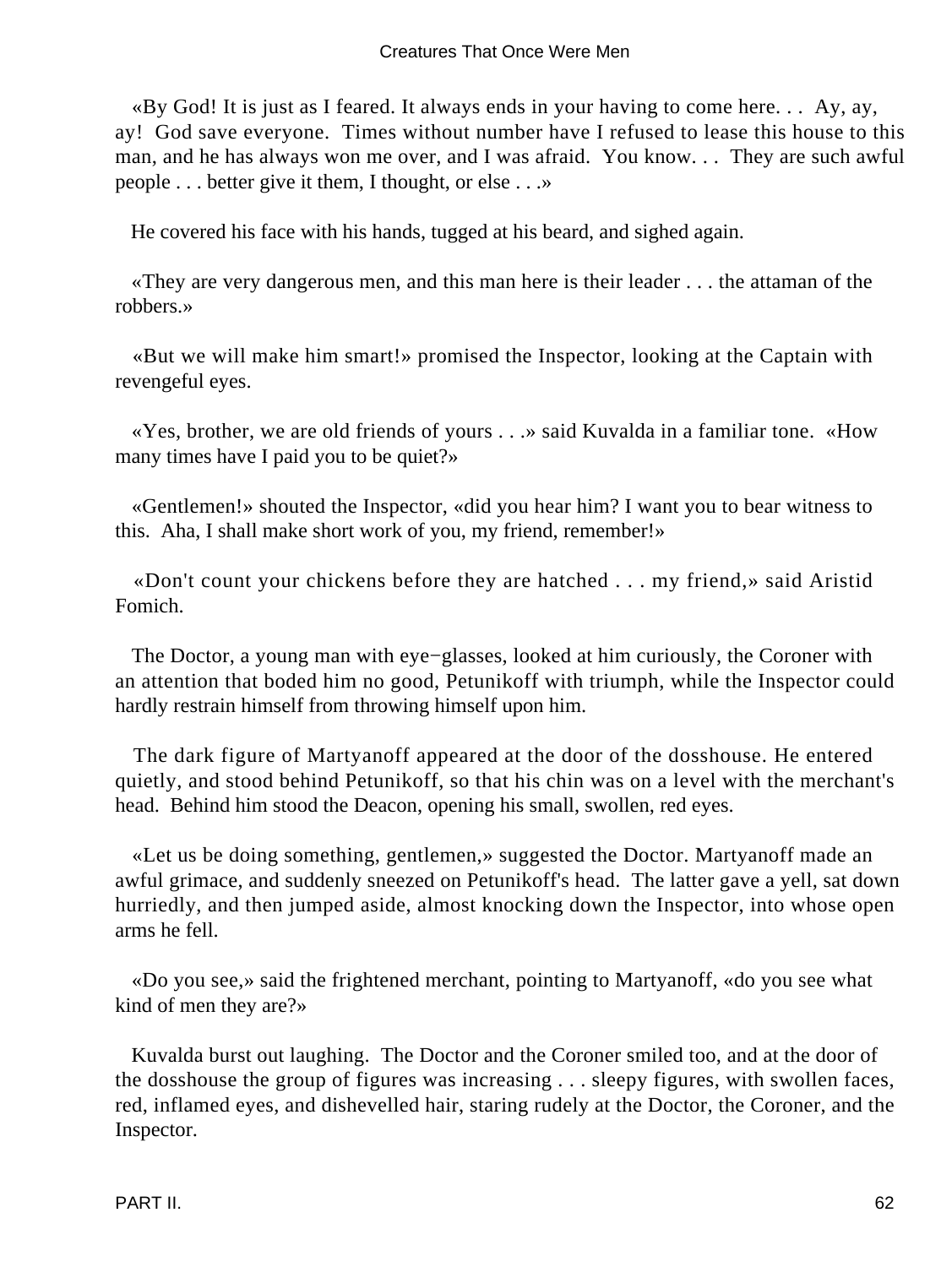«Where are you going?» said the policeman on guard at the door, catching hold of their tatters and pushing them aside. But he was one against many, and, without taking any notice, they all entered and stood there, reeking of vodki, silent and evil−looking.

 Kuvalda glanced at them, then at the authorities, who were angry at the intrusion of these ragamuffins, and said, smilingly, «Gentlemen, perhaps you would like to make the acquaintance of my lodgers and friends? Would you? But, whether you wish it or not, you will have to make their acquaintance sooner or later in the course of your duties.»

 The Doctor smiled in an embarrassed way. The Coroner pressed his lips together, and the Inspector saw that it was time to go. Therefore, he shouted:

«Sideroff! Whistle! Tell them to bring a cart here.»

 «I will go,» said Petunikoff, coming forward from a corner. «You had better take it away to−day, sir, I want to pull down this hole. Go away! or else I shall apply to the police!»

 The policeman's whistle echoed through the courtyard. At the door of the dosshouse its inhabitants stood in a group, yawning, and scratching themselves.

 «And so you do not wish to be introduced? That is rude of you!» laughed Aristid Fomich.

 Petunikoff took his purse from his pocket, took out two five−kopeck pieces, put them at the feet of the dead man, and crossed himself.

«God have mercy . . . on the burial of the sinful . . .»

 «What!» yelled the Captain, «you give for the burial? Take them away, I say, you scoundrel! How dare you give your stolen kopecks for the burial of an honest man? I will tear you limb from limb!»

 «Your Honour!» cried the terrified merchant to the Inspector, seizing him by the elbow. The Doctor and the Coroner jumped aside. The Inspector shouted:

«Sideroff, come here!»

 «The creatures that once were men» stood along the wall, looking and listening with an interest, which put new life into their broken−down bodies.

 Kuvalda, shaking his fist at Petunikoff's head, roared and rolled his eyes like a wild beast.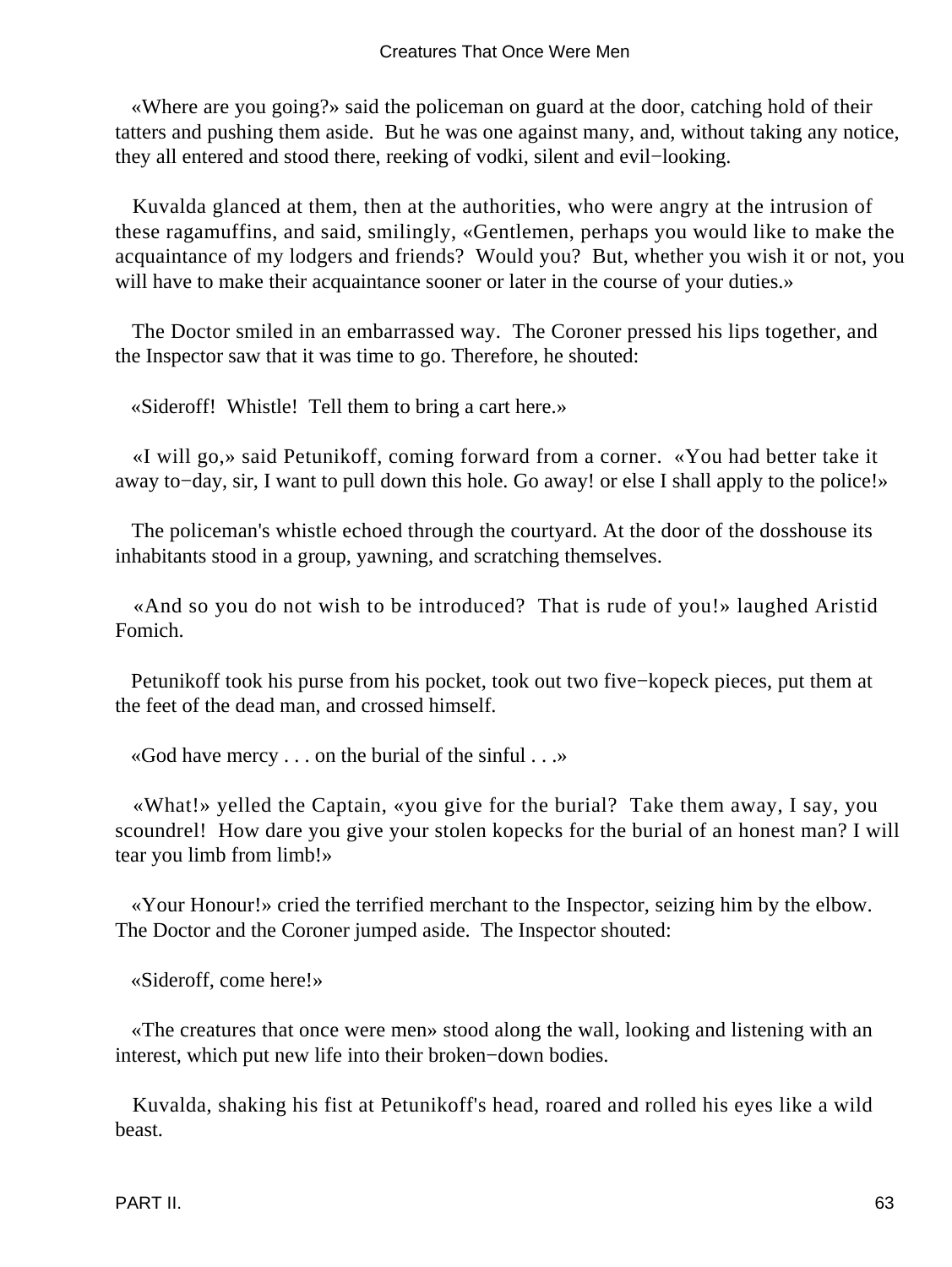«Scoundrel and thief! Take back your money! Dirty worm! Take it back, I say . . . or else I shall cram it down your throat. . . . Take your five−kopeck pieces!»

 Petunikoff put out his trembling hand towards his mite, and protecting his head from Kuvalda's fist with the other hand, said:

«You are my witnesses, Sir Inspector, and you good people!»

«We are not good people, merchant!» said the voice of Abyedok, trembling with anger.

 The Inspector whistled impatiently, with his other hand protecting Petunikoff, who was stooping in front of him as if trying to enter his belly.

 «You dirty toad! I shall compel you to kiss the feet of the dead man. How would you like that?» And catching Petunikoff by the neck, Kuvalda hurled him against the door, as if he had been a cat.

 The «creatures that once were men» sprang aside quickly to let the merchant fall. And down he fell at their feet, crying wildly:

«Murder! Help! Murder!»

 Martyanoff slowly raised his foot, and brought it down heavily on the merchant's head. Abyedok spat in his face with a grin. The merchant, creeping on all−fours, threw himself into the courtyard, at which everyone laughed. But by this time the two policemen had arrived, and pointing to Kuvalda, the Inspector said, pompously:

«Arrest him, and bind him hand and foot!»

 «You dare not! . . . I shall not run away. . . I will go wherever you wish, . .» said Kuvalda, freeing himself from the policemen at his side.

 The «creatures that once were men» disappeared one after the other. A cart entered the yard. Some ragged wretches brought out the dead man's body.

«I'll teach you! You just wait!» thundered the Inspector at Kuvalda.

 «How now, attaman?» asked Petunikoff, maliciously, excited and pleased at the sight of his enemy in bonds. «What, you fell into the trap? Eh? You just wait . . .»

 But Kuvalda was quiet now. He stood strangely straight and silent between the two policemen, watching the teacher's body being placed in the cart. The man who was holding the head of the corpse was very short, and could not manage to place it on the cart at the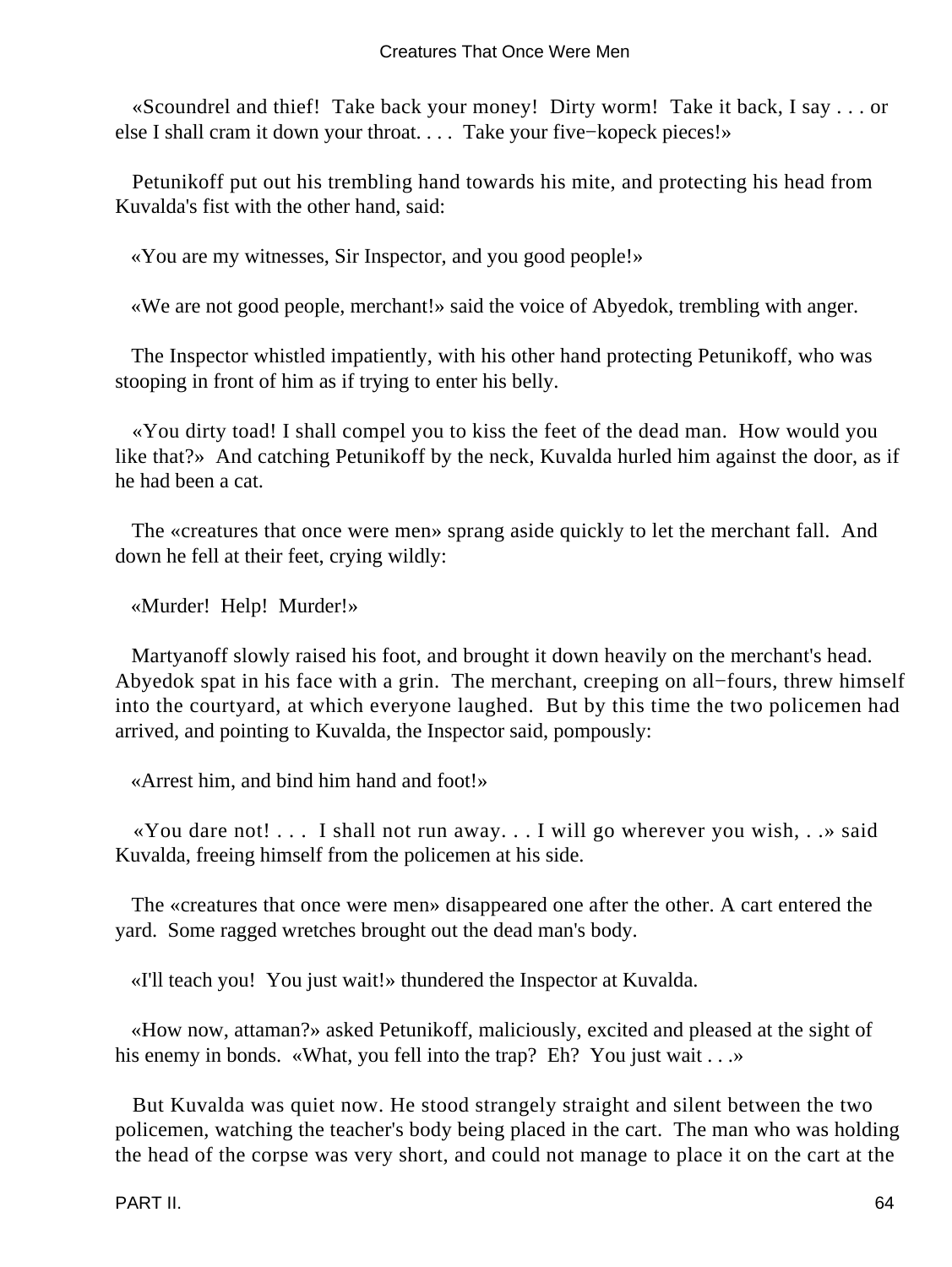same time as the legs. For a moment the body hung as if it would fall to the ground, and hide itself beneath the earth, away from these foolish and wicked disturbers of its peace.

«Take him away!» ordered the Inspector, pointing to the Captain.

 Kuvalda silently moved forward without protestation, passing the cart on which was the teacher's body. He bowed his head before it without looking. Martyanoff, with his strong face, followed him. The courtyard of the merchant Petunikoff emptied quickly.

 «Now then, go on!» called the driver, striking the horses with the whip. The cart moved off over the rough surface of the courtyard. The teacher was covered with a heap of rags, and his belly projected from beneath them. It seemed as if he were laughing quietly at the prospect of leaving the dosshouse, never, never to return. Petunikoff, who was following him with his eyes, crossed himself, and then began to shake the dust and rubbish off his clothes, and the more he shook himself the more pleased and self satisfied did he feel. He saw the tall figure of Aristid Fomich Kuvalda, in a grey cap with a red band, with his arms bound behind his back, being led away.

 Petunikoff smiled the smile of the conqueror, and went back into the dosshouse, but suddenly he stopped and trembled. At the door facing him stood an old man with a stick in his hand and a large bag on his back, a horrible old man in rags and tatters, which covered his bony figure. He bent under the weight of his burden, and lowered his head on his breast, as if he wished to attack the merchant.

«What are you? Who are you?» shouted Petunikoff.

 «A man . . .» he answered in a hoarse voice. This hoarseness pleased and tranquillised Petunikoff, he even smiled.

 «A man! And are there really men like you?» Stepping aside he let the old man pass. He went, saying slowly:

 «Men are of various kinds . . . as God wills. . . There are worse than me . . . still worse .  $\cdot$  . Yes  $\cdot$  . . »

 The cloudy sky hung silently over the dirty yard and over the cleanly−dressed man with the pointed beard, who was walking about there, measuring distances with his steps and with his sharp eyes. On the roof of the old house a crow perched and croaked, thrusting its head now backwards, now forwards. In the lowering grey clouds, which hid the sky, there was something hard and merciless, as if they had gathered together to wash all the dirt off the face of this unfortunate, suffering, and sorrowful earth.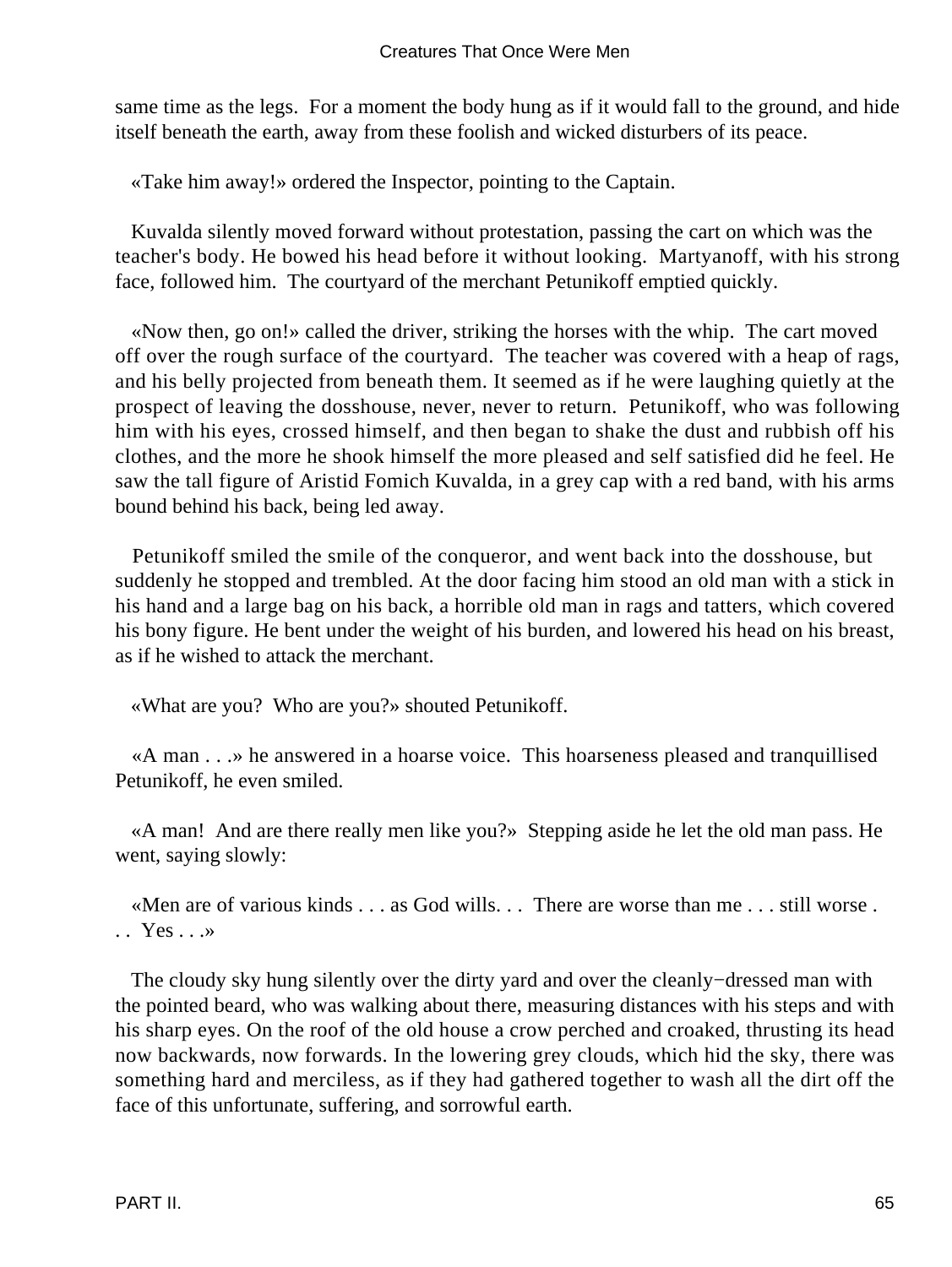Creatures That Once Were Men

# **Table Of Content**

<span id="page-66-0"></span>**[INTRODUCTION By G. K. CHESTERTON.](#page-3-0)**

**[PART I.](#page-7-0)**

**[PART II.](#page-32-0)**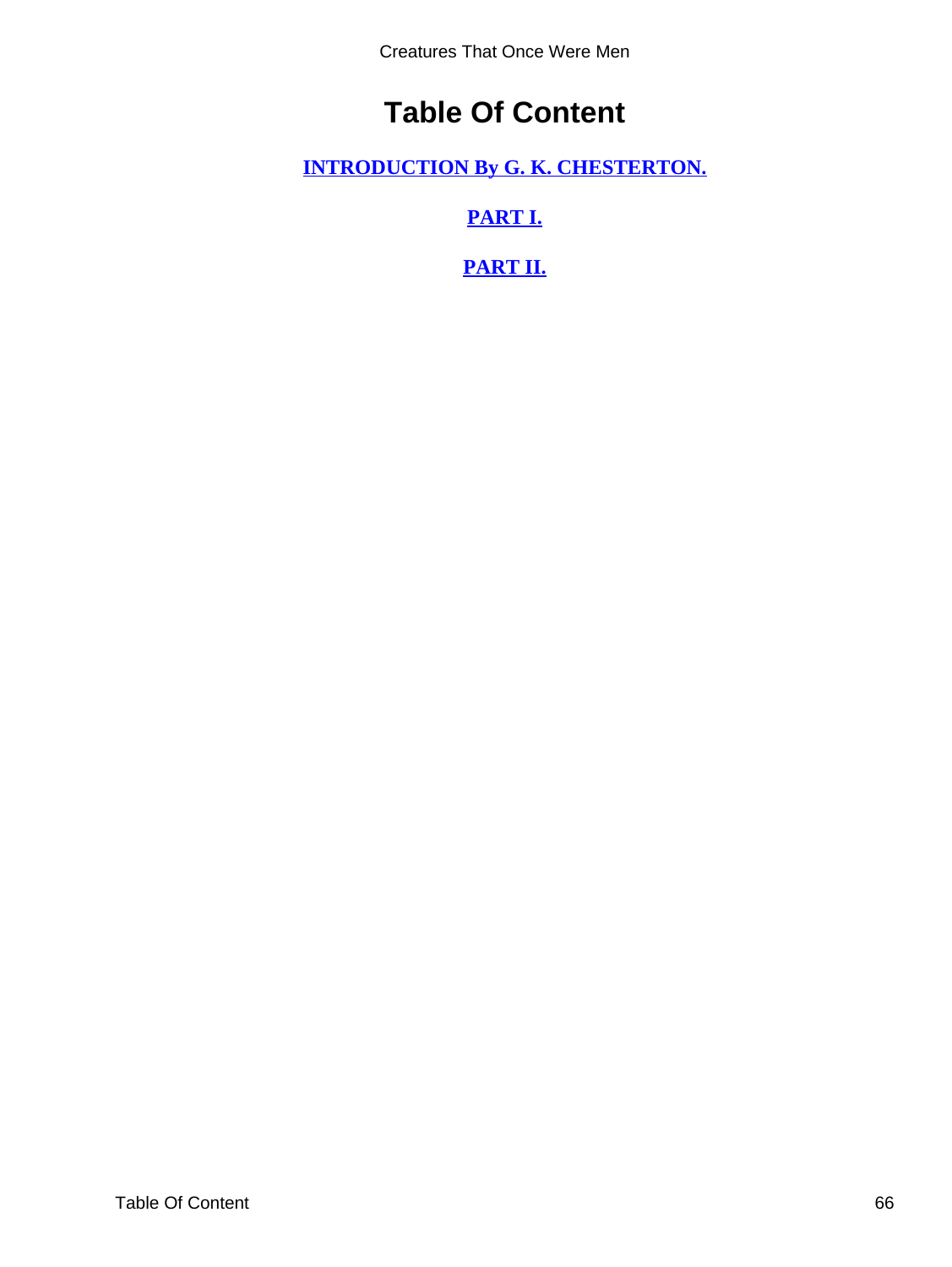# <span id="page-67-0"></span>**About Phoenix Editions**

### **Why Phoenix Editions?**

With the already available tools, converting files to eBook formats is not a big task. You can use a plugin in MS Word and with just one click have a lit file. You can drag and drop html into Adobe Acrobat and create a pdf file.

If we can be happy over the possibilities given to anyone to publish and to be published, we must nevertheless look at previous experiences from the history of the computer and the internet in order to get some needed advice:

• The lack of standards threatens the persistance of data.

We are able to access data from tablets from 3.000 year B.C. but not from files created 10 years ago in a proprietary format, stored in some specific non standard media, or even in previous versions of existing products.

- If not enough care is taken, some operations like drag and drop or cut and paste can result in the production of corrupted data.
- Many ebooks come from html files. But outdated tags are still being used, and one only needs to view the source to find beginning tags without their corresponding end tags, improper nesting, and proprietary or non standard encoding. If the source code is not cleaned up, all this will make its way to the derivated ebook.
- Not every user knows how, is able to or wants to use the more advanced standard features of available ebooks formats, resulting in a work that very often doesn't make for the most pleasing reading experience.
- Centuries of history and experience in graphical and printing arts should not be lost for the sake of speed in converting to an ebook format. Much can be done in our search for excellence to adapt and improve, the end result of which is a ebook of higher quality.

But, we must be very careful in our search for quality and in our establishing criteria to meet this lofty goal. Otherwise, as we know and are aware of, a new kind of elitism, censorship or snobism can arise out of this endeavour.

Finding the proper and fair way to achieve this quality of ebook without such detrimental effects led us to implement what we at Phoenix−Library call **Phoenix Editions**.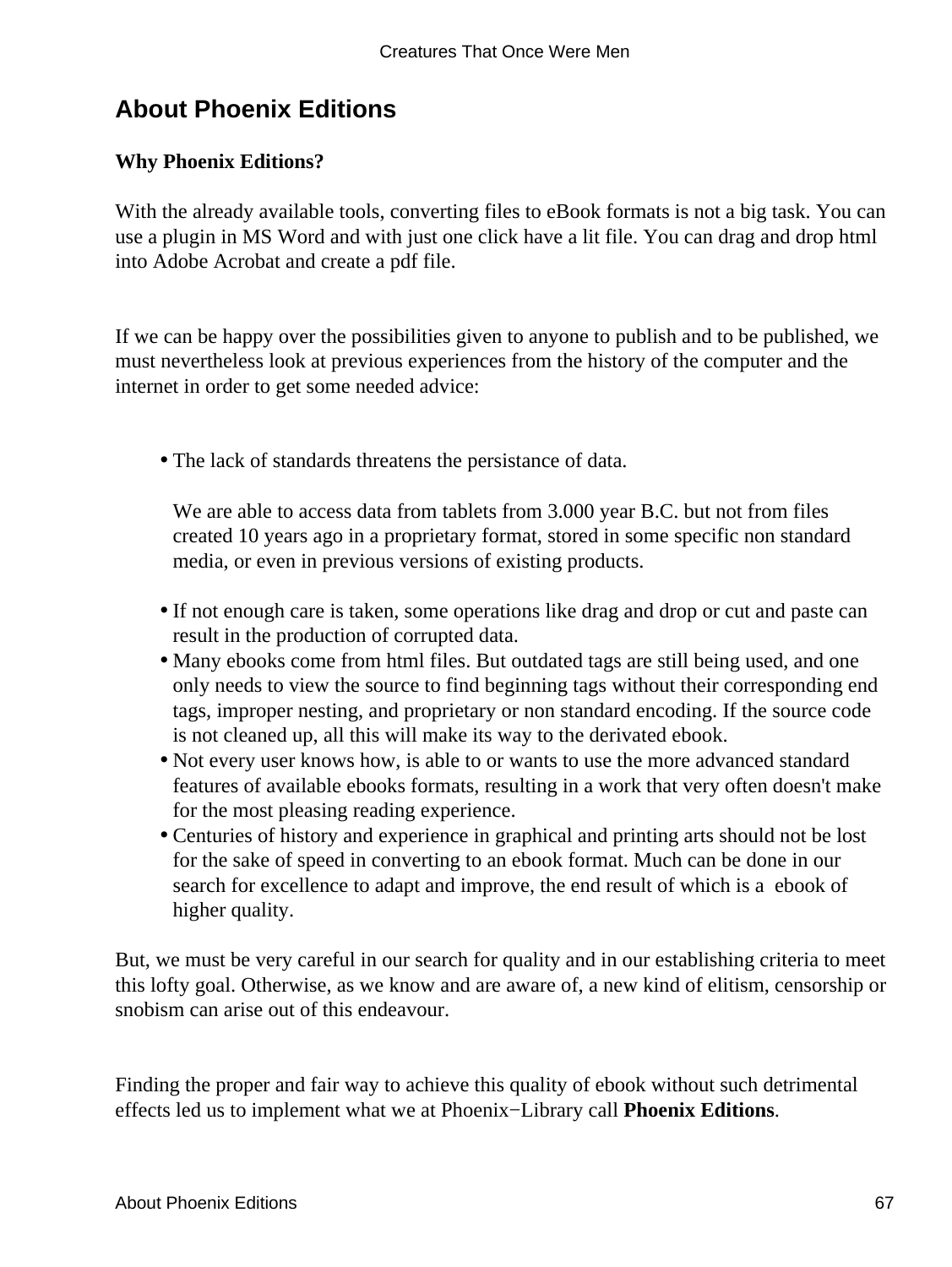# **What is a Phoenix Edition**

At Phoenix−Library we call a Phoenix Edition, an ebook with the following characteristics:

- It is converted from clean and standard xhtml/xml files
- It uses meta tags to identify content, and other data
- The available resources specific to each ebook format are used to give the reader a pleasant reading experience.

This means: objectives and normative criteria, regardless of taste, aesthetic or otherwise subjective evaluations of contents and/or presentation.

### **Phoenix Edition of a RocketEdition file:**

An ebook with a cover, a table of contents with active links, chapter breaks, a "go to" touch access at least to a TOC, oeb compliant metadata, indentation if required from a pEdition reproduction, internal links to notes.

### **Phoenix Edition of a Softbook file:**

An ebook with a cover, a table of contents with active links, chapter breaks, oeb compliant metadata, indentation if required from a pEdition reproduction, internal links to notes.

### **Phoenix Edition of a MS−Reader file:**

An ebook with a cover, an external table of contents with active links at least to an internal TOC, chapter breaks, images, oeb compliant metadata, indentation if required from a pEditon reproduction, internal links to notes.

### **Phoenix Edition of a Mobipocket file:**

An ebook with a cover, an external table of contents with active links at least to an internal TOC, chapter breaks, oeb compliant metadata, indentation if required from a pEdition reproduction, internal links to notes.

### **Phoenix Edition of a Acrobat file:**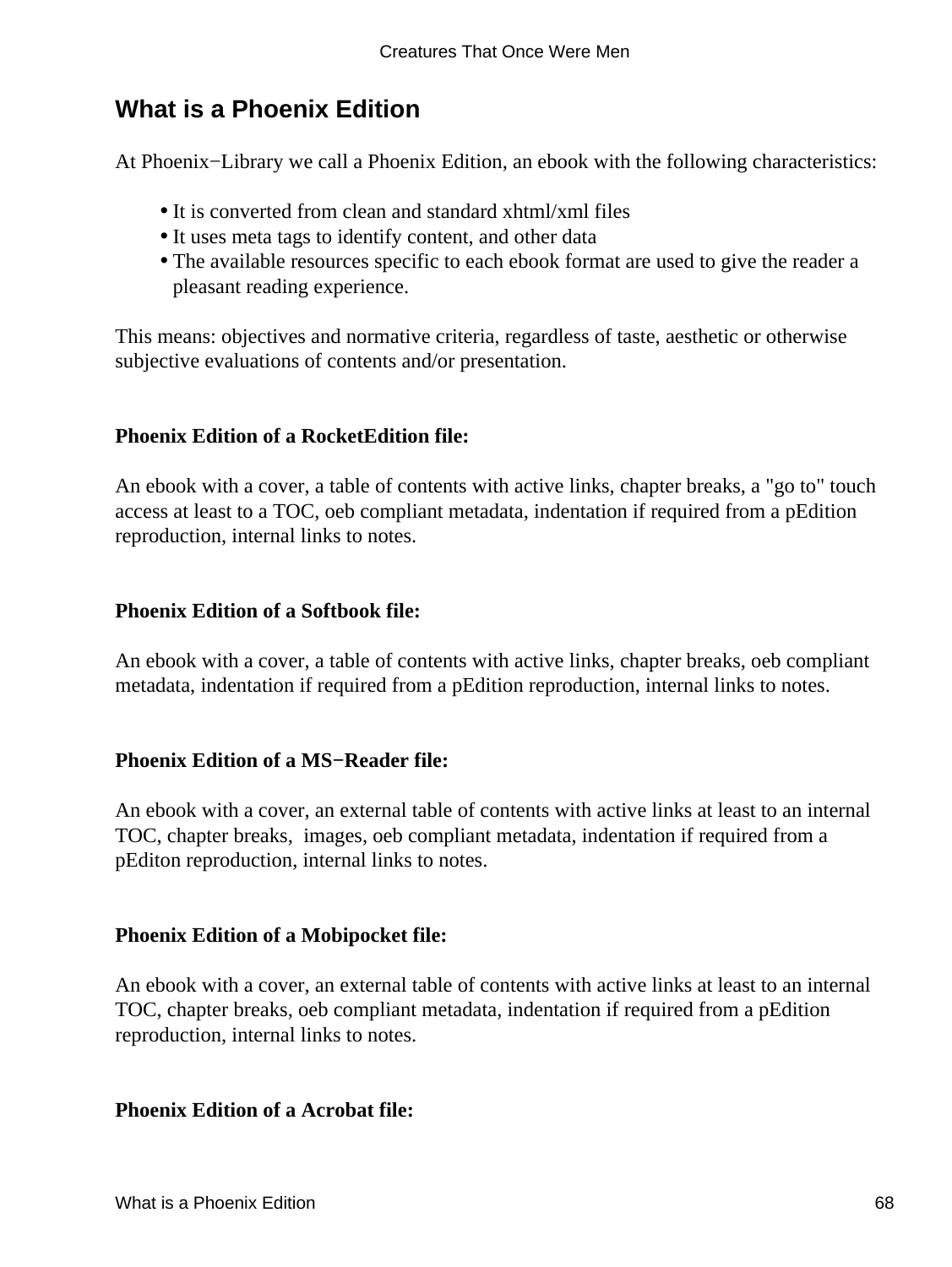An ebook with a cover, images, chapter breaks, matching page numbers, oeb compliant metadata, indentation if required from a pEdition reproduction, internal links to notes.

**Note 1:** These criteria will be discussed in the Phoenix eBook newsgroups in order to be refined and then implemented in a Phoenix Edition guideline, that will be available in the near future to all Phoenix−Library associates.

**Note 2:** In order to stimulate and reward all associate eBookProducers in their search for excellence, a percentage of all associate subscriptions will be allocated to this cause.